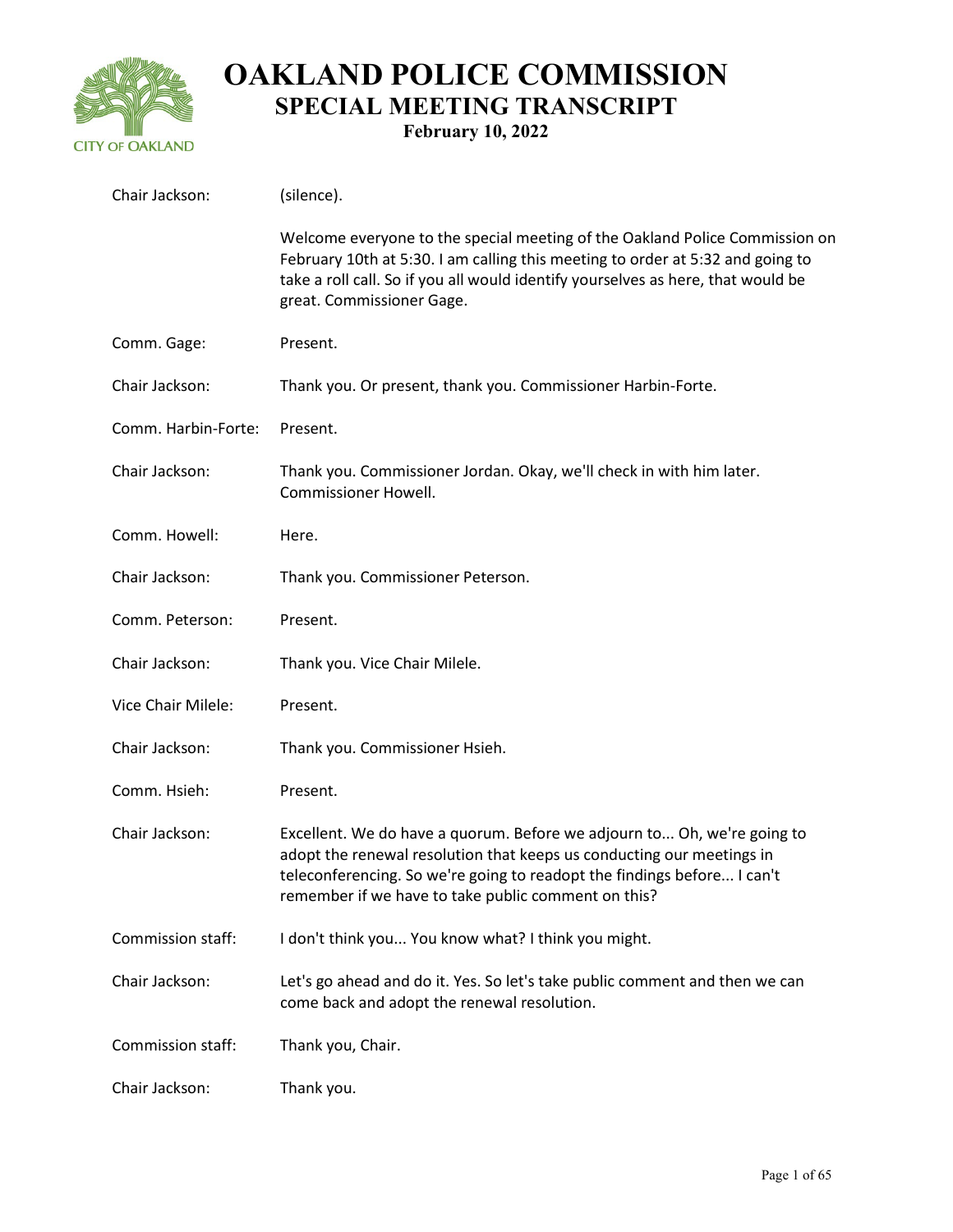

| Commission staff:   | Members of the public wishing to make public comment on this item, the<br>adoption of the resolution to let us work on Zoom, please raise your hand. I'll<br>call on you in the order that they've appeared. No hands. We can keep going,<br>Chair Jackson.                  |
|---------------------|------------------------------------------------------------------------------------------------------------------------------------------------------------------------------------------------------------------------------------------------------------------------------|
| Chair Jackson:      | Okay. Excellent. I would like to take a vote on the adoption of the renewal<br>resolution. Commissioner-                                                                                                                                                                     |
| Commission staff:   | Oh, Chair Jackson, I am so sorry to interrupt you. I do see a hand raised. Do you<br>mind?                                                                                                                                                                                   |
| Chair Jackson:      | Okay, go ahead.                                                                                                                                                                                                                                                              |
| Commission staff:   | Thank you. Phone number ending in 9932, I will unmute you. I'm also going to<br>start the timer. Give me a second. Okay, phone number ending in 9932. When<br>you're ready, I've unmuted you my end.                                                                         |
| Nino Parker:        | Hello, my name is Nino Parker. I'm the homeless Black advocate, Lake Merritt.<br>I've been homeless here about eight years at the lake. Recently I've been<br>protesting at the Lakeview tiny homes village, and I have been committing some<br>acts of what you would call- |
| Commission staff:   | Mr. Parker, I'm only going to pause you. This is just public comment on the<br>Zoom resolution. Would you like to carry on your public comment or would you<br>like to wait for open forum?                                                                                  |
| Nino Parker:        | Excuse me, I thought this was open forum.                                                                                                                                                                                                                                    |
| Commission staff:   | Not yet, sir. I will bring you back for open forum. Is that okay?                                                                                                                                                                                                            |
| Nino Parker:        | Okay. No problem. Excuse me, sorry.                                                                                                                                                                                                                                          |
| Commission staff:   | Thank you. Thanks so much. All right, Chair, we are back to you.                                                                                                                                                                                                             |
| Chair Jackson:      | Okay. Very good. Thank you. So at this point, I would like to take a vote on the<br>adoption of the renewal resolution. Commissioner Gage?                                                                                                                                   |
| Comm. Gage:         | I'll move adoption of the resolution.                                                                                                                                                                                                                                        |
| Comm. Harbin-Forte: | I'll second. I'll second.                                                                                                                                                                                                                                                    |
| Chair Jackson:      | Okay. It's moved and properly seconded. Thank you very much. Little tired here.<br>And let's go ahead and vote since we have taken public comment and there was<br>none. So Commissioner Gage?                                                                               |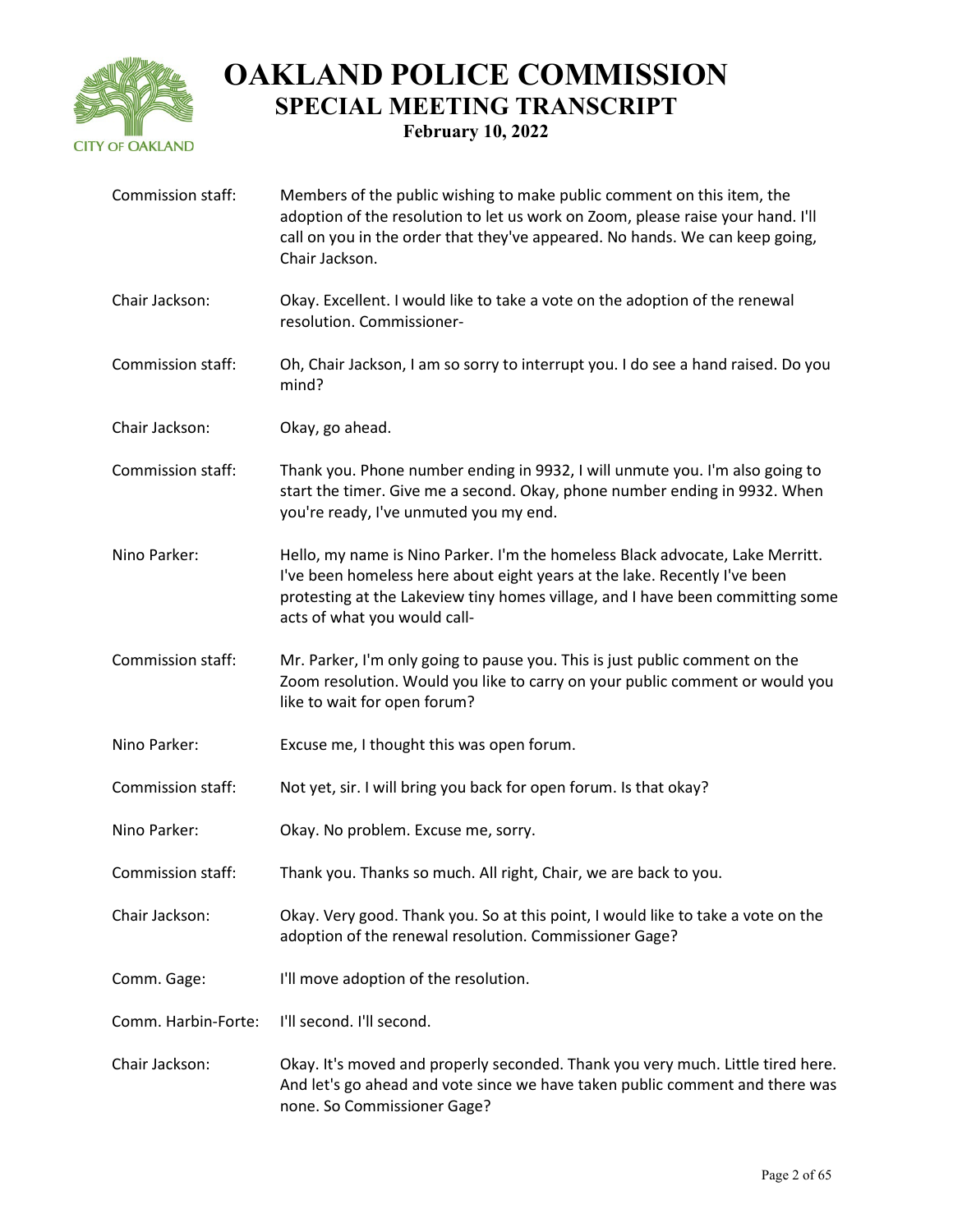

| Comm. Gage:         | Yes.                                                                                                                                                                                                                                                                                                                                                                                                                             |
|---------------------|----------------------------------------------------------------------------------------------------------------------------------------------------------------------------------------------------------------------------------------------------------------------------------------------------------------------------------------------------------------------------------------------------------------------------------|
| Chair Jackson:      | Thank you very much. Commissioner Harbin-Forte.                                                                                                                                                                                                                                                                                                                                                                                  |
| Comm. Harbin-Forte: | Yes.                                                                                                                                                                                                                                                                                                                                                                                                                             |
| Chair Jackson:      | Thank you. Commissioner Howell?                                                                                                                                                                                                                                                                                                                                                                                                  |
| Comm. Howell:       | Yes.                                                                                                                                                                                                                                                                                                                                                                                                                             |
| Chair Jackson:      | Thank you. Commissioner Jordan, has he joined us yet? I don't see him. Okay.<br><b>Commissioner Milele?</b>                                                                                                                                                                                                                                                                                                                      |
| Vice Chair Milele:  | Yes.                                                                                                                                                                                                                                                                                                                                                                                                                             |
| Chair Jackson:      | Thank you. Commissioner Peterson.                                                                                                                                                                                                                                                                                                                                                                                                |
| Comm. Peterson:     | Yes.                                                                                                                                                                                                                                                                                                                                                                                                                             |
| Chair Jackson:      | Thank you. And yes for myself. The resolution is adopted. Let's go ahead<br>forward to closed session please. And we'll take public comment on the closed<br>session item before we adjourn to closed session.                                                                                                                                                                                                                   |
| Commission staff:   | Thank you. Members of the public wishing to make public comment on just this<br>closed session item, please raise your hand, and I'll call on you in the order that<br>they've appeared. No hands, Chair Jackson.                                                                                                                                                                                                                |
| Chair Jackson:      | Okay. Thank you very much. So at this point we will adjourn to closed session.<br>We anticipate returning at approximately seven o'clock, but we'll communicate<br>to the chief of staff if we plan to come back early. And I just want to say thank<br>you very much, I do see some of our former commissioners have joined us, but<br>if you all would want to come back and join us at seven o'clock. Thank you very<br>much. |
|                     | (silence).                                                                                                                                                                                                                                                                                                                                                                                                                       |
| Commission staff:   | (silence) Welcome back.                                                                                                                                                                                                                                                                                                                                                                                                          |
| Chair Jackson:      | Thank you. It is 6:30, and we want to call to order and redetermine our quorum.<br>I'd like to identify that Commissioner Jordan was able to join us in closed<br>session, but we will do roll call now, for the purpose of moving forward in the<br>agenda. Vice Chair Milele?                                                                                                                                                  |
| Vice Chair Milele:  | Here.                                                                                                                                                                                                                                                                                                                                                                                                                            |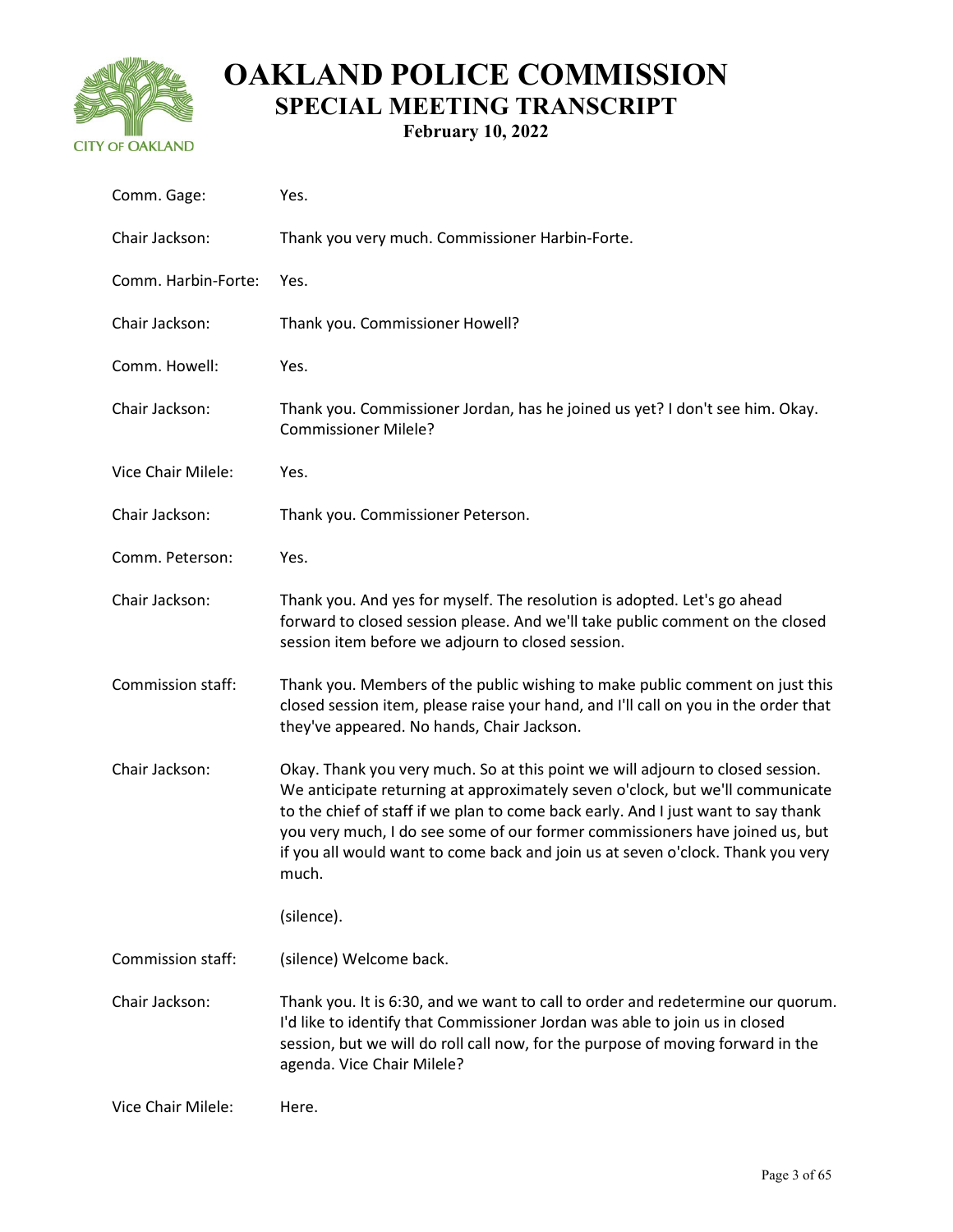

| Chair Jackson:      | Thank you. Commissioner Gage?                                                                                                                                                                                                                                                                                                                                                                                                                                                                                                                                                                                                                                               |
|---------------------|-----------------------------------------------------------------------------------------------------------------------------------------------------------------------------------------------------------------------------------------------------------------------------------------------------------------------------------------------------------------------------------------------------------------------------------------------------------------------------------------------------------------------------------------------------------------------------------------------------------------------------------------------------------------------------|
| Comm. Gage:         | Present.                                                                                                                                                                                                                                                                                                                                                                                                                                                                                                                                                                                                                                                                    |
| Chair Jackson:      | Thank you. Commissioner Harbin-Forte?                                                                                                                                                                                                                                                                                                                                                                                                                                                                                                                                                                                                                                       |
| Comm. Harbin-Forte: | Present.                                                                                                                                                                                                                                                                                                                                                                                                                                                                                                                                                                                                                                                                    |
| Chair Jackson:      | Thank you. Commissioner Howell.                                                                                                                                                                                                                                                                                                                                                                                                                                                                                                                                                                                                                                             |
| Comm. Howell:       | Here.                                                                                                                                                                                                                                                                                                                                                                                                                                                                                                                                                                                                                                                                       |
| Chair Jackson:      | Thank you. Commissioner Jordan.                                                                                                                                                                                                                                                                                                                                                                                                                                                                                                                                                                                                                                             |
| Comm. Jordan:       | Here.                                                                                                                                                                                                                                                                                                                                                                                                                                                                                                                                                                                                                                                                       |
| Chair Jackson:      | Thank you. Commissioner Peterson.                                                                                                                                                                                                                                                                                                                                                                                                                                                                                                                                                                                                                                           |
| Martha Peterson:    | Present.                                                                                                                                                                                                                                                                                                                                                                                                                                                                                                                                                                                                                                                                    |
| Chair Jackson:      | Thank you. Commissioner Hsieh.                                                                                                                                                                                                                                                                                                                                                                                                                                                                                                                                                                                                                                              |
| Comm. Hsieh:        | Present.                                                                                                                                                                                                                                                                                                                                                                                                                                                                                                                                                                                                                                                                    |
| Chair Jackson:      | Thank you, and I am here as well, so we do have a quorum, and we can move<br>forward with Excuse me. We have nothing to report out from the closed<br>session, and then we can move forward with open forum. Thank you.                                                                                                                                                                                                                                                                                                                                                                                                                                                     |
| Commission staff:   | Thank you, Chair Jackson. Members of the public wishing to make a comment in<br>open forum, this is ideally for items not on the agenda, please raise your hand. I<br>will call on you in the order that I see you. Let's get this stop clock going first.<br>Okay, first up, Rashidah Grinage, when you're ready. Rashidah Grinage, I've<br>unmuted you. Okay, she maybe still thinks we're coming back at 7:00. Let's<br>move on to phone number ending in 5802. When you're ready. Phone number<br>ending in 5802?                                                                                                                                                       |
| Saleem Bey:         | Yes. Yes, good evening. Saleem Bey. Looking over the agenda, I don't see<br>anything about racial profiling. I know that the majority of the people sitting up<br>on that virtual day there have seen that racial and religious profiling by OPD is at<br>the heart of the Roth independent investigation. The other issue is that at the<br>heart of this investigation, is that there's five murders associated with this<br>investigation, that when they said that these investigations should be<br>investigated, instead of punting the ball six months down to somebody else, you<br>had the power to begin these investigations. The other thing that I want say is |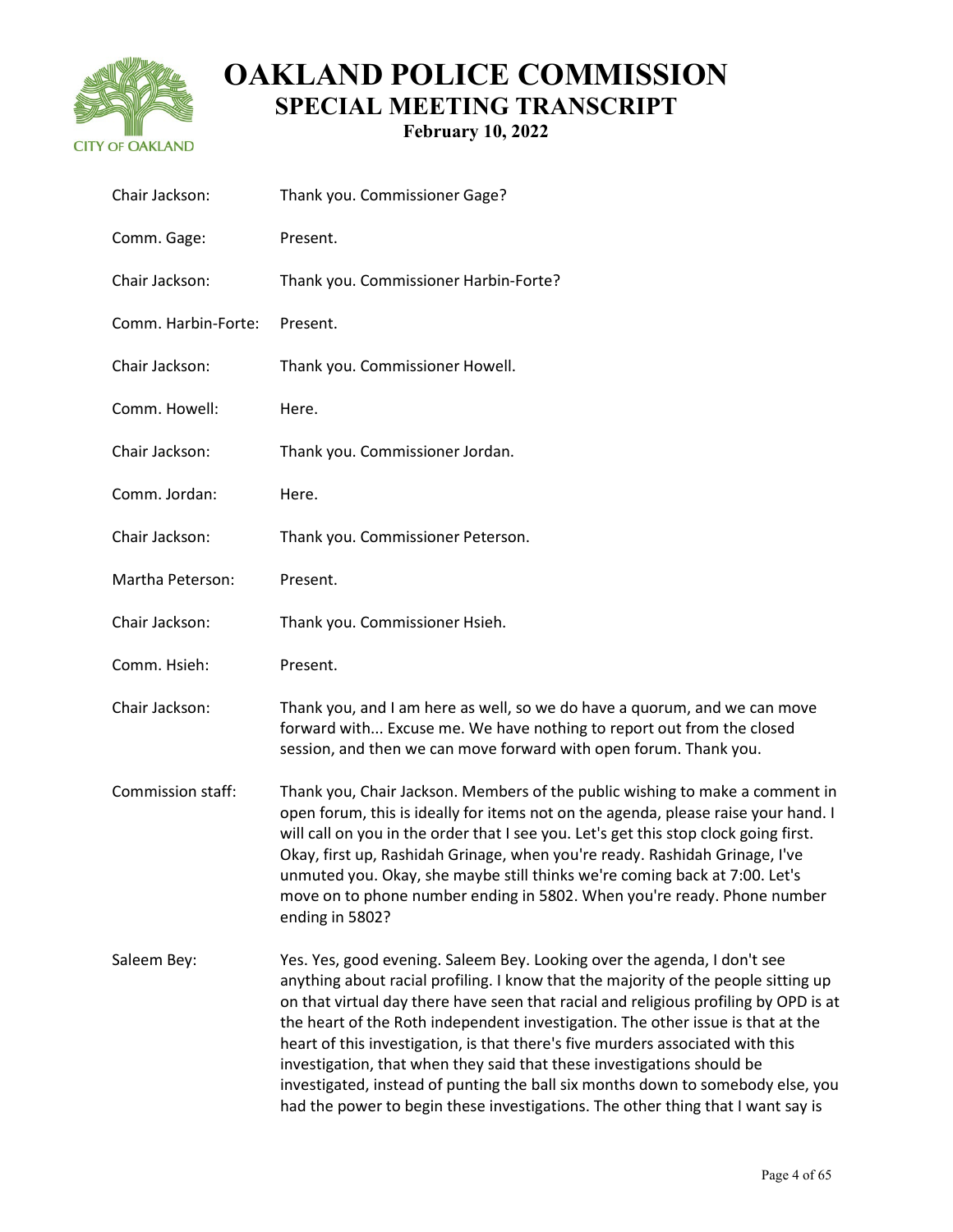

that if the IG is listening, the fact that Mr. Alden, when she made a report to the

public safety, she spoke about working with the CPRA. She cannot work with the CPRA, as it concerns the Ross report. The CPRA is under investigation by the Ross report, in that it found, as we turned over the evidence that the CPRA was closing cases that they should have investigated. The fact that my brother, 51 year old Waajid Bey, who was the CEO of Your Black Muslim Bakery, and had a 200 Black job payroll that he was responsible for when he was murdered. And when they didn't investigate his case, we found out that the person who was responsible, OPD Office, stole his murder case files. And so when we complained in 13-1062, about his murder not being investigated, you didn't even... It says in the report that they didn't even have his files. How do you investigate 13-1062 if you don't have the files of the cases that you are complaining about? That right there is proof that these cases are, I mean, that 13-1062 has not been investigated. The fact that it's taken since 2018 for us to keep saying this, and racial profiling has been proven beyond a shadow of a doubt, shows-Commission staff: Thank you, Mr. Bey. I am sorry to have to cut you off. Unfortunately, your two minutes are up. Rashidah Grinage are you with us? I'm going to try and unmute you when you are ready. Ms. Grinage? Let's move on, but please note that Rashidah Grinage did have her hand up, and perhaps she can come back in this second open forum. Chair Jackson: Okay. Commission staff: Thank you. Chair Jackson: Thank you. Commission staff: Okay. Let's bring you back. Chair Jackson: Actually, perhaps we can go back to Ms. Grinage after the update, which should put us a little closer to seven. Commission staff: Okay. Chair Jackson: We'll see. Thank you. So, Chief Armstrong, are you with us? Chief Armstrong: Yes, Chair. I'm here with you. Chair Jackson: Excellent. Thank you very much. Chief Armstrong: Good Evening.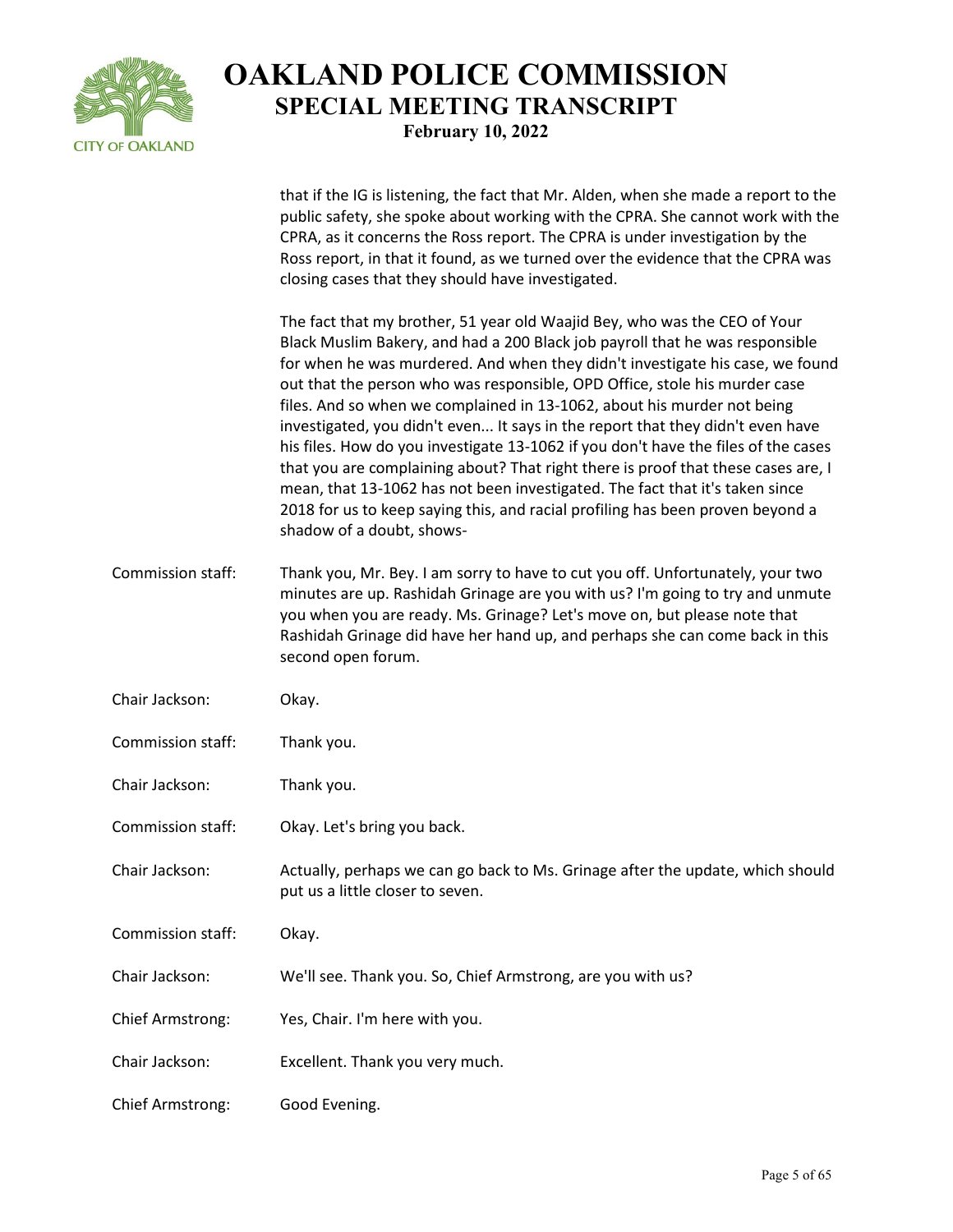

Chair Jackson: Good evening. We're ready for your update. Chief Armstrong: Right. Good evening Chair and other Commissioners. I'll be going through our OPD report tonight. The first thing, like I do every week, is start off with OPD staffing. Currently we are staffed at 682 officers. We'll be down to 681 as of this Saturday. That leaves us 54 vacancies currently, that we're seeking to fill up to our authorized during the 737. We plan to continue to hire our current. Academy is academy number 187. It currently has 34 training officers in there. We start our new academy to 188th on March 7th. We currently have already hired 37. We expect that number to exceed 40 before the March start. That will be the highest number of individuals, trainees, in the academy in several years to exceed the 40 number. And so we look forward to that as well. We're also strengthening our pipeline program, working with the mayor to secure additional funding, to support hiring more cadets. That is what we are doing.

> Locally, both, hopefully at the local parental colleges, as well as Cal State East Bay and Chabot College, to hire individuals that may be interested in a job in law enforcement, but are still in college. We encourage them to finish college while also working part-time at the Police Department, and then transitioning into our police academy. We've seen much more higher success rates with our cadets than we have with any high reason. So as we seek to hire more local candidates, it will be, I think, a really important pipeline to have additional local cadets hired. So we are looking to start a push for cadet recruits. So if any of the commissioners have young people between the age of 18 and 22 that are interested in joining as a cadet who are current college students, please send them to us.

> Next is compliance. Our compliance effort continues to move forward. We are, again, looking forward to an assessment of Task 2, our ID timelines, our 180-day timelines, as well as Task 5, our complete thorough quality Internal Affairs investigations that should be assessed in the next month. So we look forward to hopefully achieving full compliance with those two. We'll wait and standby for other federal monitors feedback on those, but we do believe strongly that we've made progress, additional progress, and hopefully have achieved compliance. We have met with the Chair and the Vice Chair specifically about the four policies that needed to move forward to the Police Commission, in response to the judge's request. In particular, our racial discrimination policy, which we have now assigned a executive member of our team for each ad hoc, at the request of the Chair. So we have someone's assigned to the racial discrimination policy, the social media policy, the risk management policy that will be coming before you tonight, and then our cell phone policy.

> We also, last week, did receive a directive from the federal monitor to take on an assessment of the racial disparities and discipline. So we will be re-looking at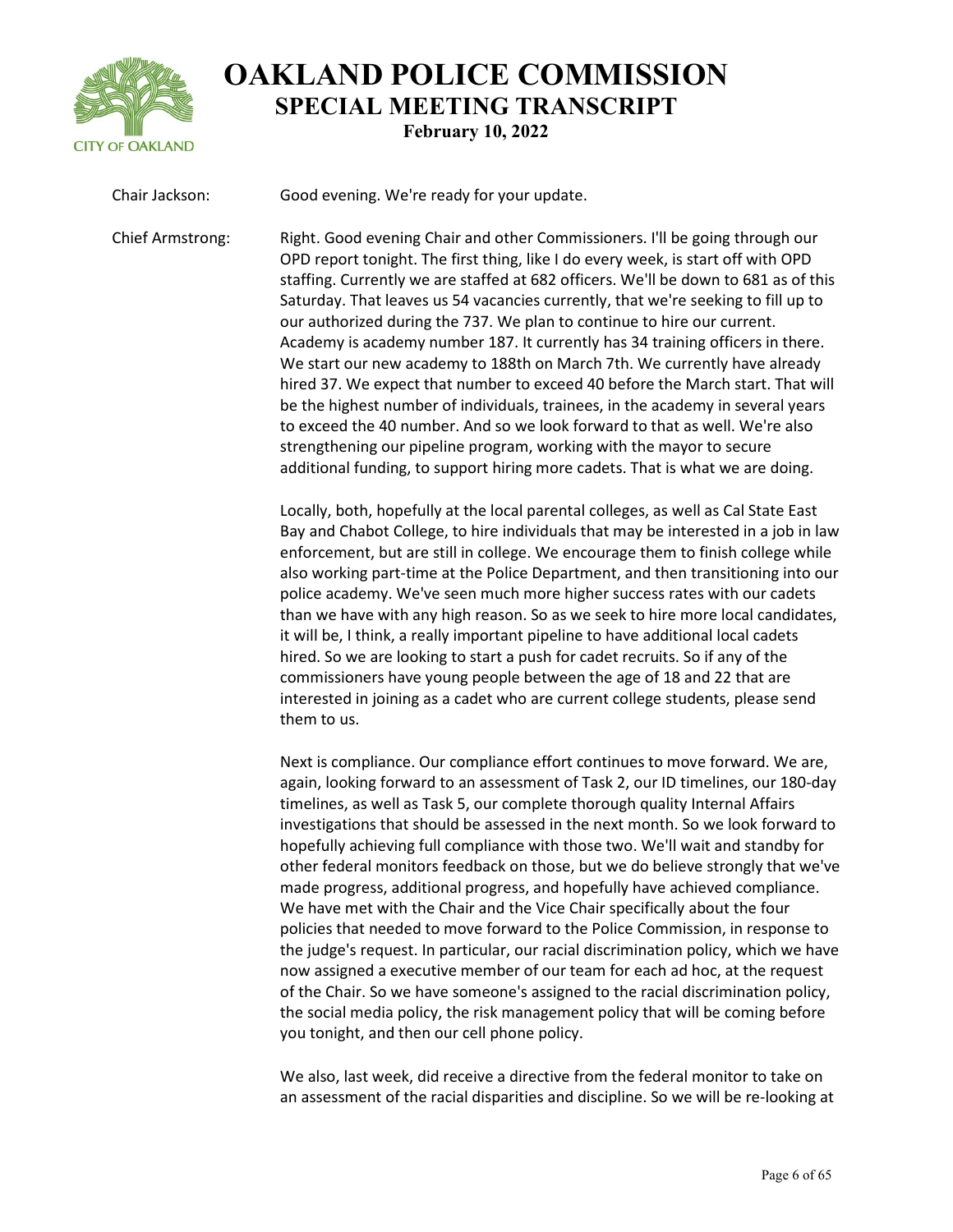

our racial disparities and discipline data as a result of completing the [inaudible] recommendations. So we look forward to the outcome of that study, which is being conducted by our Data Manager, Dr. Grossman. And so if she's currently working on that out of our OIG office, and has been walled off from the Department while she works on that particular study, to be presented back to the federal monitor for feedback. The monitor has included the option of if the report is not satisfactory, that they do have the option to outsourcing it to someone else, to an outside group, to come in and provide that study. So we look forward to that.

Our current crime numbers. We sit today at 11 homicides for a year, and a total of 12 total homicides for the year that we've investigated so far. That is a slight decrease from the same time last year, but not as substantial as we would've liked. The year started off with a dramatic decline, but over the last two weeks, we've seen several homicides as a result of gun violence in the city. We continued to work with our Ceasefire Partners, including our Department of Violence Prevention. We will say the positive nature of the violence is it has not been primarily related to group and gang violence, which is good in showing how effective Ceasefire can be. We feel like these incidents that we've responded to, some of these homicides, are incidents that should not continue. So we hope that we continue to see that decline.

Overall, we still maintain a 21% decrease in overall crime at this time, particularly violent crime. We have continued to recover firearms at a pretty high clip so far. In the month of January, we recovered over 130 firearms so far. That is much higher than even we had this same time last year. So again, still dealing with, and trying to manage, the huge influx of firearms that we are recovering in our community. Also, within the package, you'll see that we continue to push out information regarding missing persons cases in the City of Oakland. It has really been helpful for us, using social media, and immediately sending that information out, because it's led to the safe location of several missing persons.

And then we highlighted a couple of cases in particular related to Sideshow. We've seen over the last several weeks, a huge influx of Sideshow activity on the weekends, both Saturday and Sunday, in the City of Oakland, affecting all areas of the city, both East End, as well as the West End, and even North Oakland. We have recovered several firearms during the Sideshow and towed several vehicles, but we are, as you see in some of the photos, seeing a lot of firearms at these events in large crowds as well. So we continue to try to manage this through our Sideshow teams.

Traditionally, the month of January and February are what we call light Sideshow months because of the weather, usually. There's usually some rain,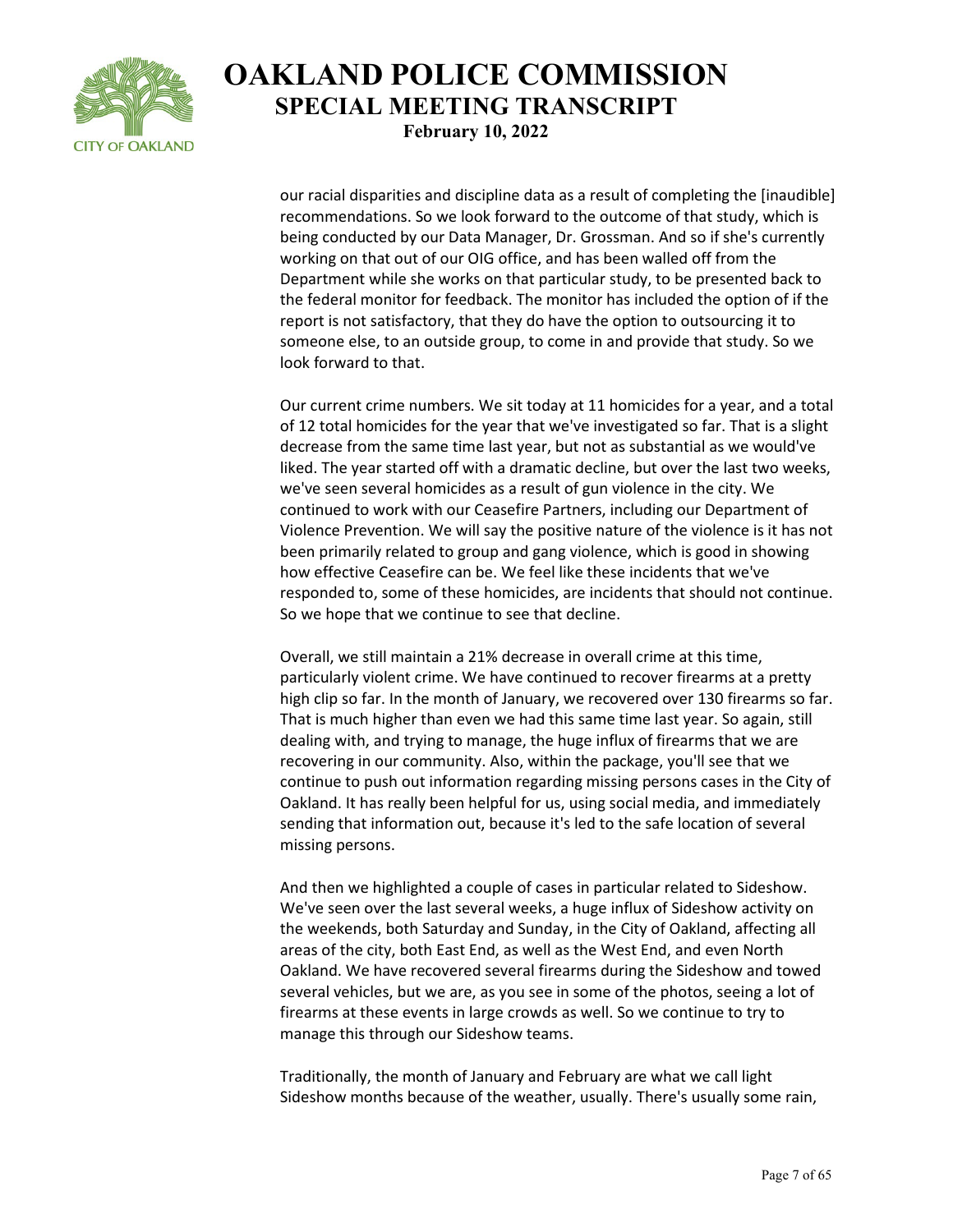

|                   | but we haven't had rain in 23 days, which is problematic for us, because we try<br>to give the officers a break because they're working overtime around the year,<br>every weekend. And unfortunately, we had to redeploy those units to help<br>address Sideshow, because it has gotten out of control on over the last couple<br>weeks. I did meet with, had some conversations with the California Highway<br>Patrol today. As a result of Super Bowl weekend, they will have additional<br>resources in the city to support our Sideshow efforts for this weekend. So<br>hopefully we can manage it this weekend, and try to prevent such widespread<br>activity citywide. And with that, I'll submit my report and take any questions<br>from Commission. Thank you.                                                                                                                                                                                         |
|-------------------|-------------------------------------------------------------------------------------------------------------------------------------------------------------------------------------------------------------------------------------------------------------------------------------------------------------------------------------------------------------------------------------------------------------------------------------------------------------------------------------------------------------------------------------------------------------------------------------------------------------------------------------------------------------------------------------------------------------------------------------------------------------------------------------------------------------------------------------------------------------------------------------------------------------------------------------------------------------------|
| Chair Jackson:    | Thank you for very much, Chief Armstrong. Are there any questions from the<br>Commissioners? Okay. Seeing no hands, why don't we go to public comment<br>please?                                                                                                                                                                                                                                                                                                                                                                                                                                                                                                                                                                                                                                                                                                                                                                                                  |
| Commission staff: | Actually, Chair, Commissioner Hsieh has his hand up.                                                                                                                                                                                                                                                                                                                                                                                                                                                                                                                                                                                                                                                                                                                                                                                                                                                                                                              |
| Chair Jackson:    | Oh my apologies. There are more people on this call, I guess I went right<br>through your                                                                                                                                                                                                                                                                                                                                                                                                                                                                                                                                                                                                                                                                                                                                                                                                                                                                         |
| Comm. Hsieh:      | No worries. I came up on the second pass. Good evening, Chief. How are you?                                                                                                                                                                                                                                                                                                                                                                                                                                                                                                                                                                                                                                                                                                                                                                                                                                                                                       |
| Chief Armstrong:  | Good. How are you, sir?                                                                                                                                                                                                                                                                                                                                                                                                                                                                                                                                                                                                                                                                                                                                                                                                                                                                                                                                           |
| Comm. Hsieh:      | I'm good. Thank you. Question. Couple of questions from what you mentioned.<br>Is Super Bowl weekend a weekend where you've traditionally seen an increase<br>in Sideshow activity? Is there some historical data that supports that we need<br>the additional units from CHB?                                                                                                                                                                                                                                                                                                                                                                                                                                                                                                                                                                                                                                                                                    |
| Chief Armstrong:  | Yes. I would say not necessarily traditionally. Traditionally we do see a high level<br>of drunk drivers out on the roads on Super Bowl Sunday. So traditionally, we<br>would have our motor officers, our traffic officers out for traffic enforcement to<br>hopefully prevent any tragic vehicle collisions, but we don't Since last year<br>we've disbanded our traffic unit, so we don't really have them available. But<br>also, what we've seen over the last four weekends is significant Sideshow<br>activity, so we were planning to be here anywhere because the weather is so<br>good and the sun is expected to be out. So it should be nice calm days. And<br>those are usually days where we do see a pretty large contingency in Sideshow.<br>I think also, we are a little bit behind the A bar right now, because I believe the<br>organizers of Sideshow recognized that we had shut down our deployment, and<br>they ramped up their activity. |
|                   | And so now we are trying to sort of manage what has become, every weekend,<br>a very difficult, I will say, operation for us to control. We just haven't been able                                                                                                                                                                                                                                                                                                                                                                                                                                                                                                                                                                                                                                                                                                                                                                                                |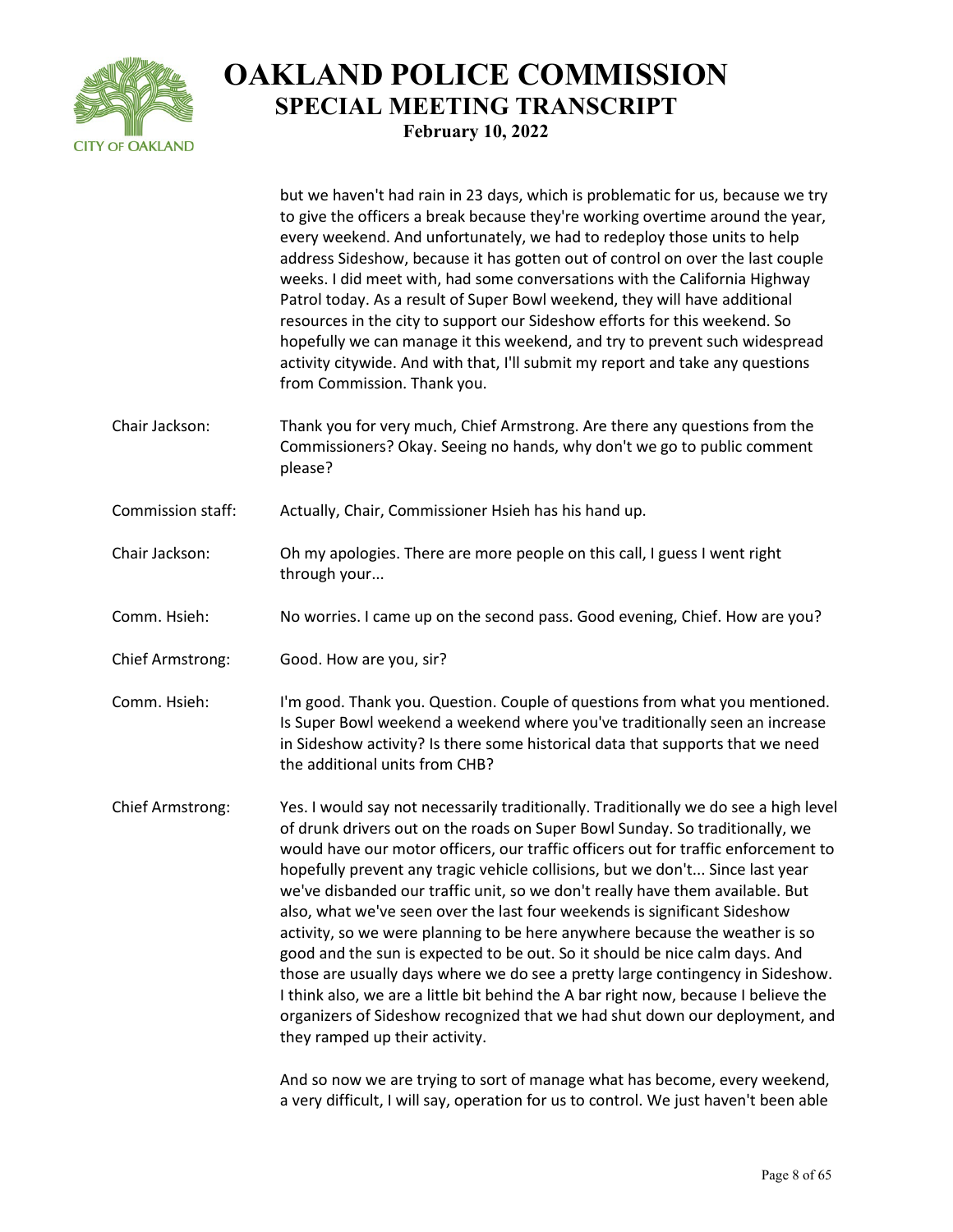

|                   | to muster up significant resources to address it. And so in some ways they've<br>gotten the best of us over the last three to four weekends. And so I think now,<br>last weekend we have more resources. This weekend we'll have even more. So I<br>just think the CHP activity will help augment us, but they've also been dealing<br>with some shootings along the freeways that they'll be covering as well. So<br>really, that was their intent to be in Oakland to address violence on the<br>freeways as well.                                                                                                                                                                                                                                                                                                                                                      |
|-------------------|---------------------------------------------------------------------------------------------------------------------------------------------------------------------------------------------------------------------------------------------------------------------------------------------------------------------------------------------------------------------------------------------------------------------------------------------------------------------------------------------------------------------------------------------------------------------------------------------------------------------------------------------------------------------------------------------------------------------------------------------------------------------------------------------------------------------------------------------------------------------------|
| Comm. Hsieh:      | Got it, appreciate that. And then the only other question that I had was your,<br>the numbers of current staffing at 682, does that include the 34 officers<br>currently in training, or Does it include the 34 officers?                                                                                                                                                                                                                                                                                                                                                                                                                                                                                                                                                                                                                                                 |
| Chief Armstrong:  | Those numbers don't include the 34 officers. They are not considered full police<br>officers yet, until they graduate. They graduate at the end of April, early May. So<br>we won't get them included in our numbers until then.                                                                                                                                                                                                                                                                                                                                                                                                                                                                                                                                                                                                                                          |
| Comm. Hsieh:      | Got it. Much appreciated, thank you.                                                                                                                                                                                                                                                                                                                                                                                                                                                                                                                                                                                                                                                                                                                                                                                                                                      |
| Chief Armstrong:  | No problem.                                                                                                                                                                                                                                                                                                                                                                                                                                                                                                                                                                                                                                                                                                                                                                                                                                                               |
| Chair Jackson:    | Are there any other hands from the Commissioners, or questions for the Chief?<br>Okay. I see none. So at this point, Rania, if you can take public comment.                                                                                                                                                                                                                                                                                                                                                                                                                                                                                                                                                                                                                                                                                                               |
| Commission staff: | Thank you, Chair. Sorry, looking for my buttons. Members of the public wishing<br>to make public comment on this item, the Chief's report out, please raise your<br>hand. I'll call on you in the order that they've appeared. Okay. Starting with, I<br>think it's Mr. Saleem Bey, 5802. I've unmuted you my end.                                                                                                                                                                                                                                                                                                                                                                                                                                                                                                                                                        |
| Saleem Bey:       | Yes, good evening. Saleem Bey. Where to start? It's crying shame that no one on<br>the OPC well, only one Commissioner, had questions for the Chief of a failing<br>Department that has continued to fail in racially profiling Black people in the<br>Black community for almost 20 years. We want to know, personally, what is the<br>status of my brother's case, Steve? Right? These are open cases. Since OPD<br>admitted that they didn't have YG based cases for 10 years, and nothing<br>happened, where is the status? Who's working on it? What's going on? What's<br>the status of my brother John's case? The same brother John that calls in here.<br>He was ambushed by three or four gun men at 6:30 in the morning at Montclair<br>and the police, OPD, secretly closed this case in 63 days, thus leaving all of those<br>illegal weapons on the street. |
|                   | In fact, two years later, one of those weapons ultimately ended up murdering<br>Black journalist Chauncey Bailey, who was exposing the police fomenting Black<br>on Black murders in the Black community. We don't hear anything about that.<br>Here we do have a Black police Chief, and yet all we hear is him crying about he                                                                                                                                                                                                                                                                                                                                                                                                                                                                                                                                          |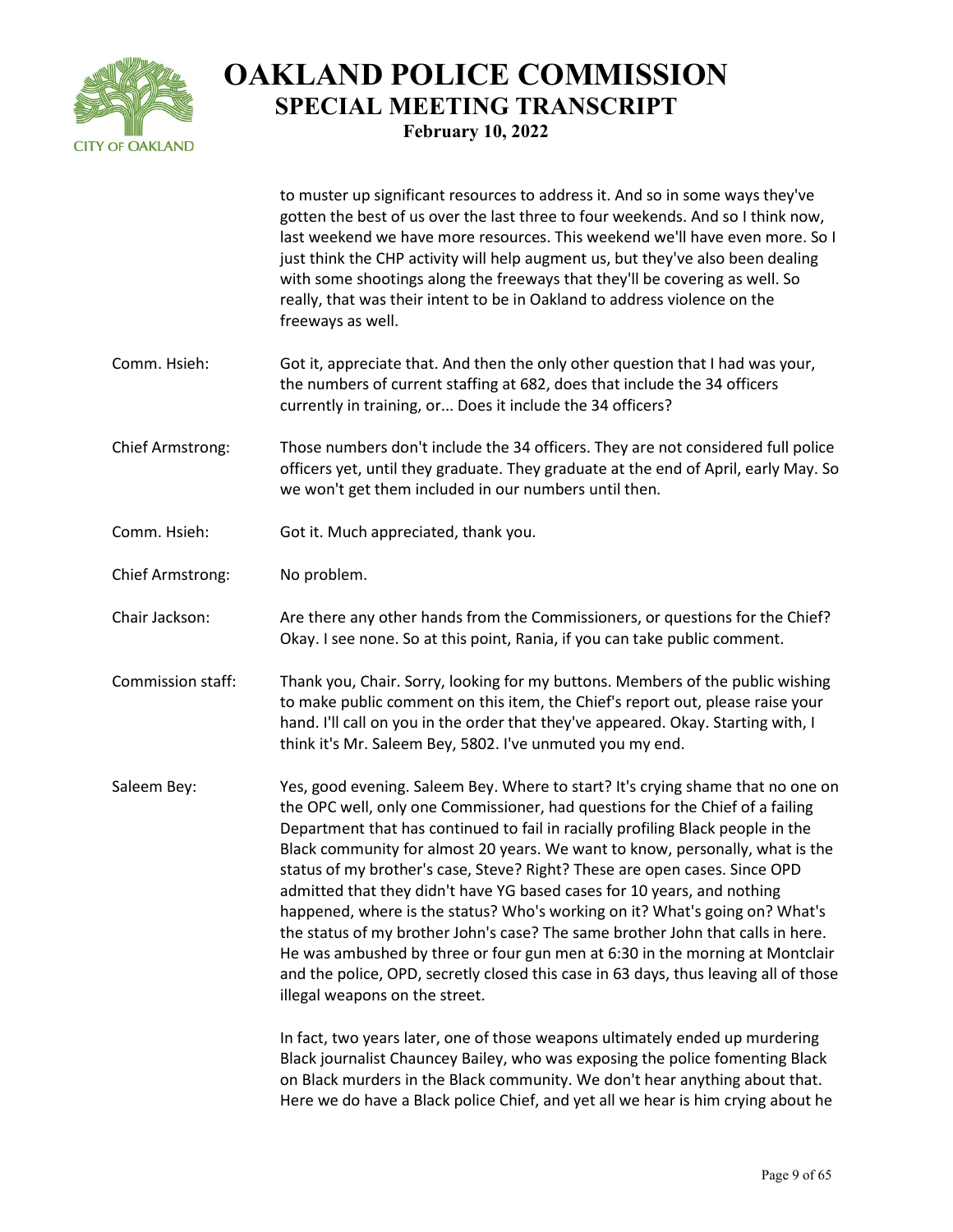

doesn't have enough resources. When murders are down, you have less resources, and you able to reassign resources to the hottest area. Why did it take to last month to reassign resources to East Oakland, when East Oakland has been traditionally the highest violent place in Oakland?

None of these things make any sense to us. I want to know what the Chief is going to be doing about racial profiling that's found in the Ross report. I want to know why he hasn't said anything about reporting this to the NSA. I want to know why the NSA hasn't been reported to by the OPC under Chair Jackson. I want to know why racial profiling has not become an ad hoc, nor a standing committee. I want to know why racial profiling of Black people is not your priority when it's caught in-

- Commission staff: Many thanks, Mr. Bey, for your comment. I am sorry to have to cut you off, but unfortunately your two minutes are up. Chair Jackson, I see no other hands, so I'm bringing it back to you.
- Chair Jackson: Okay. Thank you very much.

Commission staff: Sorry. Hang on, I think I skipped. Yep. Sorry. There you go.

- Chair Jackson: I see Commissioner Gage's hand is up. I'm not sure if that's on the update, or if that's on the new item.
- Comm. Gage: It's on the update, Chair.
- Chair Jackson: Okay. Very good.
- Comm. Gage: Thank you. And good evening, Chief. Brief question for you. I'm trying to find an updated map of the city, given the new employment strategy the department's operating under now. Is there one available online, or can someone of your staff forward one to the Commission offline? That'd be much appreciated.
- Chief Armstrong: Yes, we can forward. We'll send one to the Commission. We have one that we just forwarded to city council with our new deployment. I'll send it to Rania, so that she can distribute it to all of you.
- Comm. Gage: Okay. Thank you. And nothing further, Chair.
- Chair Jackson: Okay. Thank you very much. And I will just go through one more time.

Okay. Rania, if you could go ahead and... Oh, you have advanced. Thank you. So I just wanted to identify what this resolution is about. So for the last few months, as we have listened to the Instagram case, as well as a few other cases,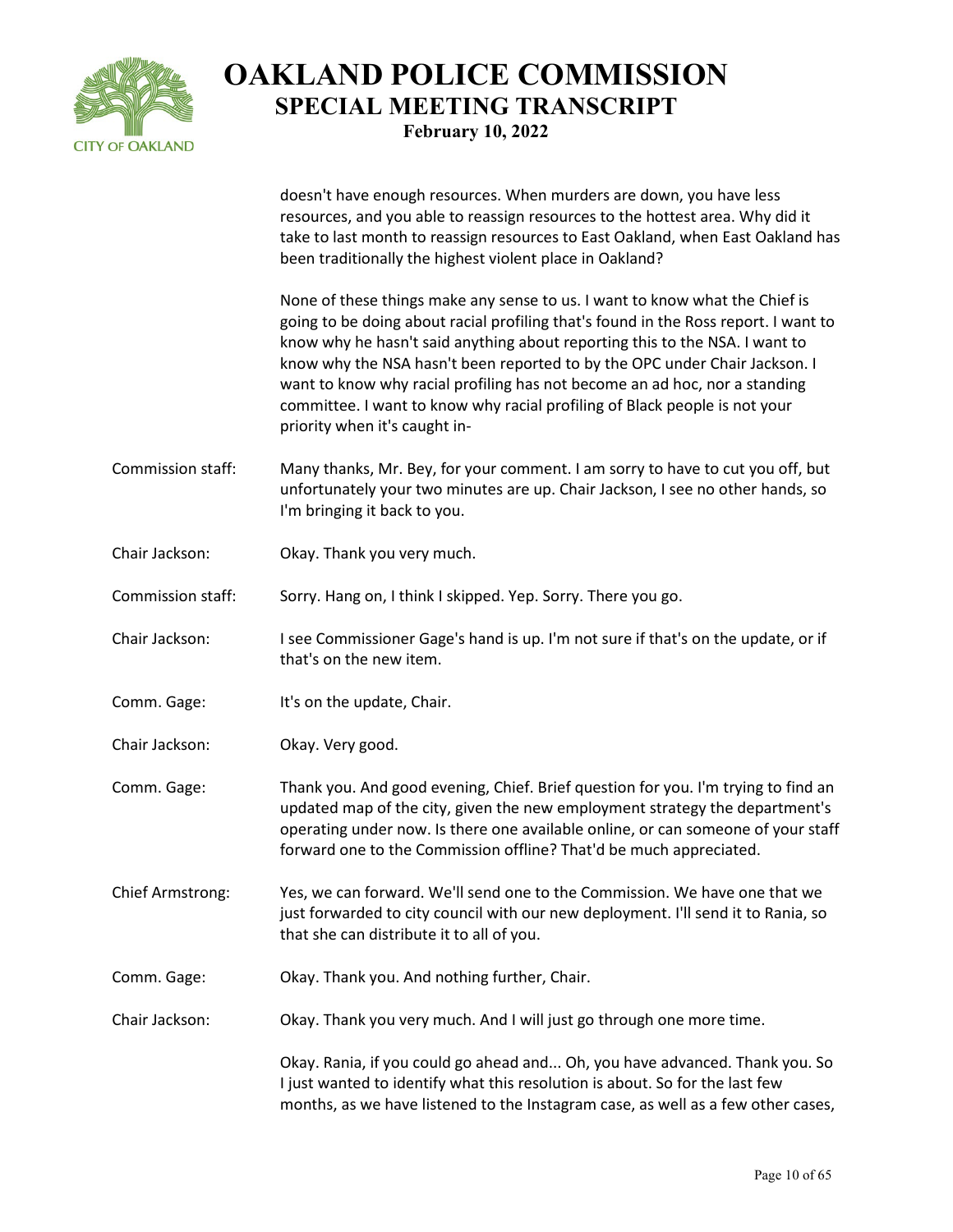

we have recognized that the POBAR limitation of one year for investigations has stopped us from being able to perhaps identify more discipline. And so the Vice Chair and I began talking about this to figure out, is there perhaps a way that we might be able to corral support within the City of Oakland, or within other cities that also have police commissions, to consider extending the investigation time from one to two years. We also met with Senator Skinner to raise the question, since that would be a state law that we're trying to amend.

And she hasn't gotten back to us, but was actually a little surprised to hear from us on this subject, because she had not heard on this subject from other commissioners who perhaps she has more contact with. Having said that, that's what this resolution is about. Now, I will also say that there was some confusion about the Coalition for Police Accountability's support of the Copley press. So this is a different item. So I just want to make sure that we're clear about that, because they asked me to clarify.

So I am happy to both address any questions or comments. And I know that we also have Council here, to illuminate if there's anything that I cannot answer.

- Connor Kennedy: Chair, I'd love to.
- Chair Jackson: Oh, okay. Go ahead.

Connor Kennedy: Awesome. Great. And yeah, and the Vice Chair also, and I chatted about me putting together a little bit of a short set of remarks, which I'll read off now and echo exactly what you just said, Chair. Excellent. So this issue has been raised so many times in recent Commission history, that I think there are even former Commissioners who would gladly travel to Sacramento to testify about the importance of the State Legislature revisiting this law. Now this proclamation, or this resolution, is really about a conversation that, as the Chair said, is connected to several individual cases that the Commission has taken up in discipline committees and other closed sessions, but that Commissioners cannot publicly discuss on an individual basis, just because of all the confidentiality rules that apply, both for closed sessions and also under the Penal Code.

> So this proclamation is about POBR, also known as the Peace Officer Bill of Rights Act. It's a state law that tells cities when and how they can discipline their own police officers. The most important thing for members of the public to know is that POBR sets a shot clock for imposing discipline that starts when the department discovers an officer's misconduct. And there's additional details in that, but I did want to share that. The default rule under POBR is that cities in California, including Oakland, only get one year to conduct a full investigation and make a final decision about what discipline to administer, if any. The purpose of this resolution, or proclamation, is to signal that as on the ground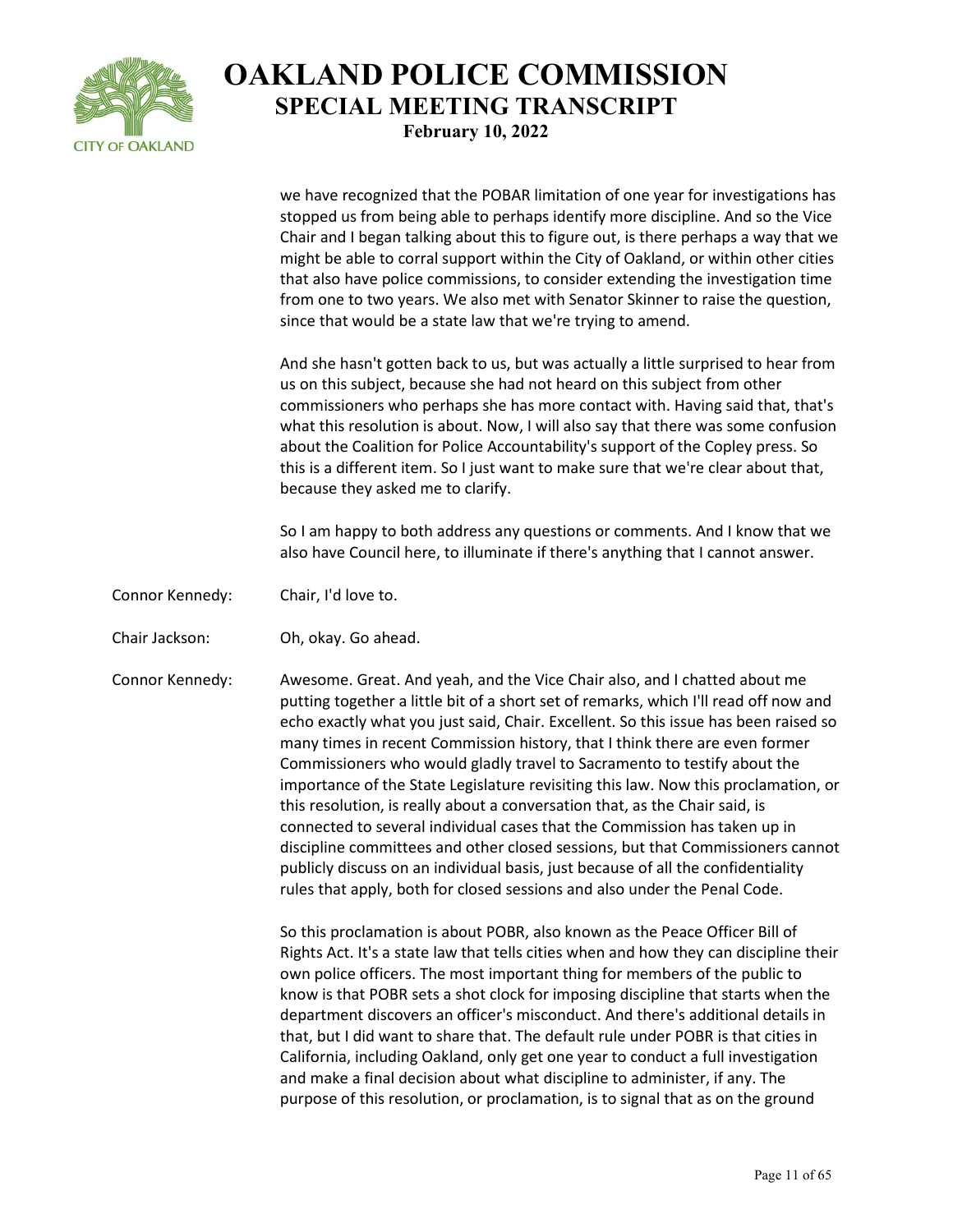

practitioners of police discipline, Commissioners, you want to lend your voice as part of the State legislative record that yes, while we cannot describe individual cases, your impression in the aggregate of doing this work is that the state law should be revisited and should be reformed.

Commissioners, you should endorse this and move it forward, if you believe that investigations and decisions about discipline will improve. If the default rule moves from one year to two years, there are other important components of this proclamation or resolution that are worth knowing as well. And I'm getting to the end of my remarks here, but I'll share those. Two other important points I want to draw Commissioners' attention to. The proclamation asks the State to revisit exceptions to POBR. In other words, the State should update any exceptions that make it so that one year rule, if there's a specific set of circumstances that pop up, that one year rule doesn't apply. There's currently eight, very narrow, and as the courts understand the very narrowly applied and interpreted, exceptions to the one year rule. The reason that we include that point in this resolution is all the exceptions to the one year rule should be updated as well, or at least reconsidered.

And then second, there also is a call to the legislator to entirely revisit, and entirely reconsider, the other part of POBR, which is in section 3304(g), there's a very strict legal standard for when cities can reopen closed cases. And this resolution calls on the State to entirely overhaul and reconsider what the legal standards are with respect to reopening closed cases. So as a final point, just to echo the Chair, if this is something Commissioners that you believe in, I would definitely urge, as the Chair urged, that you talk both to other leaders in the city, and other city's Police Commissions, to consider endorsing the same idea and to build a drum beat that will ultimately tell the State Legislator that it's time for POBR to reflect the realities of civilian oversight in California. And with that, I'll turn it back to the Chair, and I'll sit by if it turns out that there's any questions I can answer in addition to the Chair and the Vice Chair. Thank you.

Chair Jackson: Thank you very much. I see a hand from Commissioner Harbin-Forte?

Comm. Harbin-Forte: Thank you, Madam chair. I support the resolution, and I urge all of us to vote in favor of it. I are also would like to know if we've made contact with Assembly member Bonta, Mia Bonta, who represents Oakland on this as well, to try to get her support for whatever goes on in the Assembly. Or if the Senate doesn't take up a bill, that the Assembly take up a bill on this issue. Thank you.

Chair Jackson: Thank you, Commissioner. I was on a call with Assembly member Bonta on the Copley matter, so I have not spoken with her directly on this, but we'll circle back, and address that as well. Thank you. Commissioner Gage?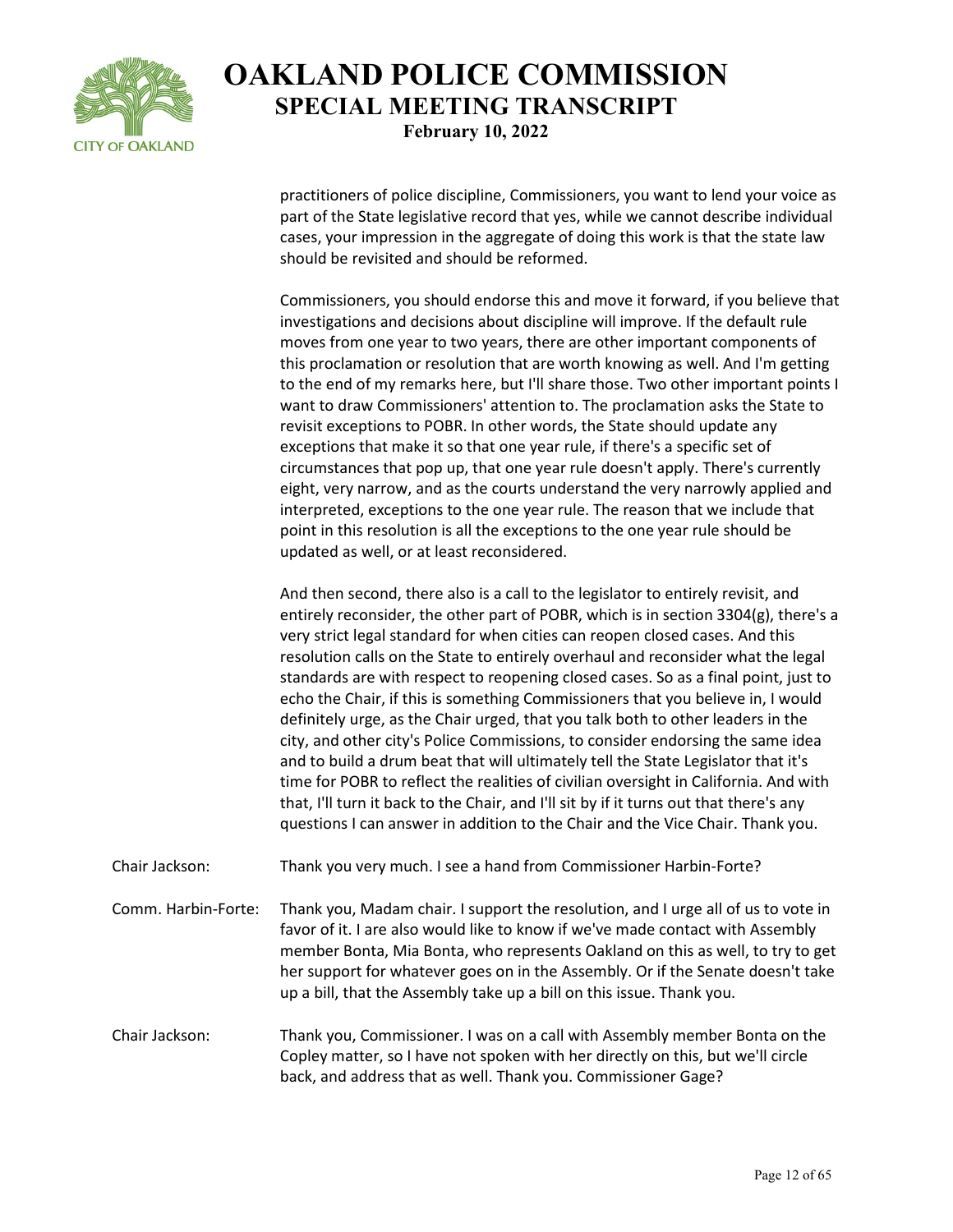

| Comm. Gage:        | Thank you Chair. I have a lot of thoughts on this, but I'll try to be brief. I think we<br>need to be very strategic with how we proceed if we're going to be asking for a<br>change in state law. And I think there are changes that need to be made. I am<br>concerned that our first target here is 3304, and not 832.7, which is the Penal<br>Code provision that governs confidentiality. I would agree that there should be<br>some language changes to 3304, to allow for additional time for commissions<br>such as ours to reach disciplinary decisions. The statute as drafted does not<br>provide that time. And that can be problematic as we have seen, but the<br>exceptions that are outlined in 3304 do provide a fair amount of wiggle room.<br>And because of that, I'm a bit concerned about some of the whereas clauses,<br>essentially overstating our argument, in that the warehouse clauses argue that<br>those exceptions are unfairly narrow. They are narrowed, but I'm essentially<br>concerned about overstepping here. |
|--------------------|------------------------------------------------------------------------------------------------------------------------------------------------------------------------------------------------------------------------------------------------------------------------------------------------------------------------------------------------------------------------------------------------------------------------------------------------------------------------------------------------------------------------------------------------------------------------------------------------------------------------------------------------------------------------------------------------------------------------------------------------------------------------------------------------------------------------------------------------------------------------------------------------------------------------------------------------------------------------------------------------------------------------------------------------------|
| Chair Jackson:     | Okay Oh, I'm sorry.                                                                                                                                                                                                                                                                                                                                                                                                                                                                                                                                                                                                                                                                                                                                                                                                                                                                                                                                                                                                                                  |
| Comm. Gage:        | I agree with the general point of reaching out to our Senator and Assembly<br>person. I'm glad that you've had conversations with Senator Skinner. I hope that<br>we could have conversations with Assembly member Bonta as well. I think<br>they'd both be likely allies, given their legislative history, but I do have some<br>serious concerns about why the decision was made to go after 3304 and not<br>832.7. Because in my mind, it's the confidentiality provisions that are the<br>biggest issue. If we can start having more public disciplinary procedures, we can<br>get ERBs and FRB, and those records in front of the public more often. But that<br>appears to me to be the kind of action that would be necessary to build<br>momentum toward greater change in other codes sections like 3304. I'm<br>curious to hear my fellow Commissioners. Thank you.                                                                                                                                                                        |
| Chair Jackson:     | Excellent points. Thank you very much, Commissioner Gage. Vice Chair Milele,<br>followed by Commissioner Jordan.                                                                                                                                                                                                                                                                                                                                                                                                                                                                                                                                                                                                                                                                                                                                                                                                                                                                                                                                     |
| Vice Chair Milele: | Thank you, Chair. I also had a question I wanted to ask. Perhaps John Alden, if<br>there were other things that we can do in the City of Oakland that can and<br>change the impact of this POBAR for us?                                                                                                                                                                                                                                                                                                                                                                                                                                                                                                                                                                                                                                                                                                                                                                                                                                             |
| Dir. Alden:        | Through the Chair, if it's all right, I could answer the question briefly.                                                                                                                                                                                                                                                                                                                                                                                                                                                                                                                                                                                                                                                                                                                                                                                                                                                                                                                                                                           |
| Chair Jackson:     | Please do, thank you.                                                                                                                                                                                                                                                                                                                                                                                                                                                                                                                                                                                                                                                                                                                                                                                                                                                                                                                                                                                                                                |
| Dir. Alden:        | There's not a lot we can do in the City of Oakland. For many years, various cities<br>in California have tried to create exceptions to the timeliness rules in POBR, in a<br>lot of ways through the courts, and those have always failed. So I think our most<br>useful strategy here locally, other than State legislation, is to take a look at what<br>triggers the discovery of misconduct for the purposes of this rule. So as Mr.                                                                                                                                                                                                                                                                                                                                                                                                                                                                                                                                                                                                             |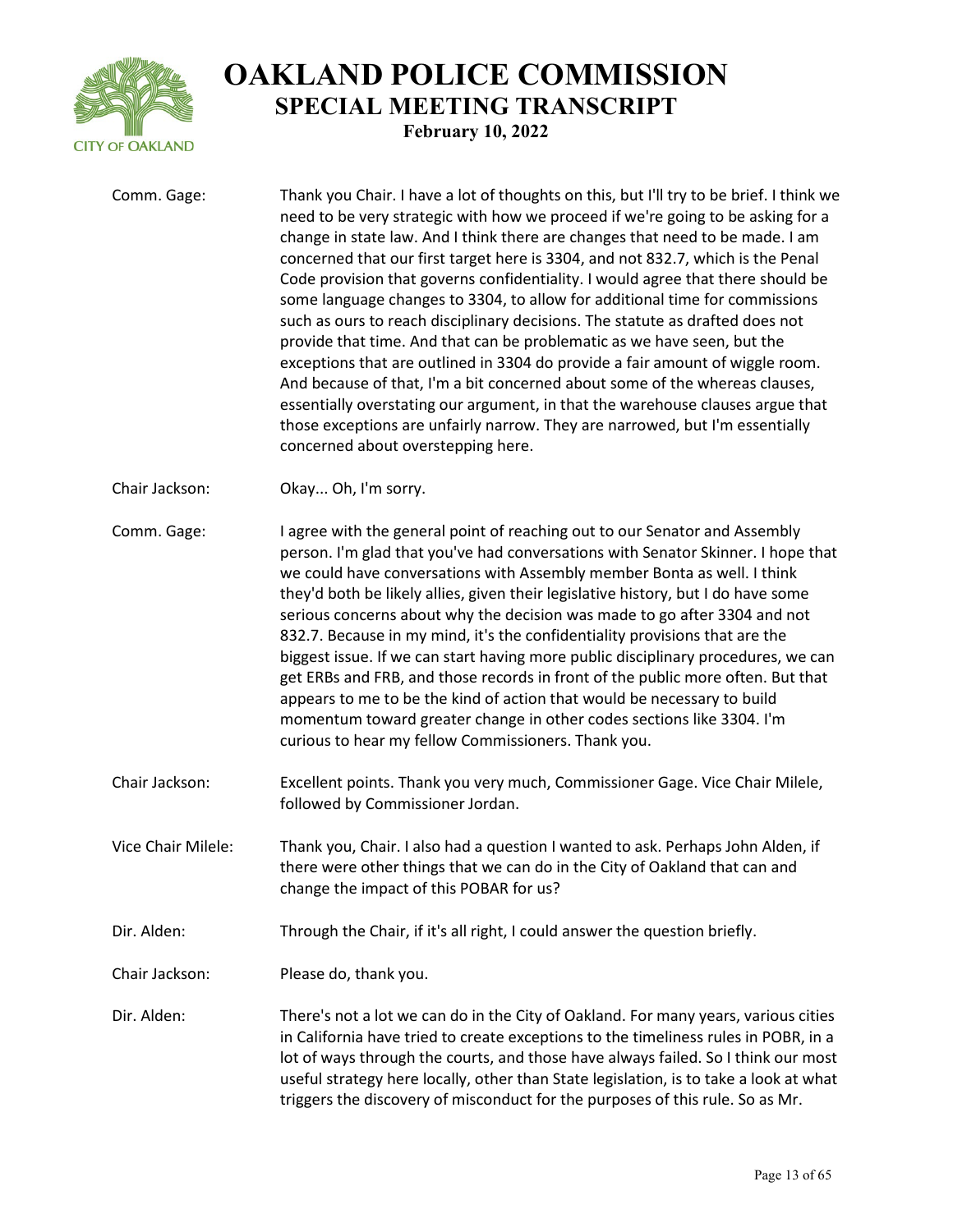

Kennedy was saying, the one year rule starts running, the one year begins to be measured, when the misconduct is discovered in some way by someone inside of the city. And the rule, technically, is that that one year starts when someone who is empowered to open up a disciplinary case discovers it. And in that regard, different Police Departments have different rules internally, and their own policies, about who inside the Police Department can open a case. It wouldn't affect very many of our cases, but some would be helped if we had a tighter, narrower rule in Oakland about who in the Police Department is able to open an Internal Affairs case. If that were a narrower rule, we would get a little bit more time on at least some cases. And when the Police Commission gets to the point where it's ready to start looking at the current general orders in the City of Oakland, around the discipline process in general, that would be an appropriate time to see if we couldn't come up with a tighter, narrower rule there. So if you have some help, I don't want to overstate it, it would not affect very many cases, but it would affect a few and I think that could be useful. Generally speaking, most of the changes we need would've to come from state

Chair Jackson: I'm sorry. You trailed off. Generally speaking...

law.

Dir. Alden: Most of the changes that we would need would have to come from state law.

Chair Jackson: Thank you. So I see Commissioner Gage and commissioner Jordan, but I think Jordan was up first.

Comm. Jordan: Yeah, I wanted to support what Commissioner Gage had to say around confidentiality, elements of POBAR. In my time on the commission, that has been consistently the conversation that we've had around, it's sort very broad reaching aspects and has been the most problematic from a transparency standpoint.

> And I'm curious if the thinking around this. While I agree with what director [inaudible] just had to say is the thinking around this is strategic because it feels like there's a number of elements of POBAR that potentially need to be examined by lawmakers. And is this, are we identifying this as sort of a low hanging fruit element of it? Or is this, I guess that's my question. Is there an intention to address the confidentiality elements or is that not a thing that we feel like we need to follow up on?

Chair Jackson: I think it's a great point and it's certainly one that we could add. And potentially bring back at the next meeting.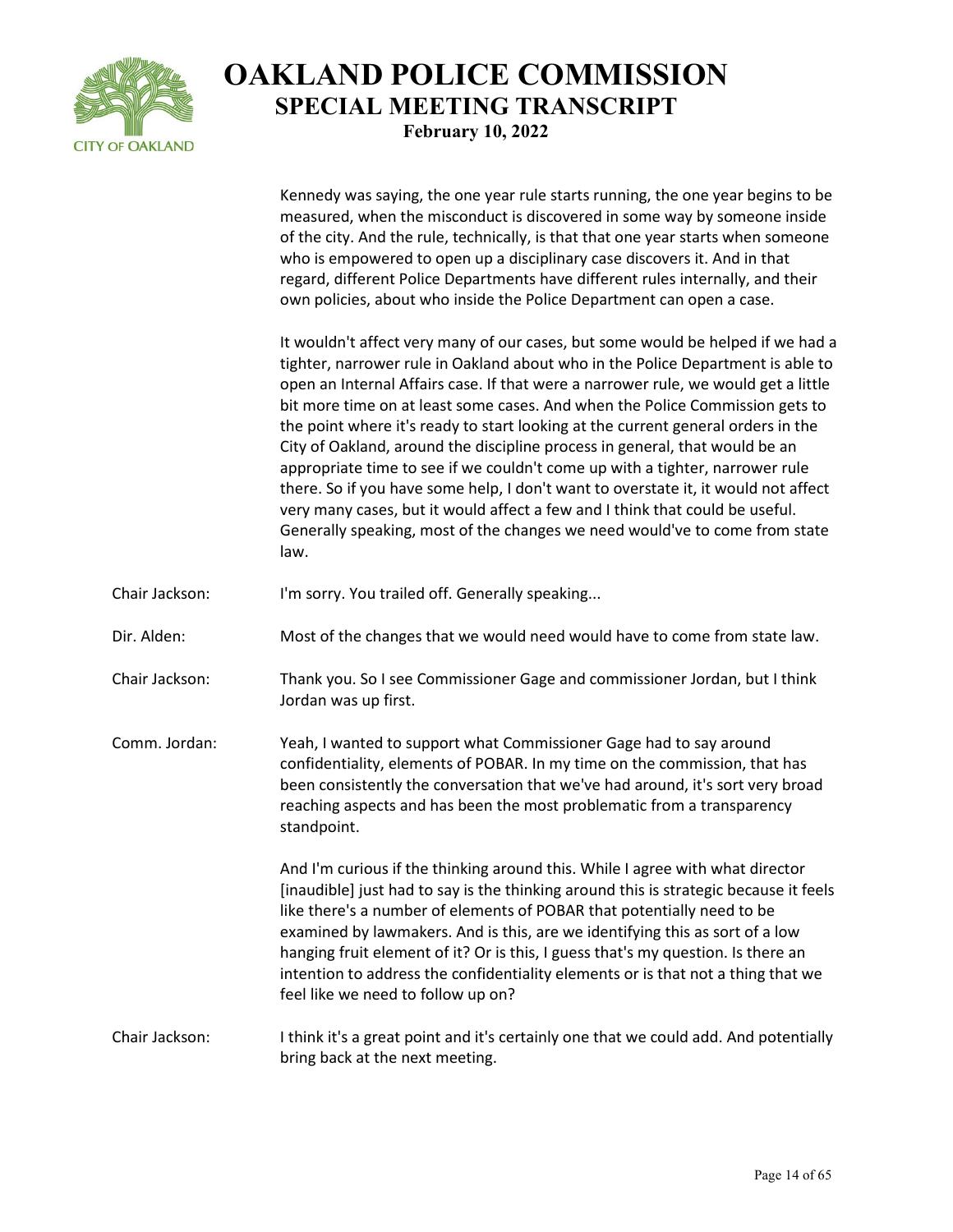

But in terms of touching POBAR, it's absolutely been titanium. So we were not trying to overhaul right now. Because it will be on the agenda in 2024. We were trying to identify some potential kind of skinny amendments that would allow

us to be able to more fruitfully, push forward on the limitations that we currently see. I was focused on the investigation time, but totally understand the confidentiality issues. And if it pleased the commission, we could work with counsel to add that language and then just bring it back. Does that answer your question, Commissioner Jordan? Comm. Jordan: Yes. Thank you. Chair Jackson: Okay great. Commissioner Gage. Comm. Gage: Thank you chair. At the outset. If there's not already a pre-commissioner ad hoc set up, I'd like to help with that process. I don't just want to criticize. I'd like to also participate. Chair Jackson: Appreciate that. Comm. Gage: I do want to state, I think, it sounds like you're expressing a desire to pick some low-hanging fruit by going after the one year timeline. In my experience, and my opinion of this particular area of law, is that there's no such thing as lowhanging fruit when it comes to police officer misconduct and changes in state law. And that if you decide to make changes to either the penal code or the government code that would negatively affect members of [inaudible], you're going to be in for a big fight. And if we're going to get into a big fight, which I think we frankly need to have, for some of these confidentiality provisions. We should have it over something that's substantive. And that really matters. And that's more omnibus, because if we can have a big fight and get them big wins, we can really change police misconduct over, pardon me, police misconduct investigation in the state. But I don't want to have a big fight to get from one year to two years. And that's it. So I think we have an opportunity here to be strategic, and I'd like to help us put forward an initial proposal that might trigger our electeds' to start moving in that direction. Chair Jackson: Happy to have you join us. My approach is slightly different. We've already picked a fight with the NSA or the monitor. And I'm hoping that we will be able to move through that with a sustainability plan after a few months. That said, whether there is such a thing as low hanging fruit or not. I figured that if we started with something that we knew would be able to be helpful to us, and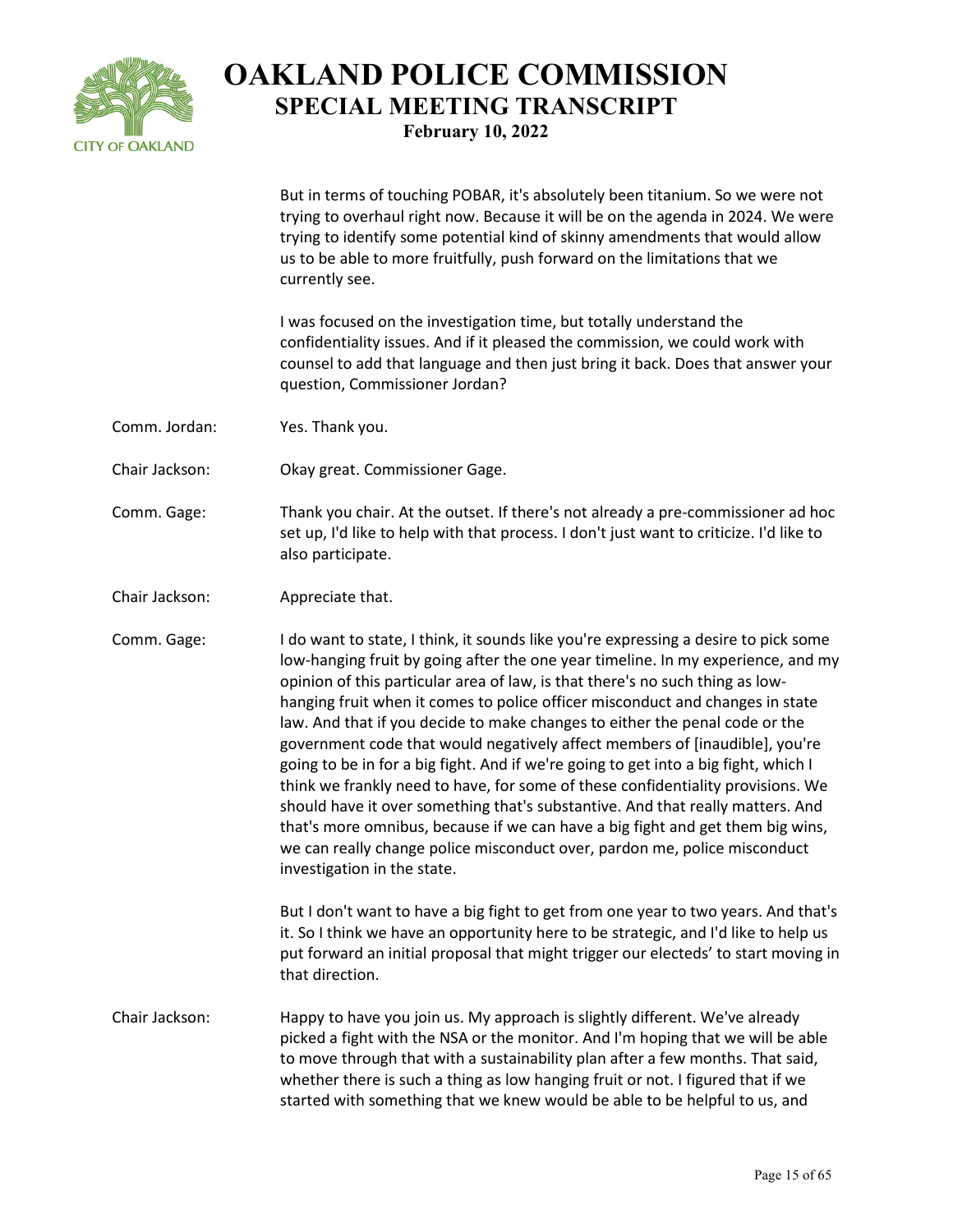

| Comm. Harris:  | Yes. Ma'am how you doing guys? Hello everyone.                                                                                                                                                                                                                                                                                                              |
|----------------|-------------------------------------------------------------------------------------------------------------------------------------------------------------------------------------------------------------------------------------------------------------------------------------------------------------------------------------------------------------|
| Chair Jackson: | Okay. No problem. And I actually see Commissioner Harris' hand up.<br>Commissioner Harris? You're muted.                                                                                                                                                                                                                                                    |
| Comm. Gage:    | My apologies. No.                                                                                                                                                                                                                                                                                                                                           |
|                | I do not see, oh, I see, actual, Commissioner Gage, is that your hand again? Or<br>did you not put it down?                                                                                                                                                                                                                                                 |
|                | So at this point, unless there are any other questions or comments, I'd like to go<br>to public comment, recognizing that once Commissioner Gage, vice chair Milele,<br>and I meet, that we will bring back something, I'm not quite sure when for<br>consideration.                                                                                        |
| Chair Jackson: | Absolutely. And I don't disagree that they are two very different things. So I will<br>look forward to following up with you so that we can get more of your thoughts<br>and figure out a way to push through.                                                                                                                                              |
| Comm. Gage:    | I agree that we have a resource problem. We're going to have to be strategic<br>about what fights we pick. But I do think this is a worthy one, and I'm sure we<br>can come to some agreement.                                                                                                                                                              |
| Chair Jackson: | I'm not making-                                                                                                                                                                                                                                                                                                                                             |
| Comm. Gage:    | Thank you chair. I would appreciate that. And for my fellow commissioners, I<br>would like to make the point that picking a fight, so to speak, with the federal<br>monitor over a difference in opinion, in terms of how the department is being<br>evaluated, it's an entirely different beast than going up against a statewide<br>police lobby. and-    |
|                | So what I would suggest is that you definitely join conversations with vice chair<br>Milele and myself, so that we can come to something that we think will be<br>fruitful and move an agenda. And even if we try and fail, I think it's important<br>that we try. So I'll follow up with you separately. Okay?                                             |
|                | might therefore be able to be helpful to other commissions throughout the<br>state of California. That's one push because taking it all the way on before it's<br>under full conversation and negotiation, might be more energy than it might be<br>worth, for the potential outcome. And we don't have lots of support internally<br>in terms of resource. |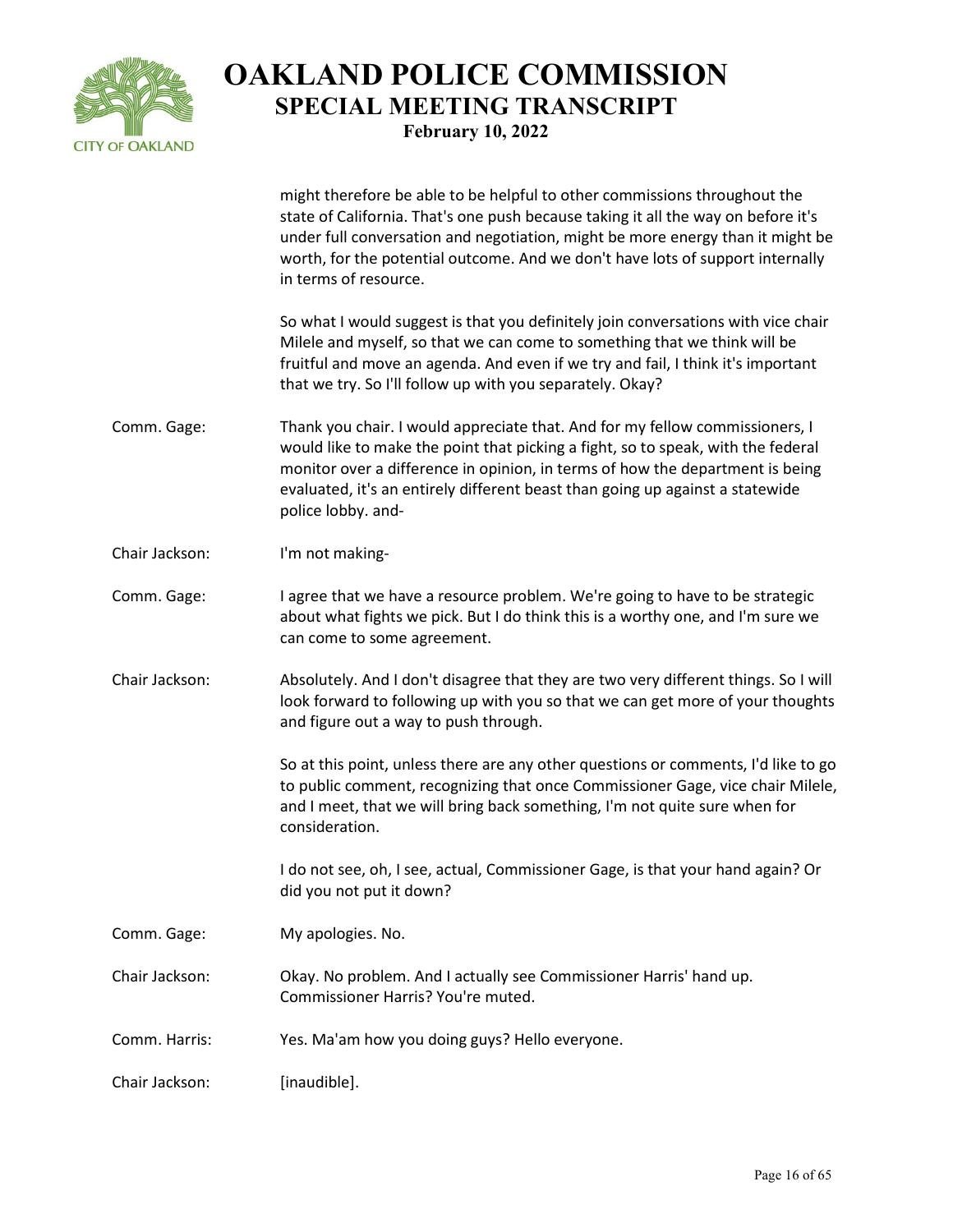

| Comm. Harris:       | Yes. I am excited about this item right here. In 2017, I was asked what my goal<br>was. And my goal was to change or dismantle the way POBAR sits right now.<br>And it was because of the Bey case, and I just want all the new commissioners<br>up there to know, that piqued my interest in this particular resolution.                                                                  |
|---------------------|--------------------------------------------------------------------------------------------------------------------------------------------------------------------------------------------------------------------------------------------------------------------------------------------------------------------------------------------------------------------------------------------|
|                     | And I think this is the fight, right? This is the fight. And this is why this<br>commission was charged with this task. And it's a extremely hard fight, but as<br>you know, chair, I volunteer a lot and I would love to extend myself for research<br>purposes, or just strategy.                                                                                                        |
|                     | I do believe that this commission should take this on because it's a long time<br>coming and it's no one's fault really, but I feel like we've had blinders on too<br>long and people have suffered because of it. And so I say, take it on, you have<br>my support 100%.                                                                                                                  |
| Chair Jackson:      | Thank you. I appreciate that. And we will follow up with you as well. Okay. So I<br>don't see any more.                                                                                                                                                                                                                                                                                    |
| Comm. Harbin-Forte: | Just, sorry. Thank you. Thank you. Just a point of clarification. Was this the<br>public comment period?                                                                                                                                                                                                                                                                                   |
| Chair Jackson:      | Well-I was just going to have, I was getting ready to move the public comment.                                                                                                                                                                                                                                                                                                             |
| Comm. Harbin-Forte: | Okay.                                                                                                                                                                                                                                                                                                                                                                                      |
| Chair Jackson:      | But I saw former commissioner who is already on the call for a different reason,<br>so I figured I would take her and then it would go into public comment.                                                                                                                                                                                                                                |
| Comm. Harbin-Forte: | Okay. I just, all right. All right. Sorry.                                                                                                                                                                                                                                                                                                                                                 |
| Chair Jackson:      | Thank you. Okay. So at this point, Rania, if you could take us to public comment<br>on this item, please,                                                                                                                                                                                                                                                                                  |
| Commission staff:   | I'm happy to. Members of the public wishing to make public comment on this<br>item, please raise your hand. I'll call on you in the order that they've appeared. I<br>see Rashida Grinage, perhaps this is you now. I've unmuted you.                                                                                                                                                      |
| Rashida Grinage:    | Thank you. I wanted to just very quickly respond to the comments made by<br>Commissioner Gage and Jordan, with respect to confidentiality. And which is the<br>8:32.7 penal code. Also referred to as POBAR. And to let you know that we have<br>drafted legislation with specific regard to removing the confidentiality clause in<br>8:32.7, as it relates to civilian oversight bodies. |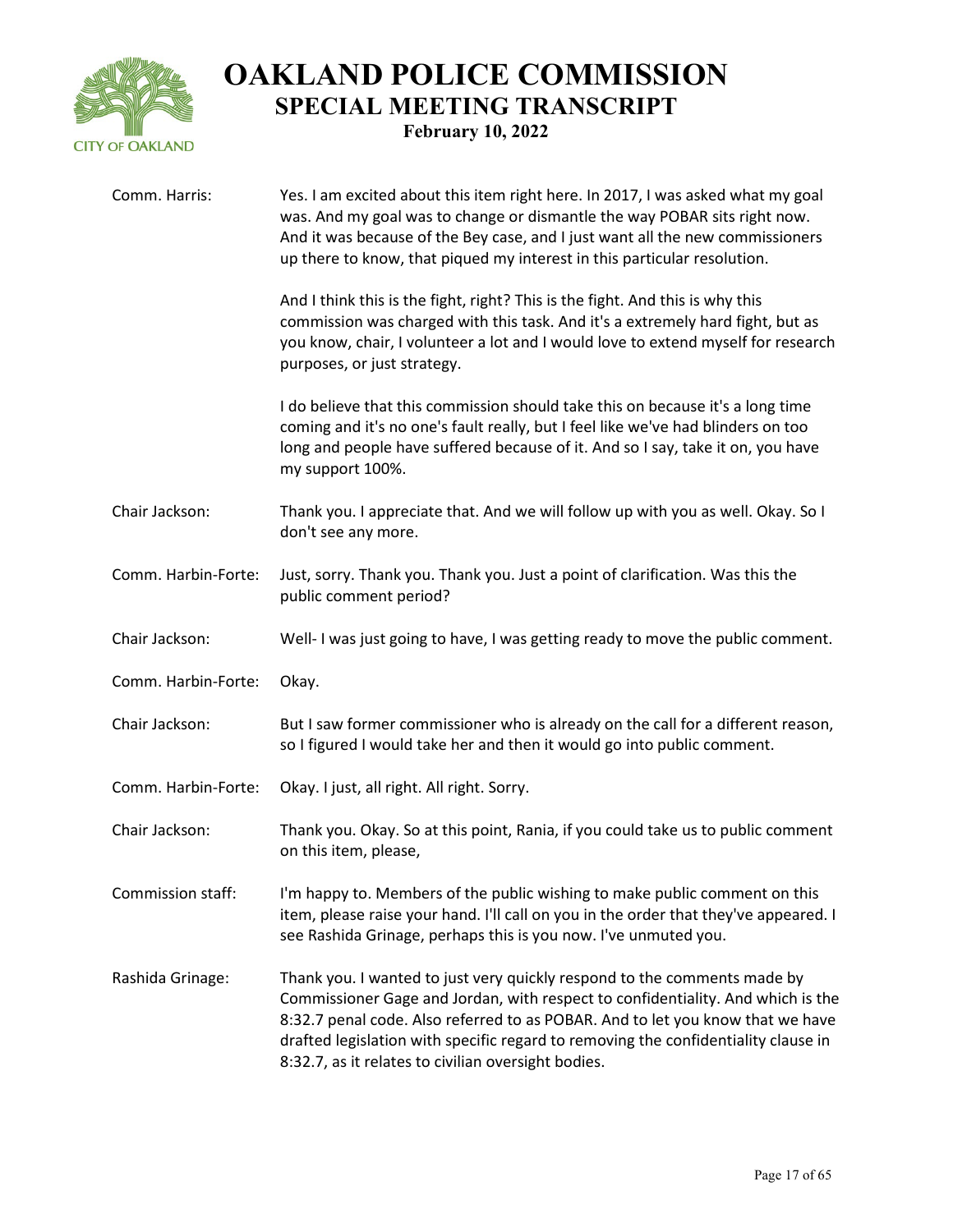

And that legislation is being carried by Mia Bonta. And it will be introduced in March. The bill number will be available probably in February, I think February 18th. And we are hoping that this will be on your agenda in the near future. And that you will support it, because it does go to the ability of the police commission to be more transparent and to make what is now available only in closed session, available to the public by way of investigative reports and information about investigations of misconduct. So thank you very much.

Commission staff: Thank you, Mrs. Grinage. I think this is Mr. Bey, 5802. I've unmuted you.

Saleem Bey: Yes. Good evening. Saleem Bey. Senate bill 16, section 8327 of the penal code is amended to read as followed "section B one, not with standard subdivision A subdivision F or section 6254 or any other law. The following peace officer or custodial personal records and records maintained by the state, local agency shall not be confidential and shall be made available for public section. A record relating to the report investigation or finding of any of the following. Section D any record relating to an incident in which a sustained finding IAD D 131062 was made by a law enforcement agency or oversight agency that a police officer or a custodial officer engaged in conduct, including, but not limited to verbal statements, writings, online posting recordings and gestures involving prejudice or discrimination against a person on the basis of race, religious, creed, color, and everything else." Right? So this is SD 16, that was just signed into law and made law October 31st, 2021. Has the OPC been trained on Senate bill 1421 or SD 16?

> If not, then council needs to have a bar and ethics complaint filed against Connor Kennedy and his law firm for failing to update OPC over the year. Racial discrimination applies directly to the Bey investigation. IAD 13:1062 was a sustained finding. Both those things combined say that 13:1062 should be released to the public. The fact that nobody on the OPC has been trained on Senate bill 16, nor Senate bill 1421, nor did it come up in any of the conversations up to date, means that you're covering up stuff. City of Oakland was just fined in court for failing to turn over OPD documents based on Senate bill 1421.

- Commission staff: Thank you for your comment, Mr. Bey. I am sorry. So sorry to have to cut you off. Unfortunately your two minutes are up. Telephone number ending in 9932. When you are ready.
- Nino Parker: Wow. I am so happy to get back in here because I left myself out on a limb. I had just admitted to doing some civil disobedience when you guys cut me off. I have to state to you, first of all, I've been having a protest down at the [inaudible] tennis courts. I put a tent up one day and a Asian person cut up my tent and we had a little conversation about it because some other people are also doing Tai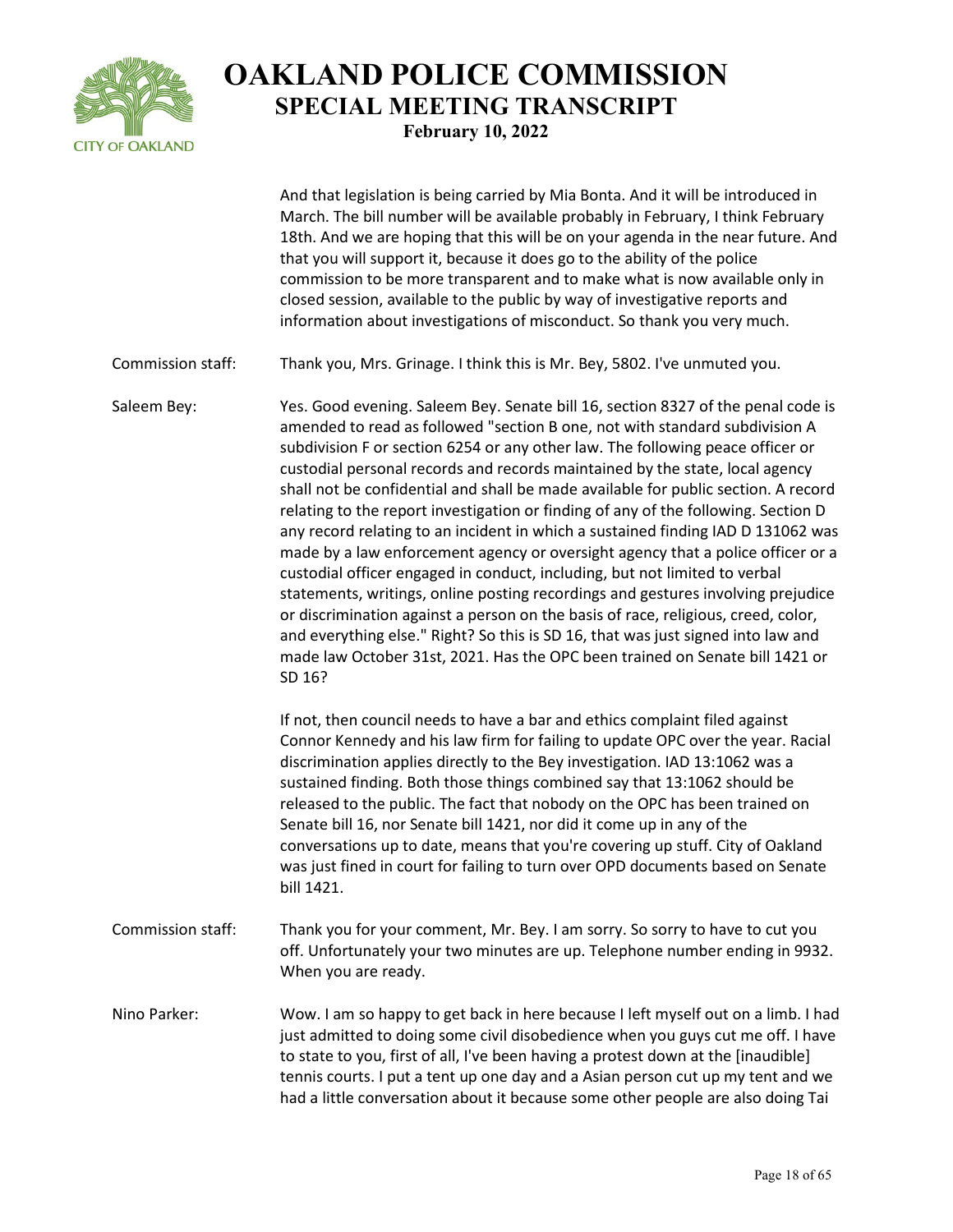

Chi there. I really want to get off this topic, but I do want to let you know, in case there's any type of activity and we get into one of those things like black people messing with the Asians, someone cut up my tent, and I want them to pay for it.

Now, most importantly, we have been, you guys are telling me you not have been listening to meetings. I had less than 15 seconds. I hit star nine. I wanted to talk, my two minutes, next thing I know you're saying, "oh no hands" in the thing. Everyone has been, in the meetings earlier today, rules committee of it, says 15 minutes. You should be allowing [inaudible] 15 minutes to get a chance to chime in. Not less than 30 seconds. I wanted to talk. You guys owe me two minutes.

I'm just saying this is so unfair. Look at what you need to do first. Mr. Bey, anybody will not have nothing to say. If you guys can just say like, you're supposed to say, like, we're going to allow two minutes before we close phones, but come on now, I wanted to call. Here I am waiting, you knew I had just called in. You know I'm there on the line. And less than 30 seconds, "Oh no hands are raised." Fifteen minutes folks.

- Commission staff: Mr. Parker you still have 10 seconds.
- Nino Parker: Keep it.

Commission staff: Thank you, I will. Thank you for comment. Next up, Anne Janks.

Anne Janks: Good evening. I just want to clarify the issue of sustained findings in terms of the new laws that really do an important function in terms of creating some transparency over some sustained findings of certain types of police misconduct. Especially around use of force. The problem is, and I think that this commission experiences this, that public confidence is really lost. I think more often on the unsustainable findings, that's where the legislation that Mia Bonta is carrying to repeal.

> The Copley decision would enable all decisions to be public. And then when something is unsustainable, the public could look at it and could understand why it wasn't sustained. And I think that that would be tremendously helpful in terms of public confidence in the oversight of police. And it would also help police who had in fact been exonerated to have public confidence in them, and for them to have essentially shown publicly the situation.

I did want to mention, I'm very appreciative of the fact, people are starting to look at the police union contract that's coming up in 2024, obviously that's different than POBAR, and the rights that they get under that state law. But I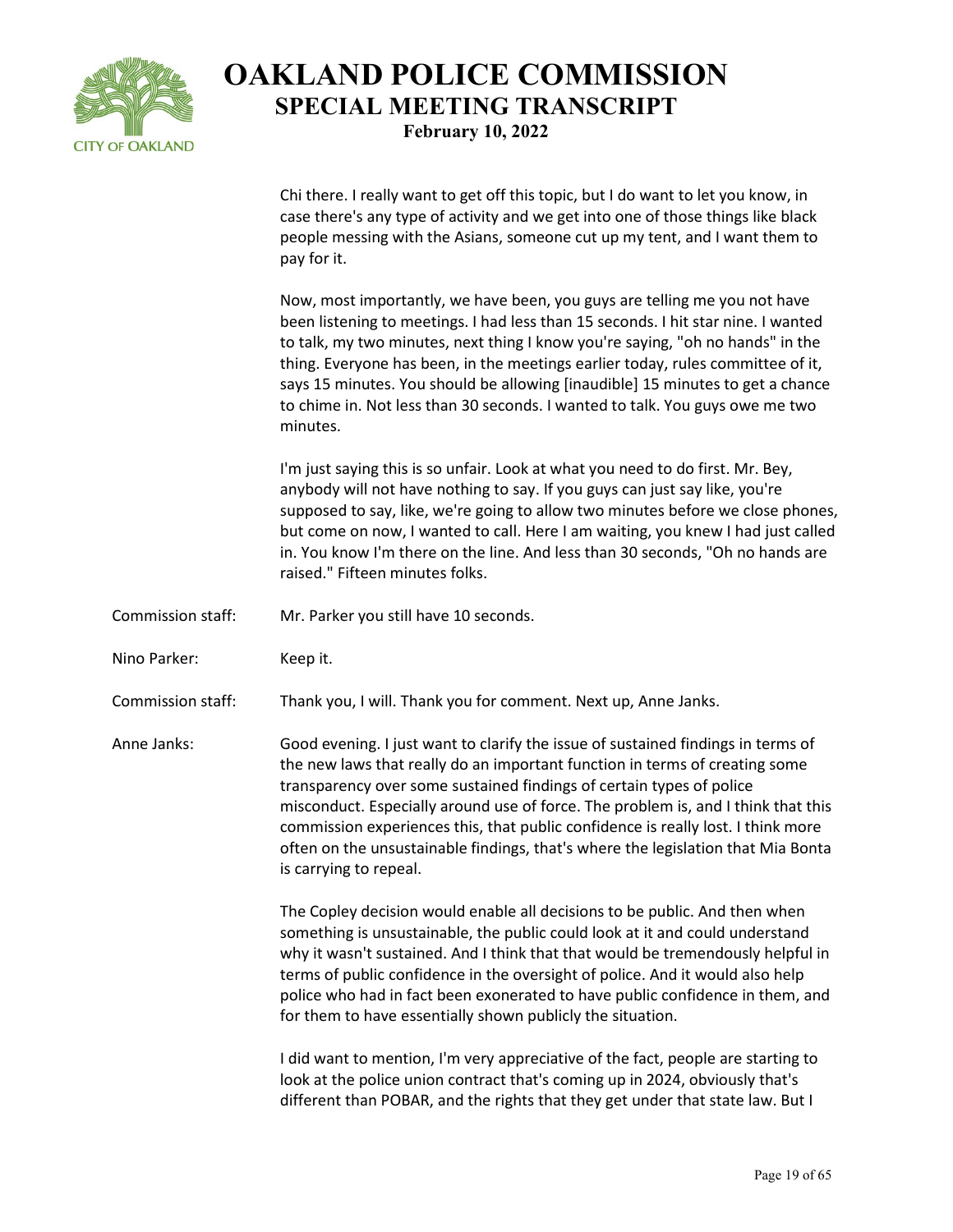

think it's great to start looking at it and start thinking about what changes need to be made so that police can better be overseen in Oakland. And I hope that that continues.

So I just wanted to mention in terms of the Instagram case, that part of the problem with the one year deadline is that management knew and did nothing for such a long period of time with Instagram, that clock started ticking, and yet nothing was happening because management wasn't paying any attention to it. Thank you.

- Commission staff: Thank you, Mrs. Janks. Let me just check again. Any public comment on this item, please raise your hand and I'll call on you as soon as I see it. Thank you very much. Chair Jackson, it's back to you. I do believe Commissioner Gage has his hand up, perhaps from a previous time.
- Chair Jackson: Commissioner Gage, new hand, old hand?
- Comm. Gage: New hand.
- Chair Jackson: Okay.
- Comm. Gage: Thank you Chair.
- Chair Jackson: Very good. Thank you.

Comm. Gage: Two brief comments. First. I'd like to thank Ms. Grinage and the members of the coalition for the work they've done Ms. Bonta's office to put that proposed change before the legislature. I look forward to seeing that bill passed, because changes to that penal code would be transformational with respect to people's ability to see behind the curtain of police oversight, in a way we can't, unless a finding is sustained right now.

> Second, I think Mr. Parker has an important point that we should keep in mind moving forward. I think it's best practice to, when calling for comment, allow some reasonable time period for folks, especially folks on the phone to figure out how to raise their hands and unmute themselves. Perhaps 30 seconds, perhaps a minute, but we do have a tendency to move quickly, especially when our agendas are full.

So I would ask that the chair move somewhat more deliberately when asking for comment for the rest of our agenda. Thank you.

Chair Jackson: I think the item is confused. Mr. Parker actually called on the wrong item and he did not, he was talking on the, oh the resolution. And so he wasn't speaking on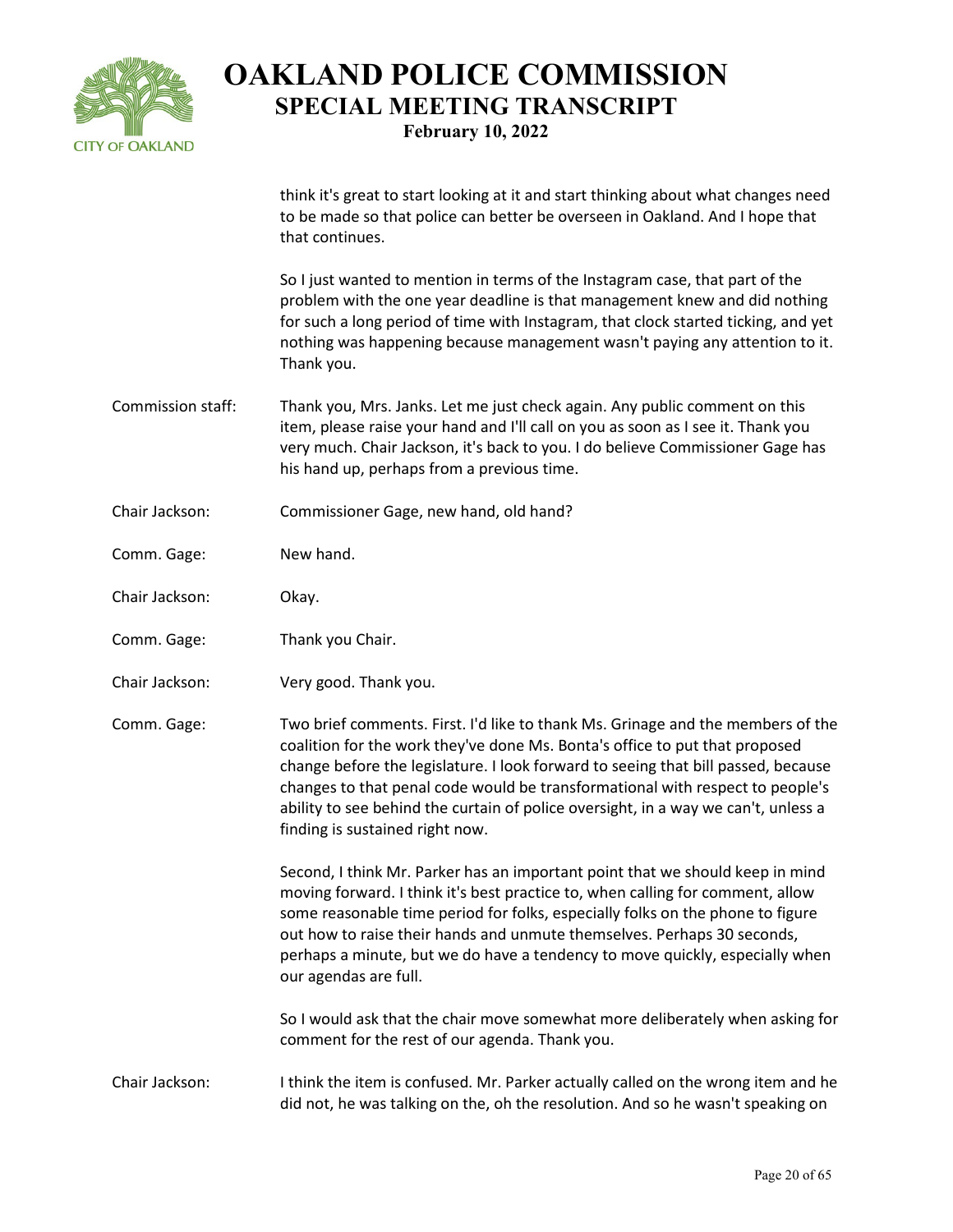

the open forum. And so that's why we went on and allowed him to speak, even though his comment didn't have anything to do with the agendized item. But we are trying to be more deliberate in terms of ensuring, according to the rules, that when people call in that they are following the directions of the agendas.

- Commission staff: And if I can just interject, I didn't see a hand raised, normally when I do, even after we've moved on, I do try and acknowledge it. But I do hear you Commissioner Gage. I will slow down and give it a minute.
- Comm. Gage: In brief Chair, I recognize that the procedural order of his comments was somewhat out of order. The point I want to make is not that his particular comments were in order. It's more that when calling for public comment, it would behoove us to be somewhat more deliberate, because not everyone is particularly savvy when it comes to navigating this digital environment.
- Chair Jackson: Sure. Not a problem. Thank you.

Now that we have taken public comment, I do believe that it was the favor of the commission to perhaps have us work some more on this resolution, figure out how we want to bring it back, or if we want to bring it back. And so, I'm not exactly sure what the timeline will be, but we will take that under advisement and move expeditiously.

Now, if we can move to the next agenda item. I will say that this agenda item has been long time coming. What I was hoping to do was actually be in person with all of our previous commissioners to applaud them for the hours, hundreds of hours, that they spent as the commission was being first set up. And as we were kind of on our way in years two, three, and now four. I am delighted to say that all of the commissioners are on the line today.

And I have commendations, which I will lift up, which each person, they are individualized in terms of their messaging. And that after the commendation is read, if a commissioner would like to say a few words, I recognize that the entire commission, as it stands now, may or may not be familiar with the extraordinary work and contributions of the first round of commissioners.

I like to call them the magnificent seventh. I referred to them that way before, we did some powerful work together. So first up, I would like to call our very first commission chair, Thomas Lloyd Smith. Are you with us?

Comm. Lloyd Smith: Yes, I am. Can you hear me?

Chair Jackson: Okay, very good. I don't know if you can see this. I'm trying to get it as close as I can. Okay. And obviously I will make the effort to get it to you. But it says,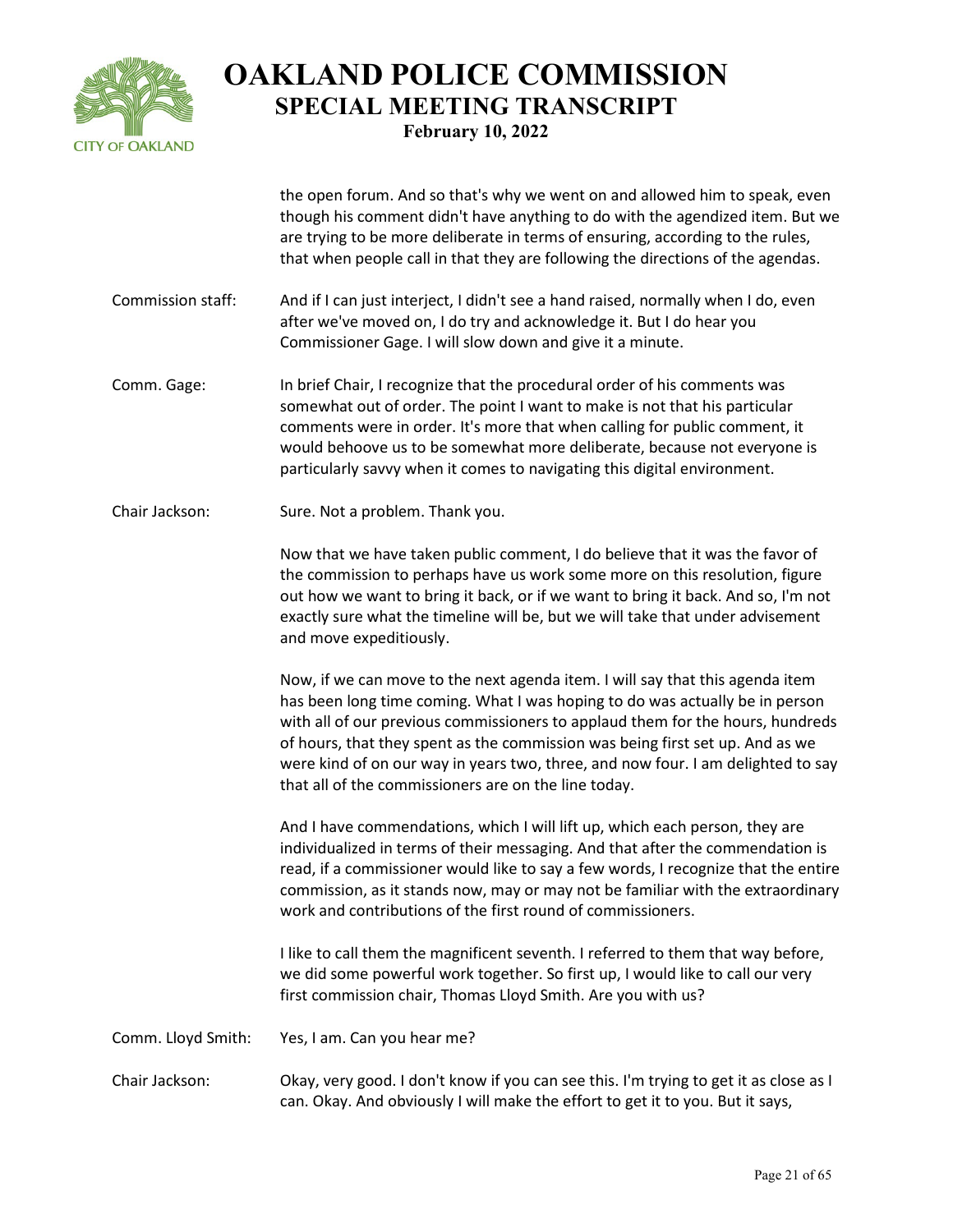

"Whereas in 2016, the city of Oakland passed measure a charter amendment, creating a seven member civilian police commission to oversee the Oakland Police Department to ensure that its policies, practices, and customs conform to national standards of constitution of policing."

"Whereas in 2017, the Oakland city council confirmed Thomas Lloyd Smith as one of the initial seven commissioners to serve on the Oakland police commission and his fellow commissioners elected him the first chairperson of the Oakland Police Commission. Whereas from 2017 to 2019, Thomas served as a civilian member of the executive force review board and was instrumental in working with his fellow commissioners to reform policies, procedures, and practices governing use of force by police officers in the city of Oakland."

"Whereas in 2018, Thomas was reelected chairperson. He led the commission successful advocacy efforts from Oakland city council, enabling ordinance, and authorizing the Oakland police commission to conduct annual performance reviews and establishing a civilian office of the inspector general for the Oakland Police Department."

"Whereas from 2018 to 2020, Thomas led the commission's advocacy and negotiation efforts seeking the authority to hire independent legal council for certain legal matters, which ultimately resulted in a charter amendment granting such authority to the commission under S1. Whereas in 2020, Tom served on the committee that drafted a landmark policy, protecting members of the public by prohibiting the use of force, officer restraints, holds, tactics, and maneuvers that pose a substantial risk of positional asphyxiation. And whereas Thomas Lloyd Smith served the commission in the citizens of the city of Oakland with honor and distinction. And he was a fierce advocate on behalf of the community. Now, therefore be it resolved the Oakland police commission in recognition of his significant contributions to our city, express our sincere gratitude to Thomas Lloyd Smith for his leadership, integrity, commitment and dedication to the people of the City of Oakland as he was the first chairperson, and one of the seven original commissioners. The commission confers upon to Thomas Lloyd Smith, the title of police commissioner emeritus." Your badge number is on there and it's signed February 10th, 2022.

If there are other commissioners, current commissioners that would like to say something, we invite you to do so. And if not, we are happy to make some time, perhaps the two minutes that we allow the public to give you to make any comments that you would like to make.

Comm. Ahmad: [inaudible].

Chair Jackson: I don't see any hands.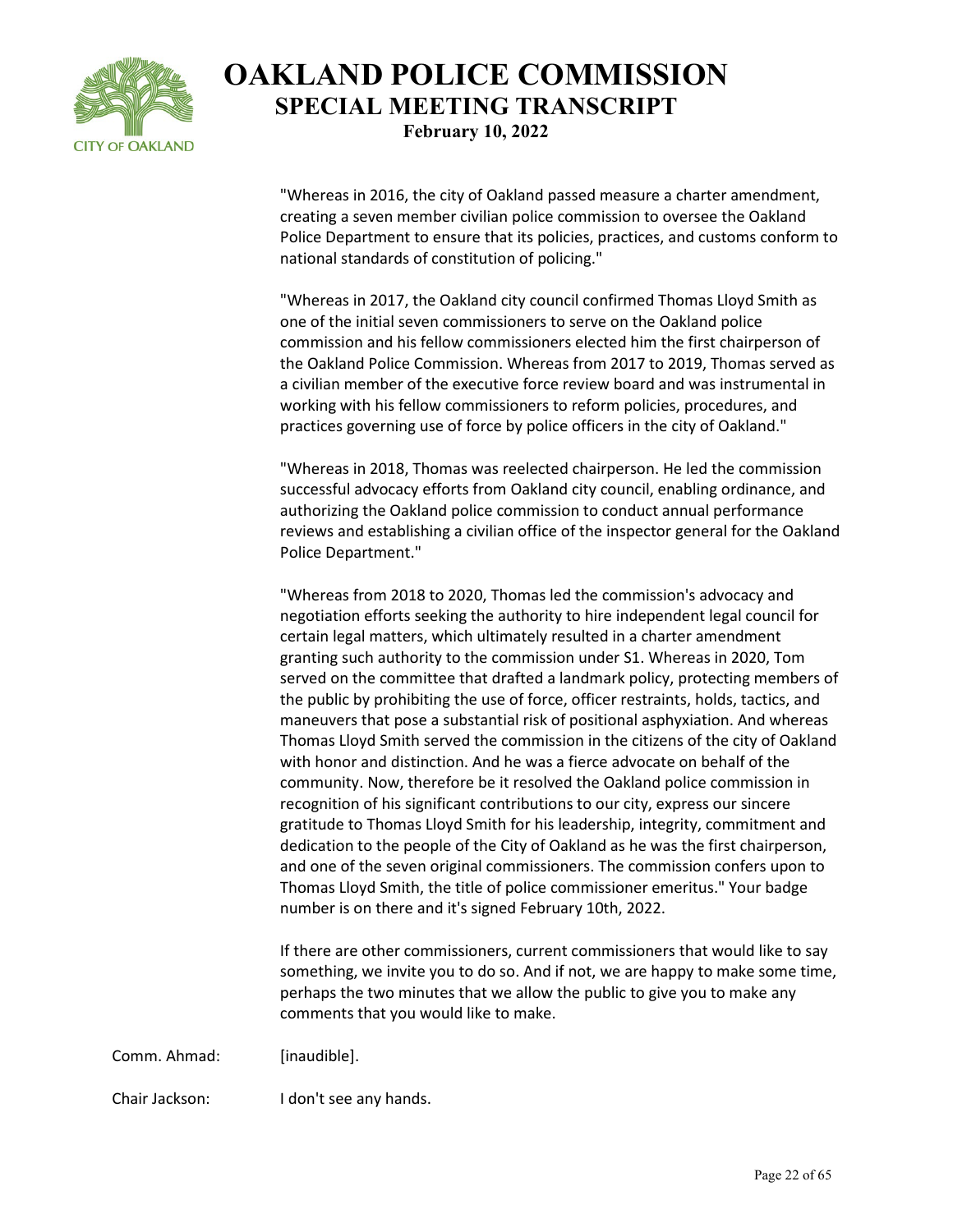

| Comm. Ahmad:       | Hi. [crosstalk]                                                                                                                                                                                                                                                                                                                                                                                                                                                                                                                                                                                                                                                            |
|--------------------|----------------------------------------------------------------------------------------------------------------------------------------------------------------------------------------------------------------------------------------------------------------------------------------------------------------------------------------------------------------------------------------------------------------------------------------------------------------------------------------------------------------------------------------------------------------------------------------------------------------------------------------------------------------------------|
| Comm. Lloyd Smith: | Hi Mubarak.                                                                                                                                                                                                                                                                                                                                                                                                                                                                                                                                                                                                                                                                |
| Comm. Ahmad:       | Hey, how you doing Thomas? So who's up, you or I?                                                                                                                                                                                                                                                                                                                                                                                                                                                                                                                                                                                                                          |
| Chair Jackson:     | It's Thomas.                                                                                                                                                                                                                                                                                                                                                                                                                                                                                                                                                                                                                                                               |
| Comm. Lloyd Smith: | So my comments are simple. Wow. It's outstanding to see how far the police<br>commission has come. I think when we began with the police commission, the<br>thing that was striking was how few resources we had. And also I think folks<br>were really wondering whether we'd be able to take all the power that we had<br>been granted and actually turn that into accomplishments for the residents of<br>Oakland. I feel really proud about the things that we accomplished. I feel really<br>excited about the resources that you have today. Because there's so much more<br>than what we had in the past, even though you could still benefit from so much<br>more. |
|                    | And I can say, for all the sleepless nights that you have, for all the work that<br>you're doing on the weekends, and for all the times that you're feeling<br>unappreciated. I just want to say to all you that we appreciate you, the original<br>commissioners know how much work goes into it. And when you get to the end<br>of your line, I want you to know that looking back is really exciting and<br>rewarding.                                                                                                                                                                                                                                                  |
|                    | And I'm proud of everything that all of you are doing today. And I'm grateful I<br>had the opportunity community to serve. It was a blessing. I learned so much<br>and working with the community advocates and [inaudible] the coalition is also<br>something that I'm grateful for. So thank you.                                                                                                                                                                                                                                                                                                                                                                        |
| Chair Jackson:     | Thank you very much. And I will follow up with you to get this directly into your<br>hands as soon as possible. I see commissioner Gage's hand is up.                                                                                                                                                                                                                                                                                                                                                                                                                                                                                                                      |
| Comm. Gage:        | Thank you, Chair Thomas. Thomas, it is nice to see your face and spend some<br>time. And I hope you and your family are well with everything that's going on.                                                                                                                                                                                                                                                                                                                                                                                                                                                                                                              |
|                    | We who sit in this commission now are the beneficiaries of the work that you<br>and the other commissioners have done to help us secure the resources we<br>need to demonstrate to people in the city that oversight can work. And that<br>measure LL was not a mistake. So thank you for your service. It's much<br>appreciated, and you've created a strong foundation that we can continue to<br>build on.                                                                                                                                                                                                                                                              |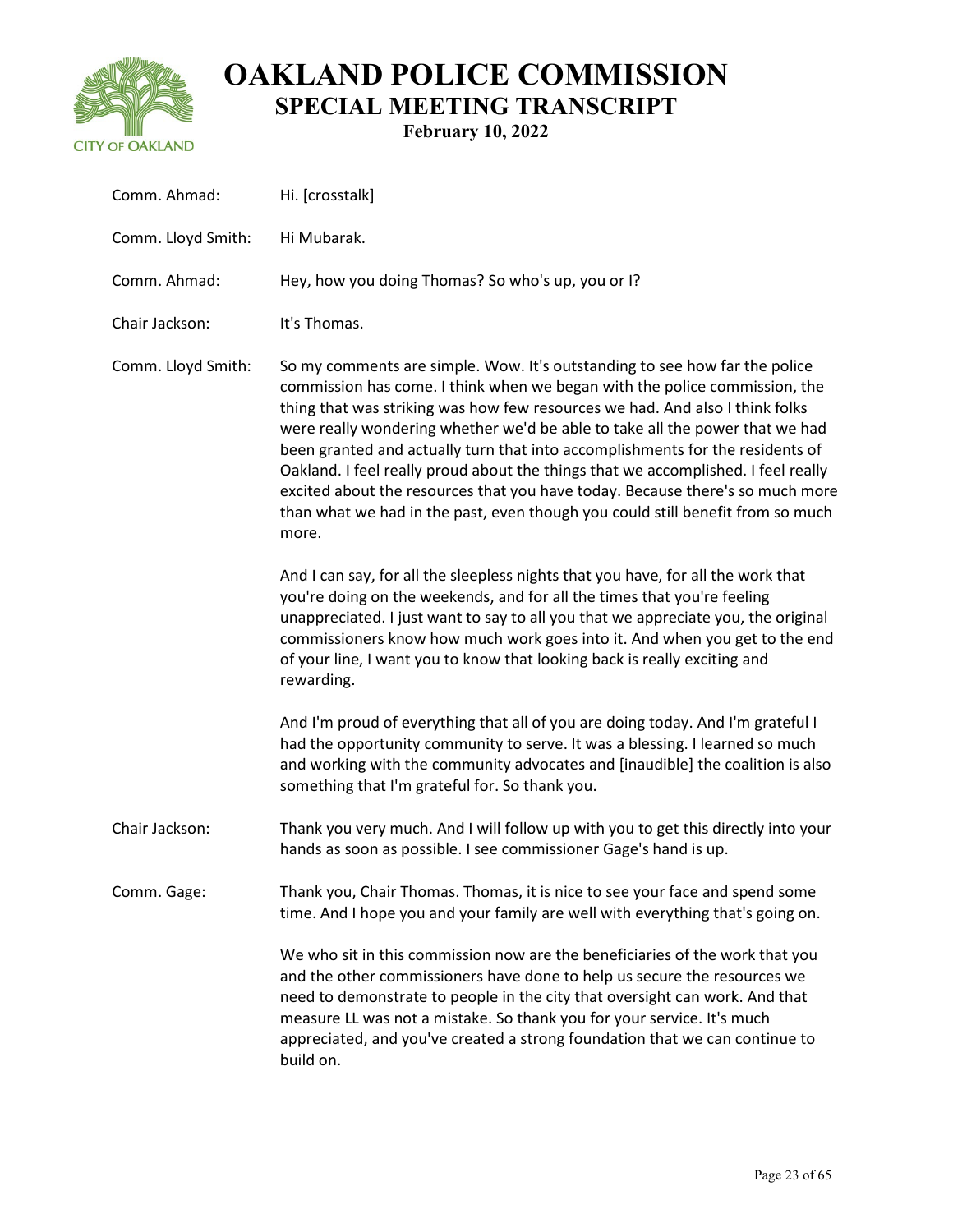

| Chair Jackson: | Thank you very much Commissioner Gage. So if it's all right with everyone, I'm<br>going to move to who our next presentation. Please stay on.                                                                                                                                                                                                                                                                                                                                                                                                                                                                                                                                                                                                                                                   |
|----------------|-------------------------------------------------------------------------------------------------------------------------------------------------------------------------------------------------------------------------------------------------------------------------------------------------------------------------------------------------------------------------------------------------------------------------------------------------------------------------------------------------------------------------------------------------------------------------------------------------------------------------------------------------------------------------------------------------------------------------------------------------------------------------------------------------|
|                | The next presentation is to vice chair, Janelle Harris. "Whereas during her<br>tenure on the commission, Mrs. Harris was instrumental in working with her<br>fellow commissioners to establish policies, procedures, and practices that have<br>formed the foundation upon which the commission's future work will be built.<br>Whereas Mrs. Harris, notably handled budgets personnel use of force structure<br>and policy issues facing the commission."                                                                                                                                                                                                                                                                                                                                      |
|                | "Whereas Mrs. Harris served as the first vice chair from 2017 to 2018 and was<br>reelected to serve from 2018 to 2019. She also served on the personnel<br>committee, which recruited, selected, and hired the community police review<br>agency, Sipra executive director, and she chaired the use of force committee,<br>which established a best practice in use of force policy work. Whereas Mrs.<br>Harris was the self-proclaimed champion for community, serving as the liaison<br>for missing persons, the Bey ad hoc, and representing the commission on the re-<br>imagining public safety committee. And whereas Mrs. Harris served the<br>commission and the citizens of the City of Oakland with honor and distinction,<br>and was a fierce advocate on behalf of the community." |
|                | "Now, therefore be it resolved. We, the Oakland Police Commission and<br>recognition of her significant contributions to our city express our sincere<br>attitude to Mrs. Harris for her leadership, integrity, commitment, and dedication<br>to the people of the City of Oakland as Mrs. Harris was one of the original seven<br>original commissioners, the commission confers upon Mrs. Harris, the title of<br>police commissioner emeritus." And again, your badge number too, is right<br>there with the date signed February 10th, 2022.                                                                                                                                                                                                                                                |
|                | So again, I offer to current commissioners, if anyone wants to say anything,<br>otherwise we can let Vice Chair Harris speak. And then perhaps if someone<br>wants to say anything after we can do that. Okay. Maybe that's the better way<br>to go. So Commissioner Harris? Can we hear from you please ma'am.                                                                                                                                                                                                                                                                                                                                                                                                                                                                                 |
| Comm. Harris:  | Yes, yes. How are you?                                                                                                                                                                                                                                                                                                                                                                                                                                                                                                                                                                                                                                                                                                                                                                          |
| Chair Jackson: | Doing great. How are you?                                                                                                                                                                                                                                                                                                                                                                                                                                                                                                                                                                                                                                                                                                                                                                       |
| Comm. Harris:  | Thank you. That was really nice Regina, thank you so much.                                                                                                                                                                                                                                                                                                                                                                                                                                                                                                                                                                                                                                                                                                                                      |
| Chair Jackson: | You're welcome.                                                                                                                                                                                                                                                                                                                                                                                                                                                                                                                                                                                                                                                                                                                                                                                 |
| Comm. Harris:  | I am really not that familiar with this panel, but I just want to say, I really, really<br>believe in the work and you work for the people, and always remember that. Is                                                                                                                                                                                                                                                                                                                                                                                                                                                                                                                                                                                                                        |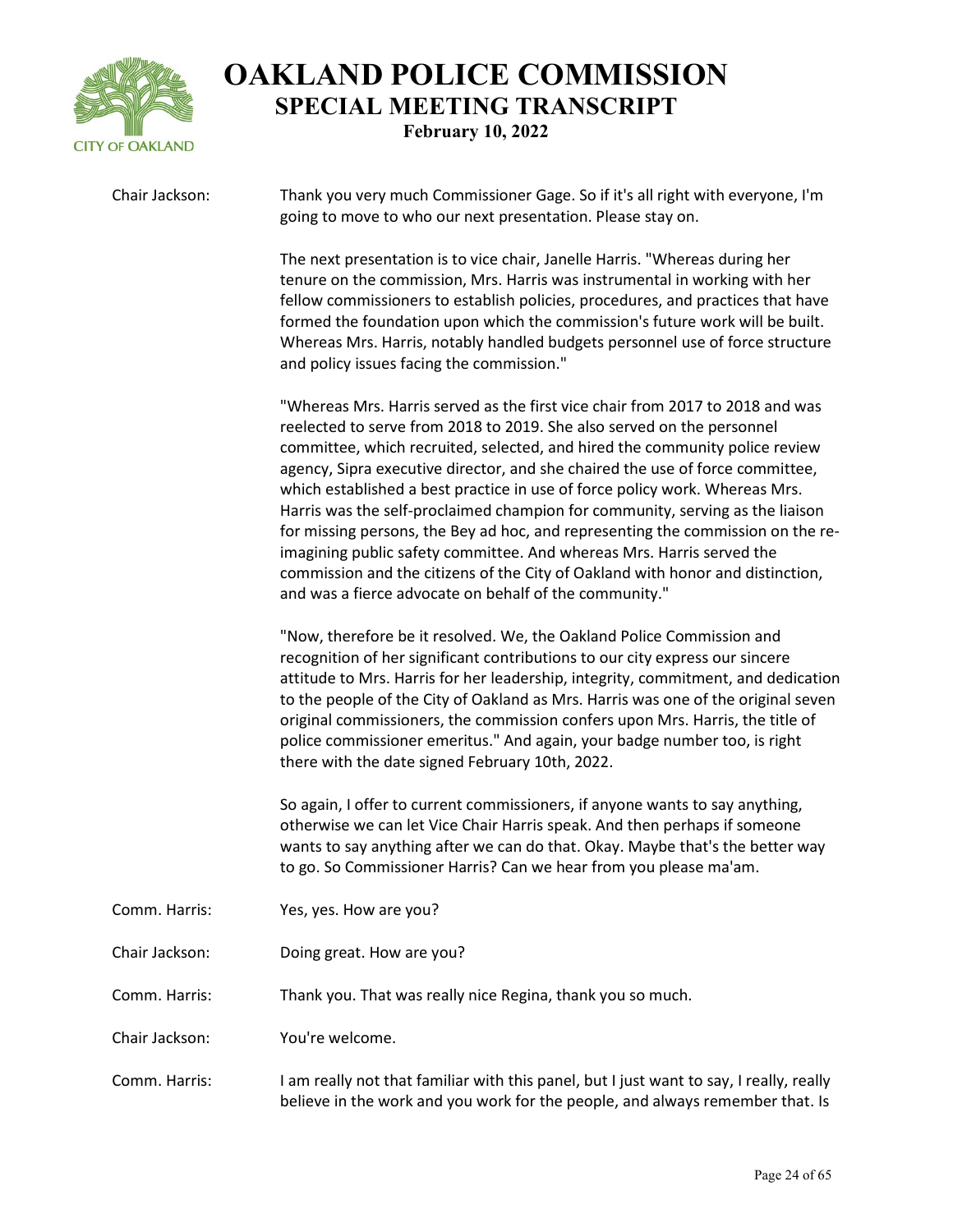

|                | that you speak for those who can't speak for themselves or aren't allowed to<br>speak for themselves. And so I always keep that in mind because it's very, very<br>personal to me. And so I enjoyed my time as a commissioner. I guess I was the<br>devil on the Dias, so to speak, because I believe in truth over peace. And some<br>might say that I didn't always play nice in the sandbox. And I'm okay with that.<br>Because again, I believe in truth over peace, but I think this work is very, very<br>valuable. So just always keep that in mind is that you work for the people.                                                                                                                                                                                                                                                                                                                                                                                                                                                                                         |
|----------------|-------------------------------------------------------------------------------------------------------------------------------------------------------------------------------------------------------------------------------------------------------------------------------------------------------------------------------------------------------------------------------------------------------------------------------------------------------------------------------------------------------------------------------------------------------------------------------------------------------------------------------------------------------------------------------------------------------------------------------------------------------------------------------------------------------------------------------------------------------------------------------------------------------------------------------------------------------------------------------------------------------------------------------------------------------------------------------------|
| Chair Jackson: | Thank you very much, vice chair. Did anyone else want to, excuse me, say<br>anything? Nobody has to. I just want to offer the opportunity. Commissioner<br>Gage, your hand is up.                                                                                                                                                                                                                                                                                                                                                                                                                                                                                                                                                                                                                                                                                                                                                                                                                                                                                                   |
| Comm. Gage:    | Yes. Thank you, chair. You know, Janelle, thank you for your service. I'll speak<br>for myself and say that sometimes you need somebody in the sandbox who's<br>willing to throw some sand. And while that's not my style, I appreciate that that<br>was yours. And I appreciate that your presence and your perspective forced me<br>to think about things differently. And probably forced a lot of other people to<br>too. So thank you for your service. Thank you for the foundation you helped<br>build. It is really appreciated it. I hope you are well, hope your family is well, and<br>stay safe. Tough world.                                                                                                                                                                                                                                                                                                                                                                                                                                                           |
| Chair Jackson: | And thank you, Commissioner Gage, and Ginale, we've had many a<br>conversation, especially your use of force, your leadership in the use of force<br>has actually evolved into much of the language of many policies where de-<br>escalation and the sanctity of life are prioritized. I appreciate that. Even when<br>you challenged me, it was for all the right reasons and that your passion can't be<br>unseen. As vice chair, to me, you were a particularly strong supporter and<br>helped prop me up, because this job is not easy. So I want to thank you,<br>especially for continuing to work with us and support us even after rolling off of<br>the commission, especially your leadership in the re-imagining public safety,<br>your voice was critical. And you've come back again to help with the Missing<br>Persons policy. And I hear you're going to come back again with POBAR. So just<br>appreciate that your commission connection will never be lost. So thank you.<br>And I will connect with you so that I can put this beautiful piece in your hands as |
|                | soon as possible. Because I know you wanted it. Okay. Thank you very much. So<br>I know that Commissioner Ahmad wants to get up, so let me pull up your, your<br>resolution so I can read it. These are kind of big.                                                                                                                                                                                                                                                                                                                                                                                                                                                                                                                                                                                                                                                                                                                                                                                                                                                                |
| Comm. Ahmad:   | Yes.                                                                                                                                                                                                                                                                                                                                                                                                                                                                                                                                                                                                                                                                                                                                                                                                                                                                                                                                                                                                                                                                                |
| Chair Jackson: | So give me just a second, little awkward moment here.                                                                                                                                                                                                                                                                                                                                                                                                                                                                                                                                                                                                                                                                                                                                                                                                                                                                                                                                                                                                                               |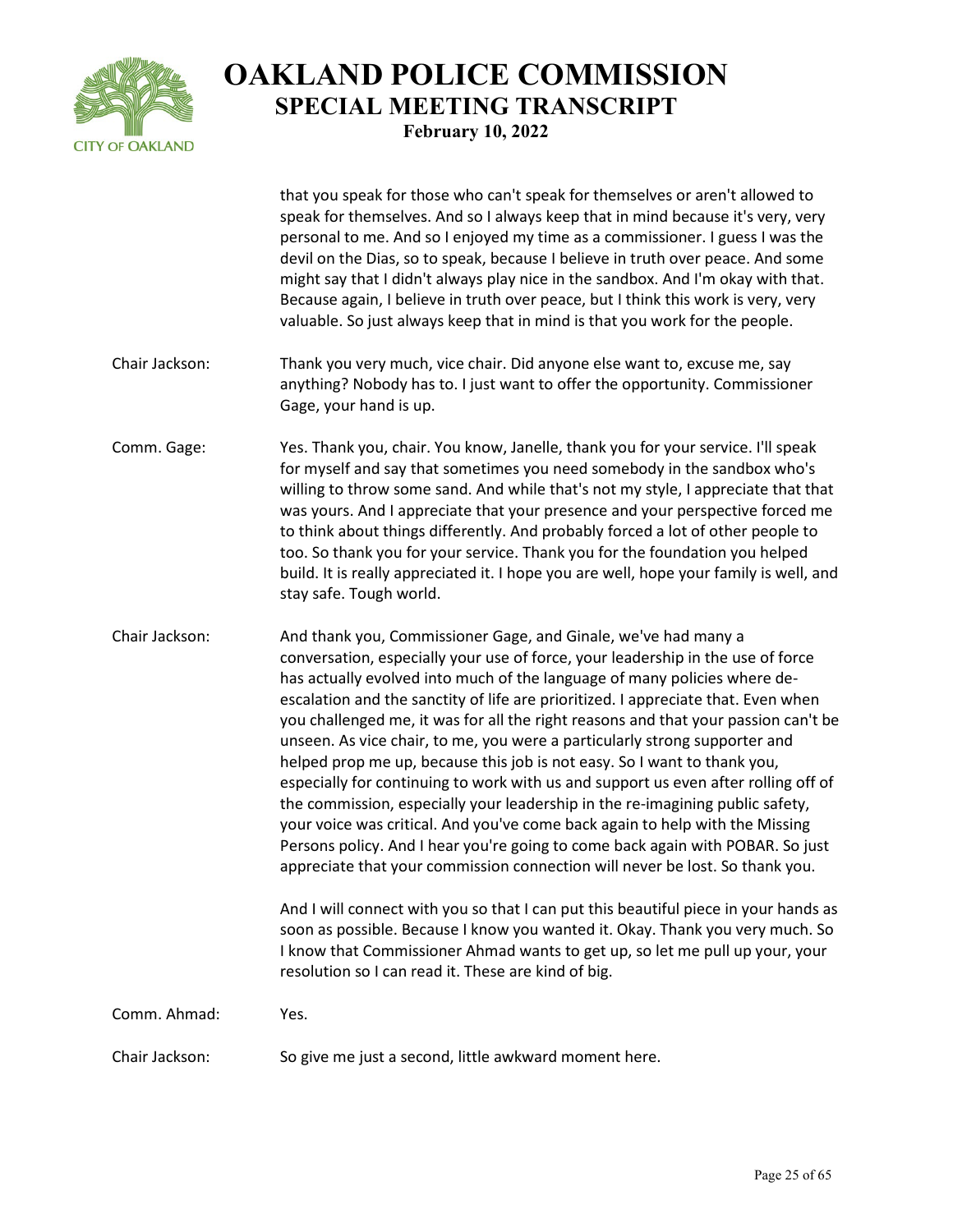

|                | Okay. I'm skipping a couple of the whereas's because they are kind of long. So,<br>"Whereas during his tenure on the commission, Mr. Ahmad was instrumental in<br>working with his fellow commissioners to establish policies, procedures, and<br>practices that inform the foundation upon which the Commission's future work<br>will be built. Whereas Mr. Ahmad, notably supported the first hearing on the<br>unhoused as well as structure and policy issues facing the Commission. Whereas<br>Mr. Ahmad served the Commission and the citizens of the city of Oakland with<br>honor and distinction, and was a fierce advocate on behalf of the community.<br>Now, therefore be it resolved, we, the Oakland Police Commission, in<br>recognition of his significant contributions to our city express our sincere<br>gratitude to Mr. Ahmad for his leadership, integrity, commitment, and<br>dedication to the people of the city of Oakland. As Mr. Ahmad was one of the<br>seven original commissioners, the commission confers upon Mr. Ahmad, the<br>title of Police Commissioner Emeritus and badge #3." You can see up close, and<br>dated February 10, 2022. Would you like to say a few words? |
|----------------|----------------------------------------------------------------------------------------------------------------------------------------------------------------------------------------------------------------------------------------------------------------------------------------------------------------------------------------------------------------------------------------------------------------------------------------------------------------------------------------------------------------------------------------------------------------------------------------------------------------------------------------------------------------------------------------------------------------------------------------------------------------------------------------------------------------------------------------------------------------------------------------------------------------------------------------------------------------------------------------------------------------------------------------------------------------------------------------------------------------------------------------------------------------------------------------------------------------|
| Comm. Ahmad:   | Yes. Just a few. Thank you. That's the first two, and I want to say thank you to<br>the coalition of people who interviewed me for the job as commissioner, Ms<br>Grinage and John Jones, all the people who interviewed me, Mr. Parker, and I<br>want to say thanks to also the commissioners that work with me and we work<br>together through some tough times for all of us. I just want to say, thank you. I<br>appreciate doing some civil service work, giving back to the community. And it<br>was a good learning experience from politics to law that I learned and take from<br>this. So I appreciate being able to, given the opportunity. Thank you all formally<br>and wish you all the best in the future and all of us in the city of Oakland. Want<br>to thank you for looking out and having our back. Thank you. And I appreciate it,<br>serving on the Commission.                                                                                                                                                                                                                                                                                                                         |
| Chair Jackson: | Absolutely. And I'm going to connect with you to get this into your hands as<br>soon as possible. I don't know if there's anyone that wants to say anything?<br>Absolutely not mandatory. Okay. So I think we're going to move forward. We do<br>have a few more, so just hold on.                                                                                                                                                                                                                                                                                                                                                                                                                                                                                                                                                                                                                                                                                                                                                                                                                                                                                                                             |
| Comm. Gage:    | Chair may I                                                                                                                                                                                                                                                                                                                                                                                                                                                                                                                                                                                                                                                                                                                                                                                                                                                                                                                                                                                                                                                                                                                                                                                                    |
| Chair Jackson: | I'm sorry. I didn't see your hand. My apologies. Commissioner Gage.                                                                                                                                                                                                                                                                                                                                                                                                                                                                                                                                                                                                                                                                                                                                                                                                                                                                                                                                                                                                                                                                                                                                            |
| Comm. Gage:    | Thank you, Chair. Commissioner Ahmad, thank you for your service. You served<br>on this commission probably during one of our most tumultuous times and you<br>served with distinction. Civil service is not always rewarding. It can be hard. You<br>persevered. Thank you for showing up. It was a real pleasure to see someone<br>who looked like me on a personal level sitting on that dais. So thank you for<br>your service. Thank you for your work. Thank you for the symbol of your<br>presence.                                                                                                                                                                                                                                                                                                                                                                                                                                                                                                                                                                                                                                                                                                     |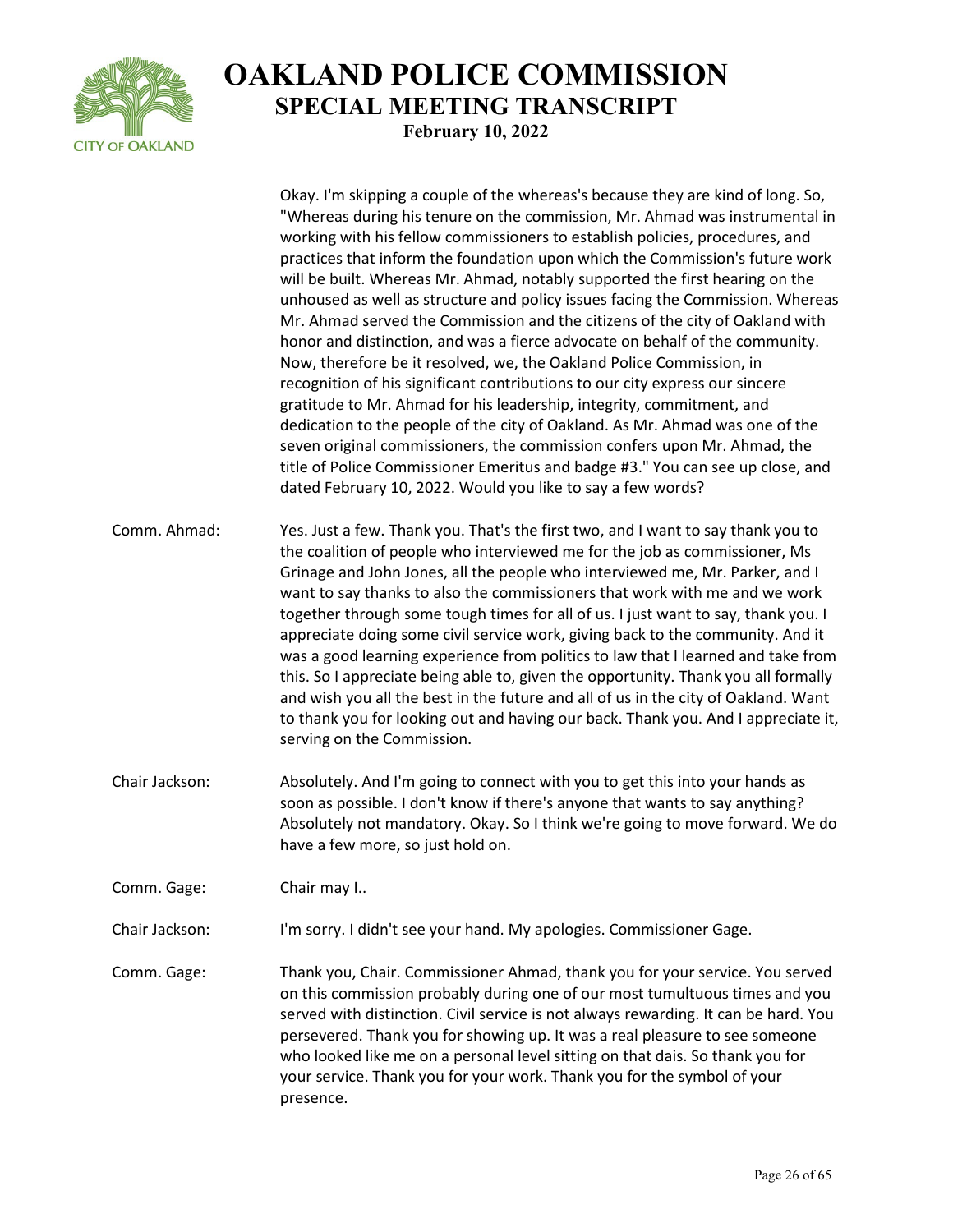

| Comm. Ahmad:   | Thank you. And all power to the people.                                                                                                                                                                                                                                                                                                                                                                                                                                                                                                                                                                                                                                                                                                                                                                                                                                                                                                                                                                                                                                                                                        |
|----------------|--------------------------------------------------------------------------------------------------------------------------------------------------------------------------------------------------------------------------------------------------------------------------------------------------------------------------------------------------------------------------------------------------------------------------------------------------------------------------------------------------------------------------------------------------------------------------------------------------------------------------------------------------------------------------------------------------------------------------------------------------------------------------------------------------------------------------------------------------------------------------------------------------------------------------------------------------------------------------------------------------------------------------------------------------------------------------------------------------------------------------------|
| Chair Jackson: | Thank you, commissioner Ahmad.                                                                                                                                                                                                                                                                                                                                                                                                                                                                                                                                                                                                                                                                                                                                                                                                                                                                                                                                                                                                                                                                                                 |
| Comm. Ahmad:   | Thank you.                                                                                                                                                                                                                                                                                                                                                                                                                                                                                                                                                                                                                                                                                                                                                                                                                                                                                                                                                                                                                                                                                                                     |
| Chair Jackson: | I did just get a question if there's going to be public comment. There absolutely<br>is. But because there are so many commendations to give, I wanted to make<br>sure that we gave them all before we went to public comment. So with that, the<br>next person that we will be honoring is Commissioner Edwin Prather. So again,<br>I'm going to skip a couple of the whereas's because they're all the same at the<br>beginning, that Edwin was one of the seven original commissioners. "And<br>whereas during his tenure on the Commission, Mr. Prather was instrumental in<br>working with his fellow commissioners to establish policies, procedures, and<br>practices that have formed the foundation upon which the Commission's future<br>work will be built. Whereas Mr. Prather notably handled inter alia, the<br>Commission's positions on discipline, rules governing order and conduct, annual<br>reports, the hiring of general counsel, structure and policy issues facing the<br>commission.                                                                                                                 |
|                | Whereas Mr. Prather created a job description for a new reformist Chief of<br>Police in a post George Floyd environment and served on the committee to<br>select finalists, to be submitted to the Mayor for her selection. Whereas Mr.<br>Prather also drafted Commission's novel probation and parole search policy,<br>limiting pretextual traffic stops against African Americans and the Commission's<br>asphyxiation policy limiting officers' use of physical tactics resulting in harm to<br>citizens. And Mr. Prather served the commission and the citizens of the city of<br>Oakland with honor and distinction, and was a fierce advocate on behalf of the<br>community. Now, therefore be it resolved, we, the Oakland Police Commission<br>in recognition of his significant contributions to our city express our sincere<br>gratitude to Mr. Prather for his leadership, integrity, commitment, and<br>dedication to the people of the city of Oakland. As Mr. Prather was one of the<br>seven original commissioners, the commission confers upon Mr. Prather, the<br>title of Police Commissioner Emeritus." |
|                | Your badge number is there, and it's signed today. And I want to say for the<br>benefit of everyone that it was in fact Commissioner Prather who had this idea<br>to create the Commission proclamations and presented the very first ones to<br>former commissioners. With that, I want to give you an opportunity to say a few<br>words, Commissioner Prather.                                                                                                                                                                                                                                                                                                                                                                                                                                                                                                                                                                                                                                                                                                                                                               |
| Comm. Prather: | Hi Chair.                                                                                                                                                                                                                                                                                                                                                                                                                                                                                                                                                                                                                                                                                                                                                                                                                                                                                                                                                                                                                                                                                                                      |
| Chair Jackson: | Hi.                                                                                                                                                                                                                                                                                                                                                                                                                                                                                                                                                                                                                                                                                                                                                                                                                                                                                                                                                                                                                                                                                                                            |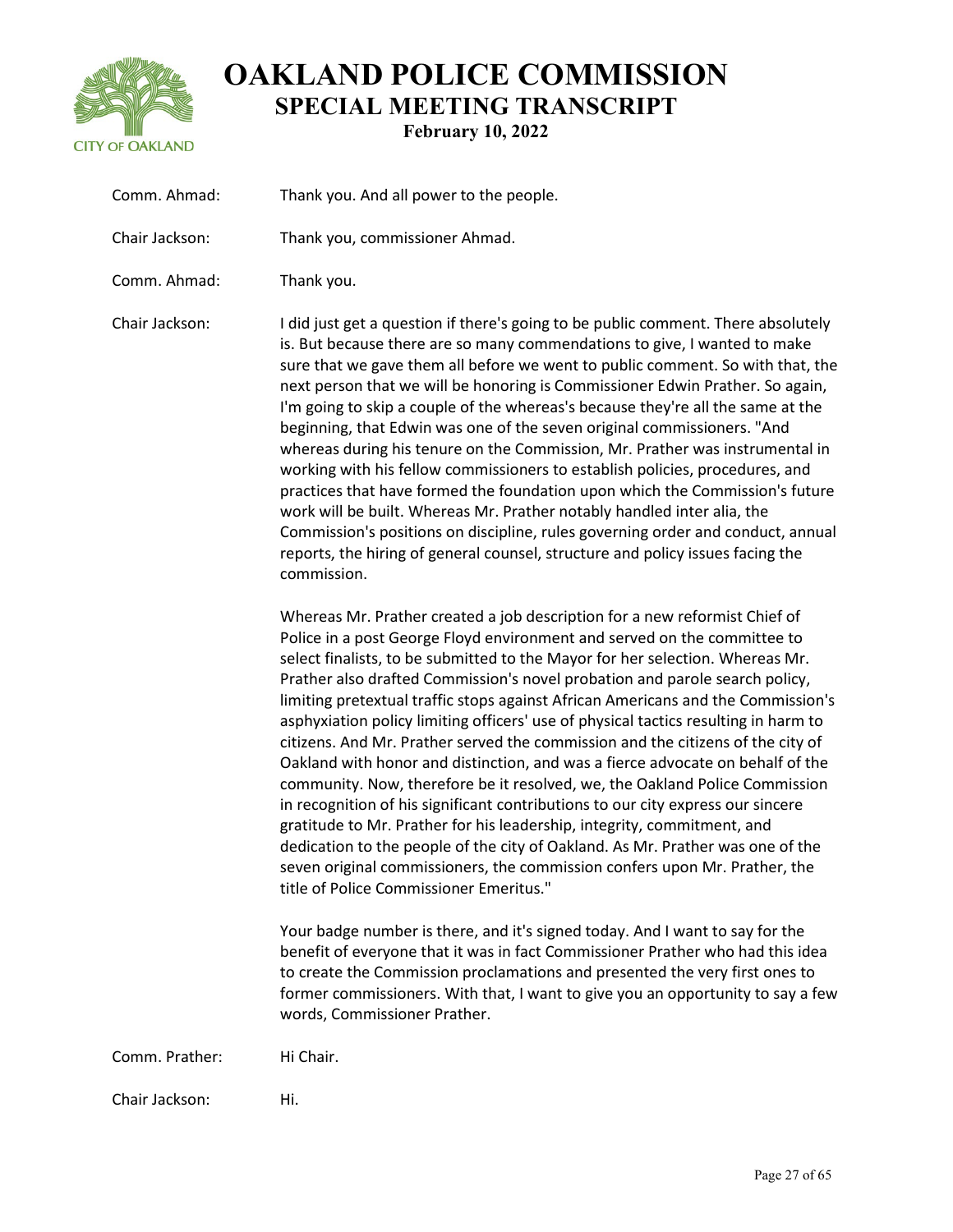

| Comm. Prather: | How're you doing?                                                                                                                                                                                                                                                                                                                                                                                                                                                                                                                                                                                                                                                                                                                                                                                                                                                                                                                                                                                                      |
|----------------|------------------------------------------------------------------------------------------------------------------------------------------------------------------------------------------------------------------------------------------------------------------------------------------------------------------------------------------------------------------------------------------------------------------------------------------------------------------------------------------------------------------------------------------------------------------------------------------------------------------------------------------------------------------------------------------------------------------------------------------------------------------------------------------------------------------------------------------------------------------------------------------------------------------------------------------------------------------------------------------------------------------------|
| Chair Jackson: | Oh good. It's good to see you.                                                                                                                                                                                                                                                                                                                                                                                                                                                                                                                                                                                                                                                                                                                                                                                                                                                                                                                                                                                         |
| Comm. Prather: | Good to see everybody. I mean, it's really good to see everybody. Thank you for<br>doing this. Thank you for the proclamation. My time on a commission was sweet<br>and it was great to put in the work and hand the baton off to this current group<br>of commissioners and to see them run with it. And I think I'd just like to focus<br>on, kind of a pep talk in the little bit of time I have, and to say, the police can't<br>police the police, that's a conflict of interest. Independent police oversight is<br>critical more now than ever. And these are I'm speaking to the choir when I<br>say these things, especially to this group, especially to the commissioners on the<br>dais and to the people in the audience. But our problem is that police officers,<br>even our police officers, still inflict violence and wrongs disproportionately on<br>the black community and other marginalized communities in our city and the<br>public needs to continue to demand transparency and protections. |
|                | And the Police Commission is the only group that can do that. And the citizens<br>were right in enacting LL, and in fighting for the Commission. We were right as<br>the first group of commissioners to start that process and push the ship in the<br>right direction. But it's this current group of commissioners that, I have all the<br>confidence that you'll take this beginning and continue to deliver this very<br>critical police oversight function because without your work                                                                                                                                                                                                                                                                                                                                                                                                                                                                                                                             |
|                | And sometimes I know it'll get tough. I remember being up at 2:00 AM trying to<br>draft this or do that. And you feel unappreciated and maybe it looks bleak, but I<br>will tell you that the work that you do affects every single citizen, every single<br>person in Oakland. It's important work. And I thank you for your service. I thank<br>all of my fellow commissioners who are in this meeting. It's just great to see<br>everybody. We went through some stuff together, so it's just great to see<br>everybody, and thanks. And I'm sure when all this is over and I'll come down to<br>a in-person meeting, and I'll get to see everybody again. But thank you. Thank<br>you to everybody. Miss you, Chair.                                                                                                                                                                                                                                                                                               |
| Chair Jackson: | Thank you. Thank you, Edwin. You know how I feel you have had my back every<br>step of the way, when it was time to get creative or innovative or strategic, you<br>were that guy. The brilliance that you showed on a regular basis, both<br>challenging police chiefs and supporting police chiefs was nothing short of<br>amazing. And we were so fortunate to have you helping to navigate, right?<br>Because you helped Thomas and you helped me and you helped everybody. So<br>I'm going to, with that, be quiet and allow anybody else that might like to say<br>something. And of course, Commissioner Gage's hand is up.                                                                                                                                                                                                                                                                                                                                                                                     |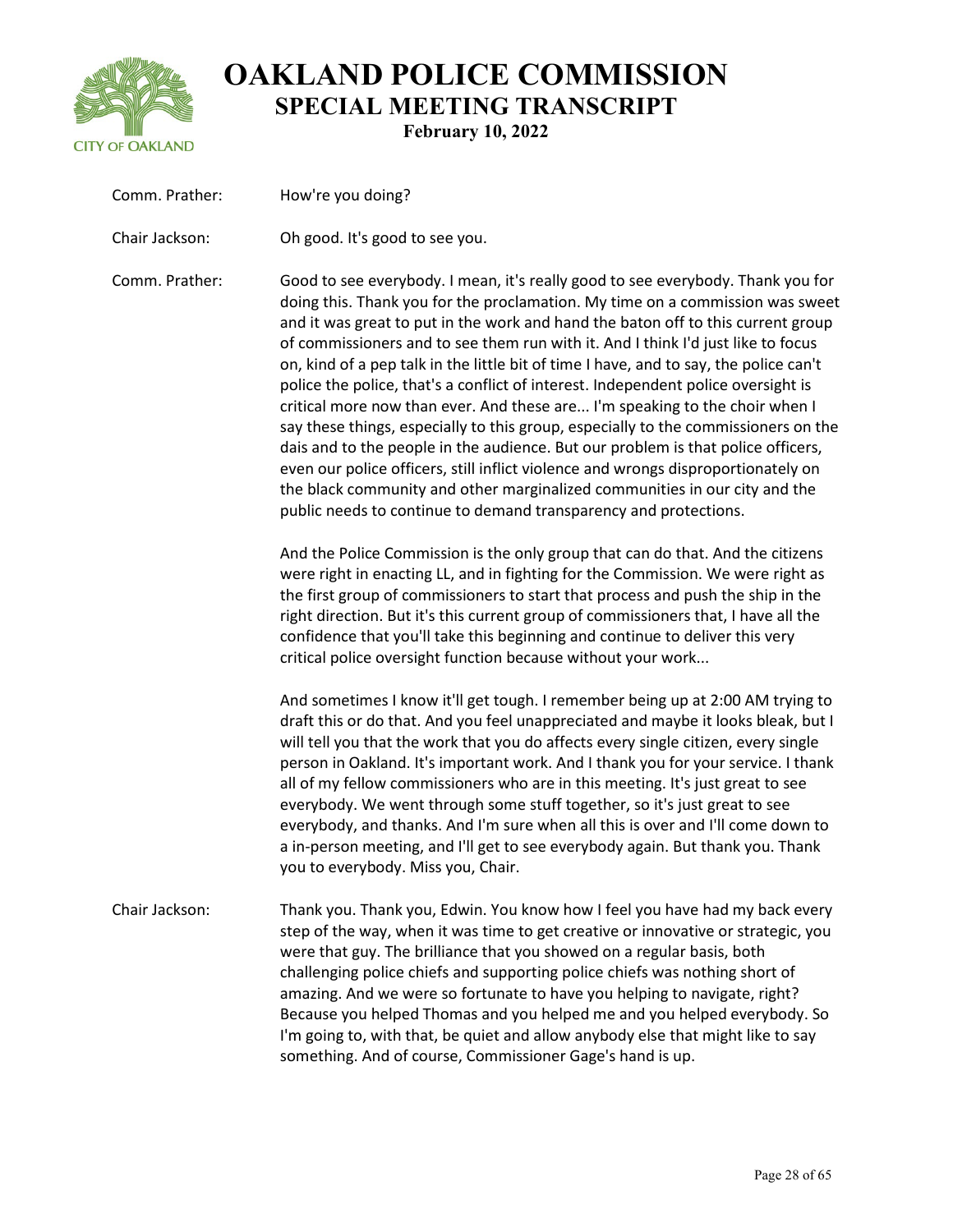

| Comm. Gage:    | Thank you, Chair. I have to admit, I feel some obligation, as, I know almost<br>everyone that's coming back today. Edwin, you are a true counselor in the<br>truest sense of the word and your advice and counsel has been invaluable. Your<br>ability to play devil's advocate to challenge our thinking, to present questions<br>and positions, your grasp of strategy, has really positioned us well. And as you<br>know, commission business is complicated and complex. We have many issues<br>to consider even when making the smallest decision and I've appreciated<br>learning from you. I appreciate the council you provided before I joined this<br>Commission. And, and I'm seeing some of the results of you and other<br>commissioners' early decisions in the issues that are presented to us now. So<br>thank you. Thank you for your service. Thank you for the foundation.                                                                                                                                                                                                                                            |
|----------------|------------------------------------------------------------------------------------------------------------------------------------------------------------------------------------------------------------------------------------------------------------------------------------------------------------------------------------------------------------------------------------------------------------------------------------------------------------------------------------------------------------------------------------------------------------------------------------------------------------------------------------------------------------------------------------------------------------------------------------------------------------------------------------------------------------------------------------------------------------------------------------------------------------------------------------------------------------------------------------------------------------------------------------------------------------------------------------------------------------------------------------------|
| Chair Jackson: | Thank you, Commissioner Gage. So I am going to move forward and the next<br>commissioner's commendation or proclamation is going to Jose Dorado. Jose,<br>are you on? Okay, well, I'm going to presume so even if you can't get to the mic.<br>"Whereas during his tenure on the Commission, Mr. Dorado was instrumental in<br>working with his fellow commissioners to establish policies, procedures, and<br>practices that inform the foundation upon which the commission's future work<br>will be built. Whereas Mr. Dorado notably supported the first discipline<br>committee, budgets, and community policing structure and policy issues facing<br>the commission. Whereas"                                                                                                                                                                                                                                                                                                                                                                                                                                                     |
| Comm. Dorado:  | I'm stopped.                                                                                                                                                                                                                                                                                                                                                                                                                                                                                                                                                                                                                                                                                                                                                                                                                                                                                                                                                                                                                                                                                                                             |
| Chair Jackson: | No. It's okay.                                                                                                                                                                                                                                                                                                                                                                                                                                                                                                                                                                                                                                                                                                                                                                                                                                                                                                                                                                                                                                                                                                                           |
| Jose Dorado:   | Okay. I'm good.                                                                                                                                                                                                                                                                                                                                                                                                                                                                                                                                                                                                                                                                                                                                                                                                                                                                                                                                                                                                                                                                                                                          |
| Chair Jackson: | Okay. I'm halfway through. "Whereas Mr. Dorado served as first vice chair from<br>2020 to 2021, and also served on the Chief of Police selection committee to<br>select finalists to be submitted to the Mayor for her selection. Whereas Mr.<br>Dora called out white supremacy and chaired the same named ad hoc, and also<br>served as chair of the community policing ad hoc. Whereas Mr. Dorado served<br>the Commission and the citizens of the city of Oakland with honor, distinction,<br>and was a fierce advocate on behalf of the community. Now therefore be it<br>resolved, we, the Oakland Police Commission, in recognition of his significant<br>contributions to our city, express our sincere gratitude to Mr. Dorado for his<br>leadership, integrity, commitment, and dedication to the people of the city of<br>Oakland. As Mr. Dorado was one of the seven original commissioners, the<br>Commission confers upon Mr. Dorado, the title of Police Commissioner<br>Emeritus." And your badge number is on there, and it's signed February 10th,<br>2022. So Commissioner Dorado, would you like to say a few words? |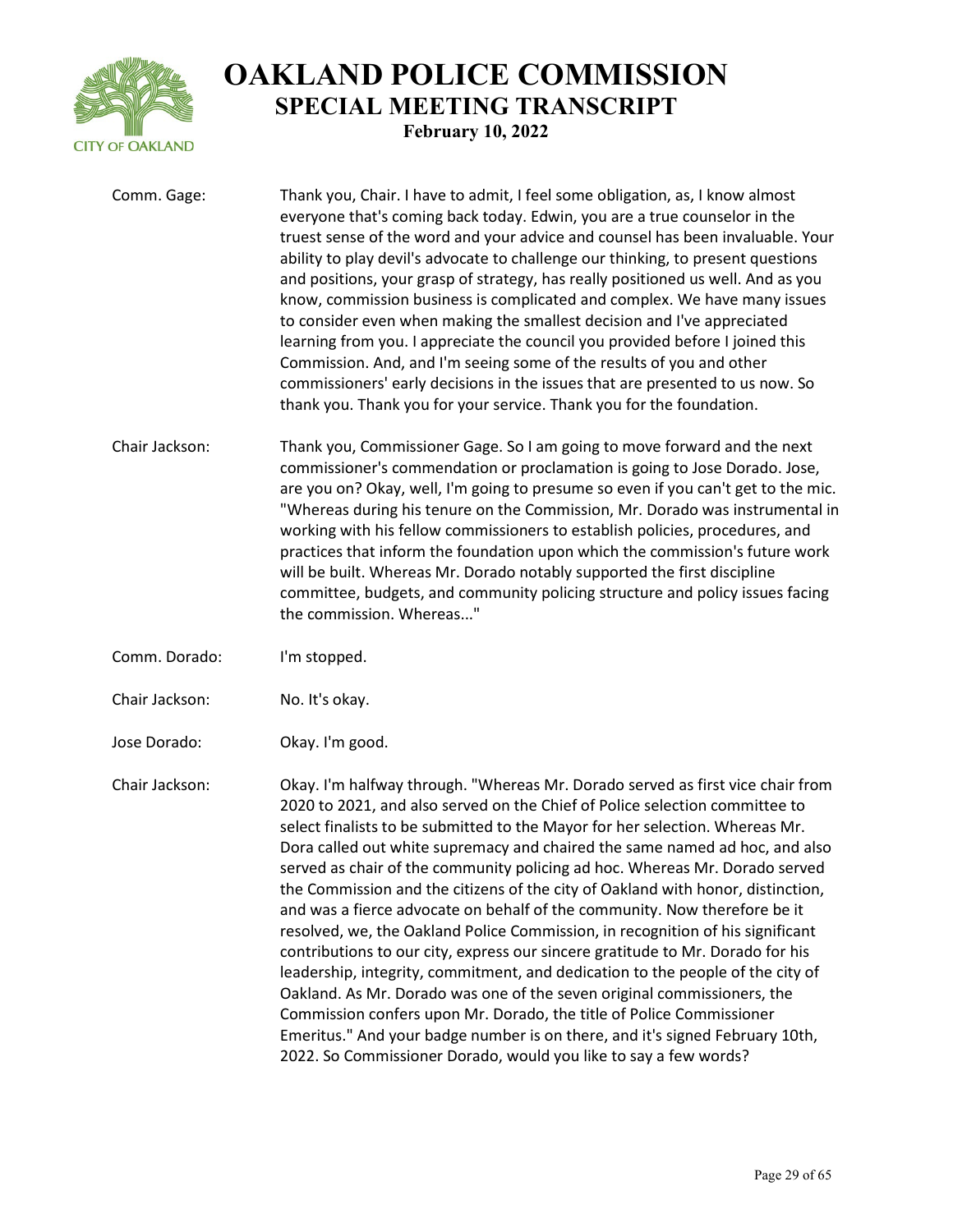

Comm. Dorado: I would indeed. I have to apologize for the video. Not sure what the issue is. In any case, I just want to tell you all how appreciative I am and tell you what an honor it was to serve with the previous commissioners that had been, that had been so honored as well. Let's see.

> There we are. Hello everybody. Again, thank you so much. I'm so appreciative. As I said, this honor, and it was really an honor to serve with Ginale, with Edwin, with Thomas, Tara, Mubarak. I cannot tell you how I learned from all those folks, and how much they brought this Commission along. And I liken it to building a house. You got to have a strong foundation, put the walls up. And those are the people that did that digging of the foundation, pouring the concrete. And it wasn't easy. That's the real dirty work. And I can't tell you how much time they put into doing that foundation work, but that's what you're seeing now in the walls going up. That's what you saw in the parole and probation searches, the Use of Force policy, the Armed Unresponsive Person's policy.

> And you're going to see in the 15-01 Community Policing policy. And it was really substantive, the kind of work that went into the discipline that led to the firing of the former police chief and the firing of the five police officers in the Pawlik killing. And there's few outside the Commission that really understand the kind of work and the kind of hours that have to be put in. And the people that came before me that were mentioned, they just put in hundreds of hours and few people know how hard they work. And that goes for your current chair, Regina Jackson, as well. So I just want to say that, Edwin touched on it briefly, about the few resources that the commission had to start with. We had to fight for our independence.

> We had to fight to establish what you see now, that the police commission has. And I think we've garnered a certain level of respect among the city staff, among the city council, certainly among OPD, and I think the community as well. So I think that this is the charge of the current commission, and I'm confident that they will take that forward. Let me end with, that we live in tough times, in difficult times, and we're staring fascism in the face. We're seeing the growing white supremacy movements in any number of different ways, and we have to address that. So it's the work that's being done by the Police Commission has to be also seen in the larger context of that. So I'm confident that we'll be victorious, but anybody who doesn't think that a multiracial multiethnic multigenerational coalition will be needed to take this victory forward is a fool. So let me thank, again, the Police Commission for this honor, and thank you to the current police commissioners for your work, the work you're doing now, and the work you will be doing.

Thank you so much, muchos gracias.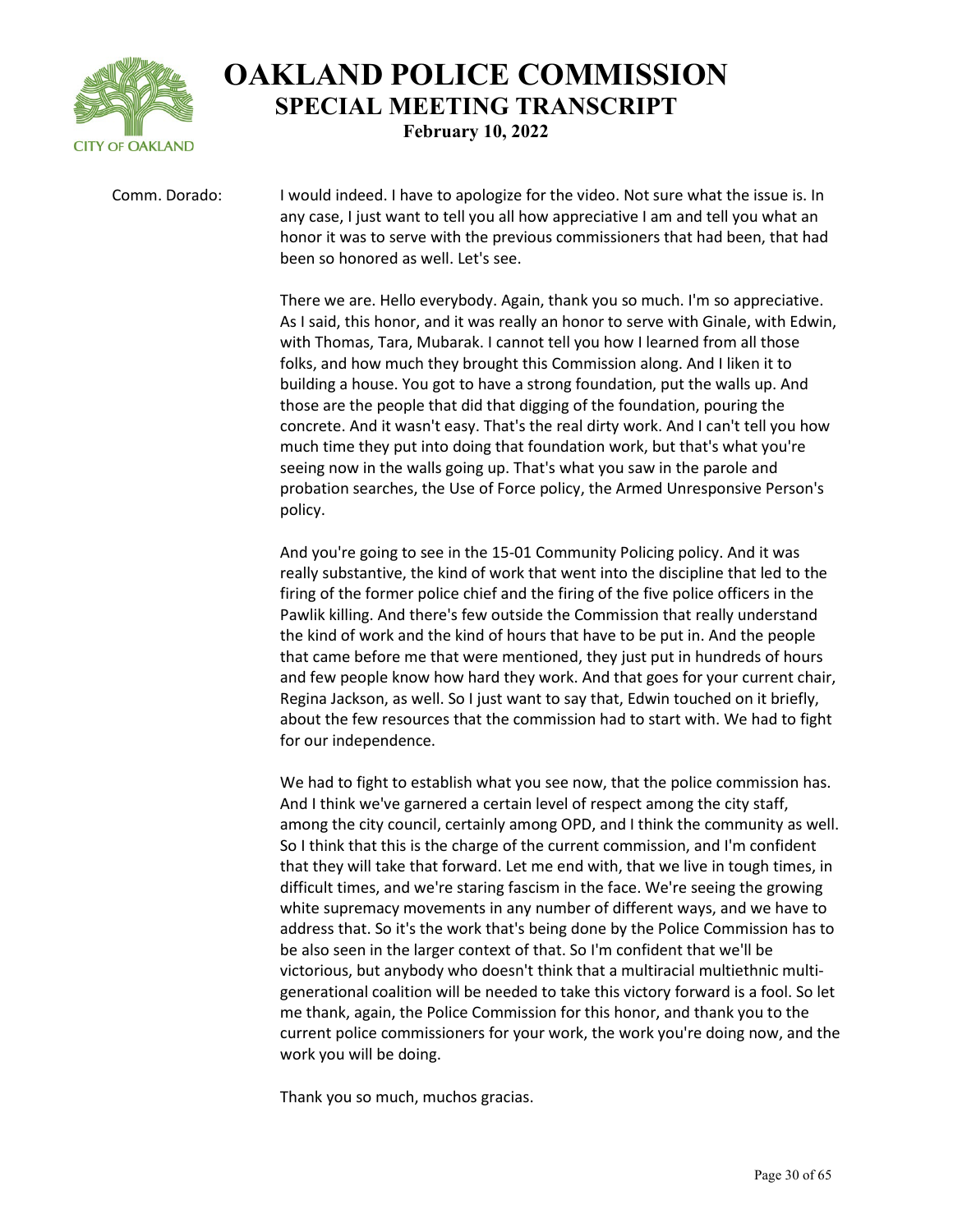

| Chair Jackson: | Thank you, commissioner Dorado. I see a hand up from Commissioner Howell.                                                                                                                                                                                                                                                                                                                                                                                                                                                                                                                                                                                                                                                        |
|----------------|----------------------------------------------------------------------------------------------------------------------------------------------------------------------------------------------------------------------------------------------------------------------------------------------------------------------------------------------------------------------------------------------------------------------------------------------------------------------------------------------------------------------------------------------------------------------------------------------------------------------------------------------------------------------------------------------------------------------------------|
| Comm. Howell:  | Yes. I'd like to thank Mr. Dorado very much for his support, his contribution in<br>getting me up to speed on the community policing ad hoc work.                                                                                                                                                                                                                                                                                                                                                                                                                                                                                                                                                                                |
| Chair Jackson: | Thank you very much.                                                                                                                                                                                                                                                                                                                                                                                                                                                                                                                                                                                                                                                                                                             |
| Comm. Dorado:  | Thank you, Rudy.                                                                                                                                                                                                                                                                                                                                                                                                                                                                                                                                                                                                                                                                                                                 |
| Comm. Howell:  | Thank you.                                                                                                                                                                                                                                                                                                                                                                                                                                                                                                                                                                                                                                                                                                                       |
| Chair Jackson: | I see hands up for Commissioners Hsieh and Gage.                                                                                                                                                                                                                                                                                                                                                                                                                                                                                                                                                                                                                                                                                 |
| Comm. Hsieh:   | And Commissioner Harris also put up her hand to put her into the queue, just so<br>you know.                                                                                                                                                                                                                                                                                                                                                                                                                                                                                                                                                                                                                                     |
| Chair Jackson: | My apologies. There's so many folks in here, I didn't see you, Ginale. So you'll be<br>right after Commissioner Gage.                                                                                                                                                                                                                                                                                                                                                                                                                                                                                                                                                                                                            |
| Comm. Hsieh:   | Commissioner Dorado, I just want to convey my sincere appreciation [inaudible]<br>that you've done. You are one of the few commissioners of this group that I<br>have actually worked with and actually continued to work with. So thank you so<br>much for your commitment to your service, for your service, and your continued<br>service. Throughout all this, you have been a very powerful voice, a great voice,<br>and a great guiding voice for me as I figure out my place on the Commission.<br>Thank you so much.                                                                                                                                                                                                     |
| Comm. Dorado:  | Thank you.                                                                                                                                                                                                                                                                                                                                                                                                                                                                                                                                                                                                                                                                                                                       |
| Chair Jackson: | <b>Commissioner Gage.</b>                                                                                                                                                                                                                                                                                                                                                                                                                                                                                                                                                                                                                                                                                                        |
| Comm. Gage:    | Thank you, Chair. And hello, Jose.                                                                                                                                                                                                                                                                                                                                                                                                                                                                                                                                                                                                                                                                                               |
| Comm. Dorado:  | Hello Henry.                                                                                                                                                                                                                                                                                                                                                                                                                                                                                                                                                                                                                                                                                                                     |
| Comm. Gage:    | One of my earliest memories and impressions of you was a night that you<br>brought your books with you to a commission meeting, because you were busy<br>with tax work. You knew you had to get it done, but you also wanted to show up<br>and do this work. And you showed up with stacks of books, kept them under the<br>dais, and when we took breaks, you switched tabs and got to it. That sort of<br>drive that sort of dedication to both public service and your own individual<br>pursuits is really admirable. We've been lucky to have you serve on this<br>Commission. Thank you for your tireless pursuit of community policing that<br>continues, from what I understand, and thank you for showing me an awesome |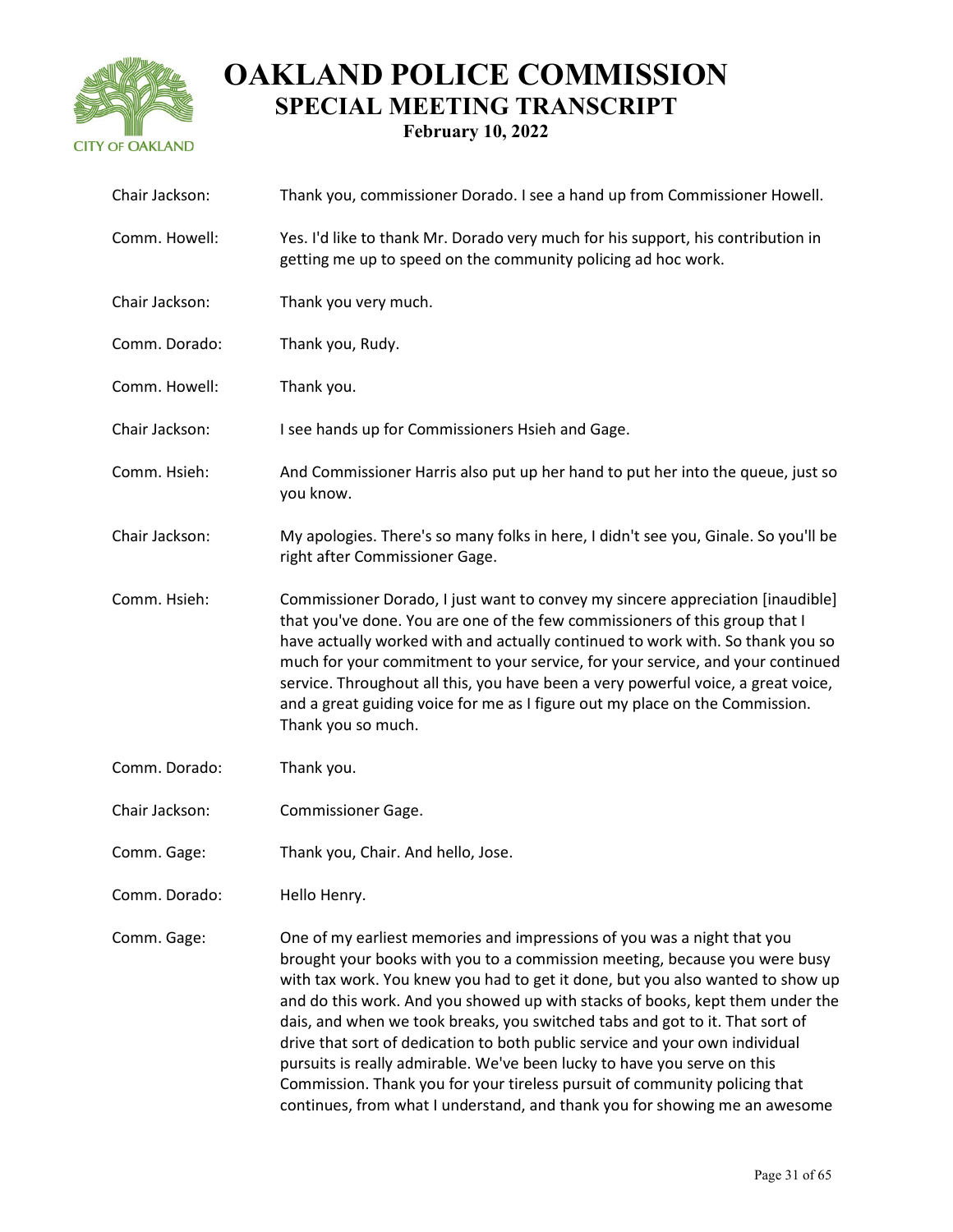

taco spot in the Fruitvale because my wife now thinks I'm awesome because I told her I found it. Thank you.

- Comm. Dorado: Thank you so much.
- Chair Jackson: Commissioner Harris.
- Comm. Harris: Hello Jose. So I wouldn't be right if I didn't say something. I just want to say, I didn't know anybody when I came to this Commission, and I just want to thank you for being genuine and being yourself and always embracing me, even when I was the devil on the dais. I thank you for being my friend and my colleague. I really felt a sense of community and connection to you. And I think that will be forever, right?
- Comm. Dorado: Yes, indeed.
- Comm. Harris: I found myself sometimes being mad at you, but that didn't last long, ever. And I would always come back to that space of love and care and kindness. And I appreciate that because those things came from you, and thank you for your wisdom.
- Comm. Dorado: Thank you.
- Chair Jackson: Thank you, Commissioner Harris. So we have one more and that would be Commissioner Tara Anderson. So I'm going to get right into it.

"Whereas Ms. Anderson notably represented inter alia the Commission's positions before the Oakland City Council on specific Oakland Police Department policies, including probation and parole search and asphyxia. Whereas Ms. Anderson, as a member of the Commission's personnel committee was instrumental in the selection process for the community police review agency executive director. Whereas Ms. Anderson also drafted the Commission's policy limiting pretextual, excuse me, the commission's use of force policy, further limiting use of force to keep people safe and establishing one of the most progressive policies in the country. And whereas Ms. Anderson proactively sought out creative means to expand the Commission's community engagement through new technology and community partnerships. And whereas Ms. Anderson served the commission and the citizens of the city of Oakland with honor and distinction, and was a FEAR advocate on behalf of the community. Now, therefore be it resolved, we, the Oakland Police Commission, in recognition of her significant contributions to our city, express our sincere gratitude to Ms. Anderson for her leadership, integrity, commitment, and dedication to the people of the city of Oakland."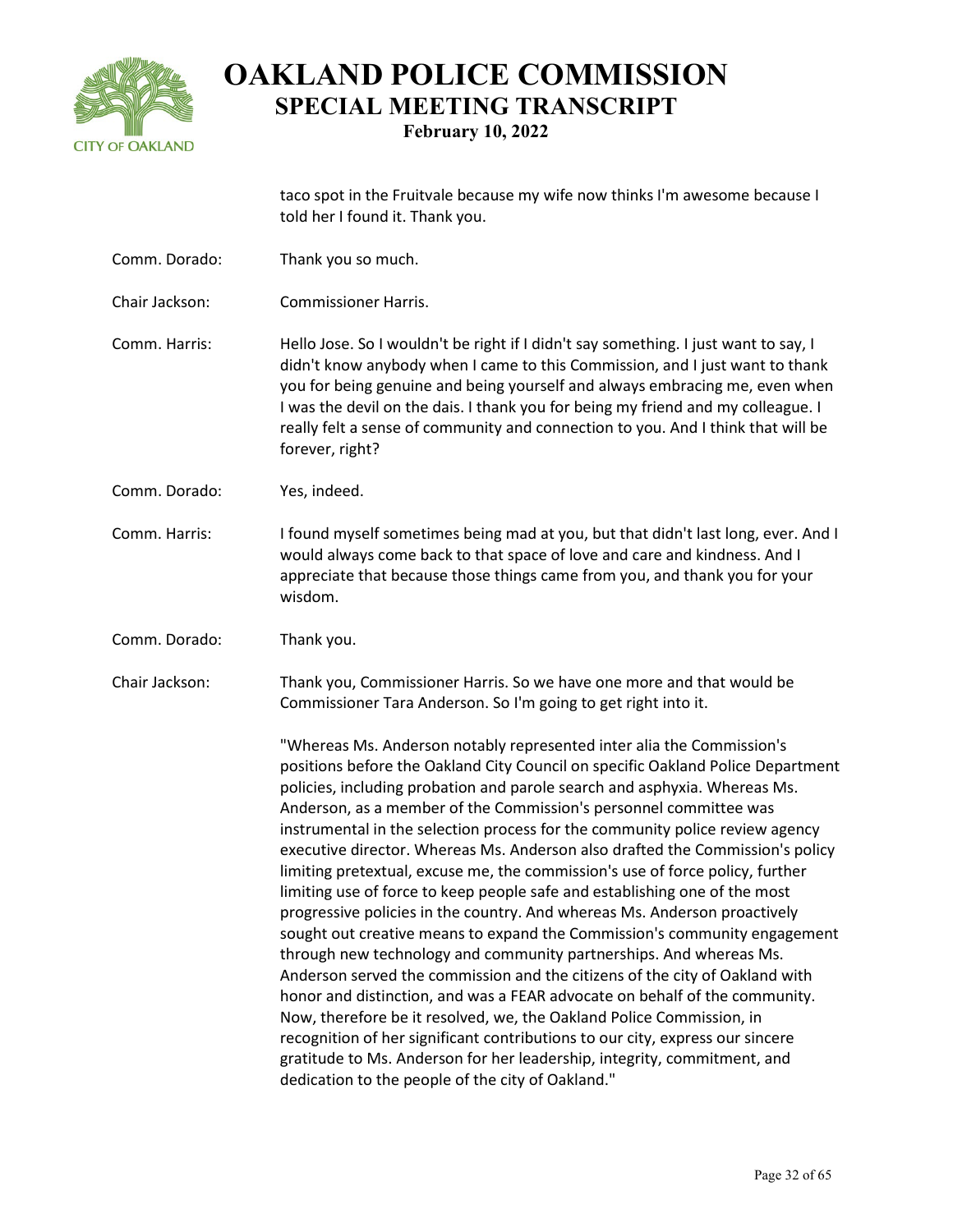

And your badge number is nine, here. And I can't wait to get this in your hot little hands, because it's quite beautiful.

Comm. Anderson: Well thank you Regina. And coming last, there's not much more I can say that's been said. I was very pregnant when I submitted my application to serve on the Oakland Police Commission. In fact, I went into labor two hours later and I sometimes compare that labor experience to my service on the commission, which persists. My son is now four and a half and I am so grateful to my family, my son, my daughter, and my amazing husband. I love you. And without your support and sacrifice, I would not have been able to serve. And I want to see more mamas on more commissions across our great city and will fund babysitting and all the things that make that possible for everyone. There is a community here to support women in service.

> And to my fellow former and current commissioners representing hundreds of years of combined experience: thank you for teaching me, for trusting me, for collaborating with me, and inspiring me most of all. I knew I would grow, but I didn't expect to have these friendships that have been discussed and this great deep respect for one another. It's just been tremendous, extra benefit to this hard, at times thankless work. I know each commissioner that sits in their chair today works sometimes upwards of 30-40+ hours on top of their paid work. And they do that in a volunteer capacity. So thank you for your service. I stand by every decision I made as a commissioner, and I want that to be clear because it continues to be tested. As I sit in this Emeritus status. We made good decisions and those decisions will evolve under your leadership. And they must, at this time, as Edwin spoke to, now more than ever, stay focused, stay strong.

> The pendulum is switching back against this great reform work that this commission is a champion for. So persist and resist, and you shouldn't always need the devil on the dais, but it appears as though this current Commission may need it. And so I just, really, asking everyone to learn from those who have passed through these roles before. We are here for you, to support kind of the tough decision making and the hard work that needs to happen and trudge your own path forward. And the work continues under your great leadership. And just continue to be in service as a member of the public, to your great work. And Regina, thank you for making and creating the space for us to pause and recognize, not just us as individuals, but the Commission and the great sacrifice that comes with being in service in this capacity. So it's truly been an honor and I'm grateful and excited to see what lies ahead because I know the strength of the Commission will persist. So thank you.

Chair Jackson: I want to thank you, Commissioner Anderson, you and Ginale on the personnel committee, that was some real tough work, being in person and working through the first search that actually created the foundation for the other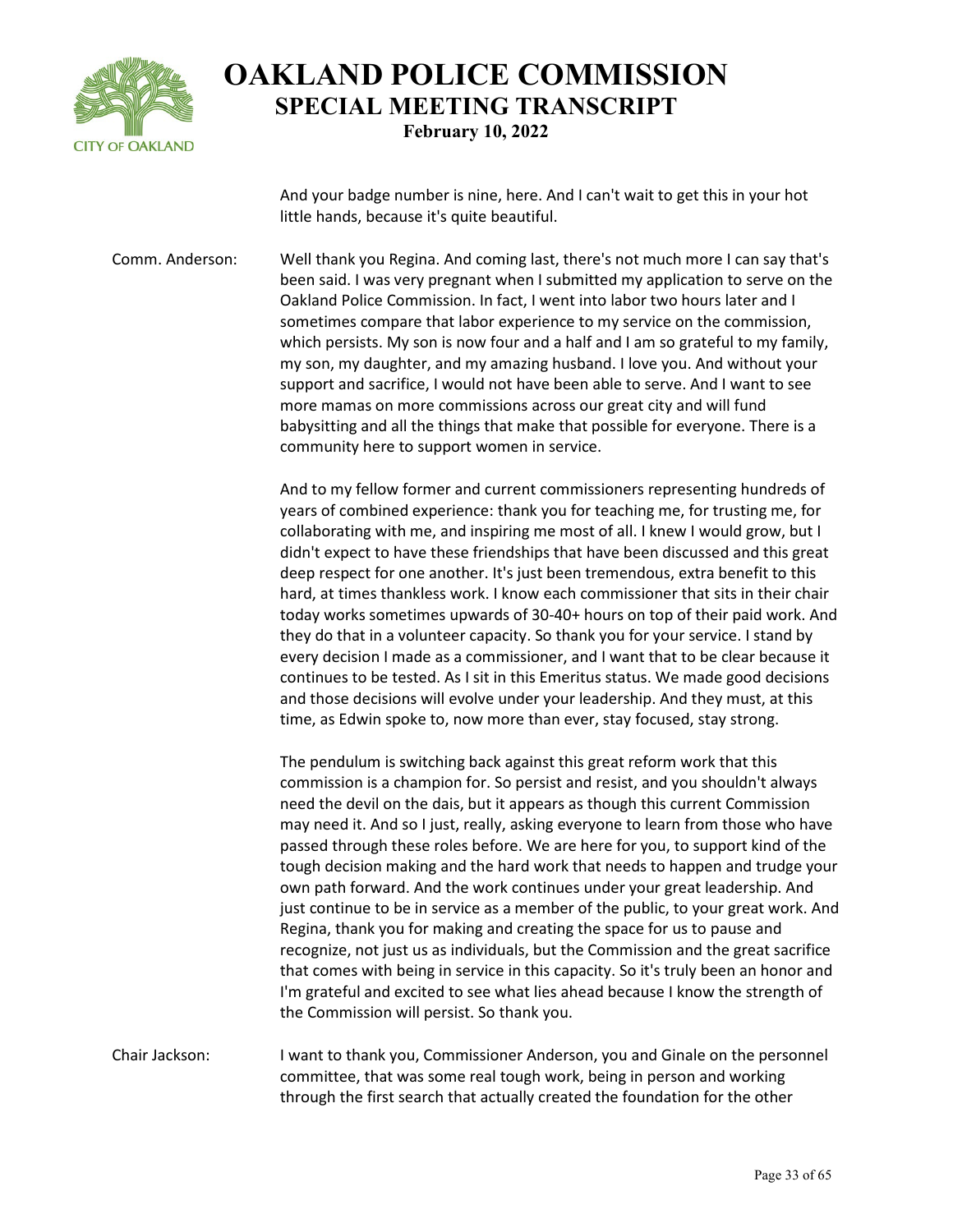

|                   | searches that we would do. But I think what is most exciting for me about you<br>was that you were our official subject matter expert in policy and helped us<br>navigate through all these incredible policies. And even afterwards have come<br>back to present policies that you wanted us to weigh in on and be aware of. And<br>so for those of you, yourself, Ginale, and Edwin, who came back to the<br>leadership retreat to pour into us, I'm continuing to hope that all of these<br>commissioners, we need so much support. And for those of you that were, I<br>don't know how to call it, you were branded, right? I mean, we went through<br>some stuff. And I just want to thank you for that and thank you for continuing to<br>be available to me and us when we ask. So really appreciate it. I see<br>Commissioner Gage's hand is up. |
|-------------------|----------------------------------------------------------------------------------------------------------------------------------------------------------------------------------------------------------------------------------------------------------------------------------------------------------------------------------------------------------------------------------------------------------------------------------------------------------------------------------------------------------------------------------------------------------------------------------------------------------------------------------------------------------------------------------------------------------------------------------------------------------------------------------------------------------------------------------------------------------|
| Comm. Gage:       | Thank you, Chair. Tara, thank you for your service. You managed to juggle a very<br>demanding job, a new child, and all of the work and pressure that this<br>Commission places on us, and you did so quite gracefully. So thank you for<br>showing me in particular that it's possible. This work is thankless. The only<br>reason that pendulum is swinging back is because the commissioners that<br>preceded us pushed it so far forward to begin with. And I'm confident that the<br>body that you helped set up is here and ready to keep it from swinging too far in<br>the other direction. Thank you.                                                                                                                                                                                                                                           |
| Chair Jackson:    | Thank you, Commissioner Gage. I wanted to say one thing: I worked on a<br>commendation for Commissioner Benson, but because she didn't want hers<br>framed, it actually is coming separately and it just hasn't arrived yet. I just got<br>these. When did I get, today's Thursday, Tuesday. So of course it'll probably<br>come after, but we will bring her forward to be able to celebrate her work as<br>well. With that, I don't see any other hand Oh, Commissioner Peterson. Sorry.                                                                                                                                                                                                                                                                                                                                                               |
| Comm. Peterson:   | Thank you, Chair Jackson. I am new to the Commission, but honestly the<br>foundational work and sacrificial service that has been laid out in the<br>commendations, we have benefited from that and I thank you. And I hope we<br>make you proud, and you will see that your prior service was not in vain. We do<br>want to take this forward. We believe in this work. It is sacrificial, but it's service<br>to our community. And so, thank you so very much for your foundational work,<br>and we're going to carry it forward.                                                                                                                                                                                                                                                                                                                     |
| Chair Jackson:    | Thank you, Commissioner Peterson. Commissioner Gage, is your hand back up?<br>Or it just never went down. Okay. Very good. So I hope all you commissioners<br>will stay on because we are moving to public comment now and want to give<br>others an opportunity to reflect on your contributions. So Rania, take it away.                                                                                                                                                                                                                                                                                                                                                                                                                                                                                                                               |
| Commission staff: | I am more than happy to do that. And thank you everyone for coming back. This<br>was lovely. Members of the public wishing to make public comment on this                                                                                                                                                                                                                                                                                                                                                                                                                                                                                                                                                                                                                                                                                                |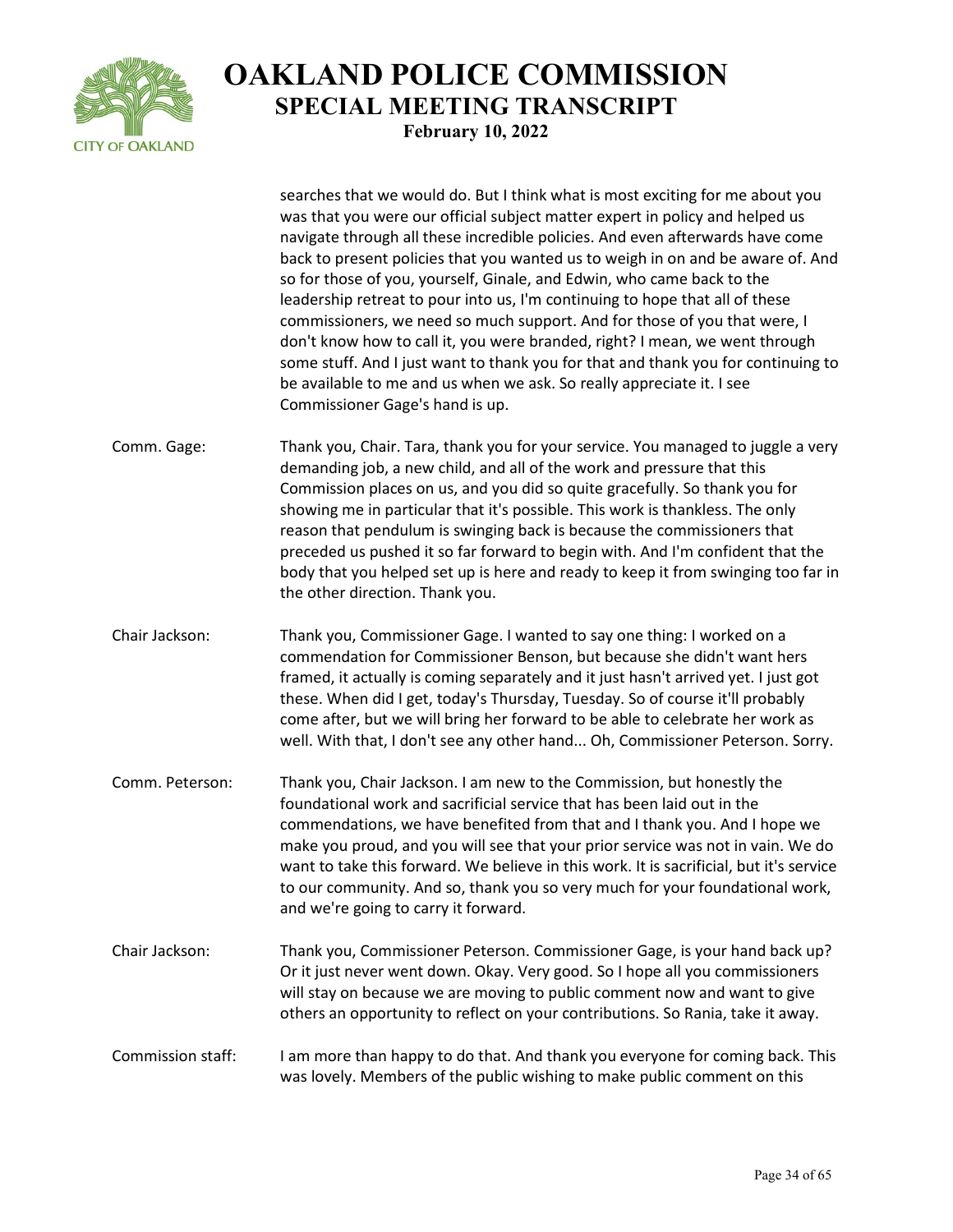

item, please raise your hand. I will call on you in the order that they've appeared, starting with Saleem Bey 5802. Mr. Bey, when you're ready.

Saleem Bey: Saleem Bey, member, 100 Black Men of the Bay Area. You guys are supreme hypocrites and sellouts. Kick the can down the road, pray there is the reason why the Bey cases were delayed for two years. That benefits the mayor and the city. He argued against noticing the NSA, regarding Bey cases.

> Mayor Schaaf failed OPD reform. How do we know? A super majority voted to create the OPC under this mayor's term. Why give her leadership of the OPC. After that city secretly investigative Vice Chair Harris and smeared her in the local news. As a reward for the city attack on Miss Harris, the CPA voted against her continuing to hold OPD and city accountable.

> What does that say about the CPA? Question. Why did the CPA vote for the mayor's pick for chair over Ginale Harris? Why did the CPA selection members that were racist against Ginale Harris, come back and kick her off the OPC, when she was the hardest worker and main driver of OPC justice? Not just the Bey cases, but many black community policies?

Mrs. Harris pushed for and did fire the former CPRA director and former chief for failures that no other OPC commissioners pushed for until it was clear she was correct and they were fired.

I've not seen anyone work as hard as Mrs. Harris for the black community. OPC and the CPA chosen community representatives, voted for the mayor's pick to lead the OPC as chair, not once, not twice, not three times. The mayor's pick has always led the OPC and is still failing to notice the NSA as required by law because it would be bad for the mayor.

Nothing from the CPA about violation, while they meet kumbaya, with a failing monitor Warshaw, who was getting a million dollars a year for ignoring racial profiling.

The black community was stabbed in the back by multiple CPA members on the selection panel who have no connection to the ill still affecting the black community.

The fact that no CPA members said anything about OPD's role in the murder of black journalist Chauncey Bailey's justice speaks volume, that the current OPC is in bed with the mayor.

Commission staff: Thank you so much for your comment, Mr. Bey. Unfortunately, I've had to cut you off because your two minutes are up. Ms. Grinage, you're up next.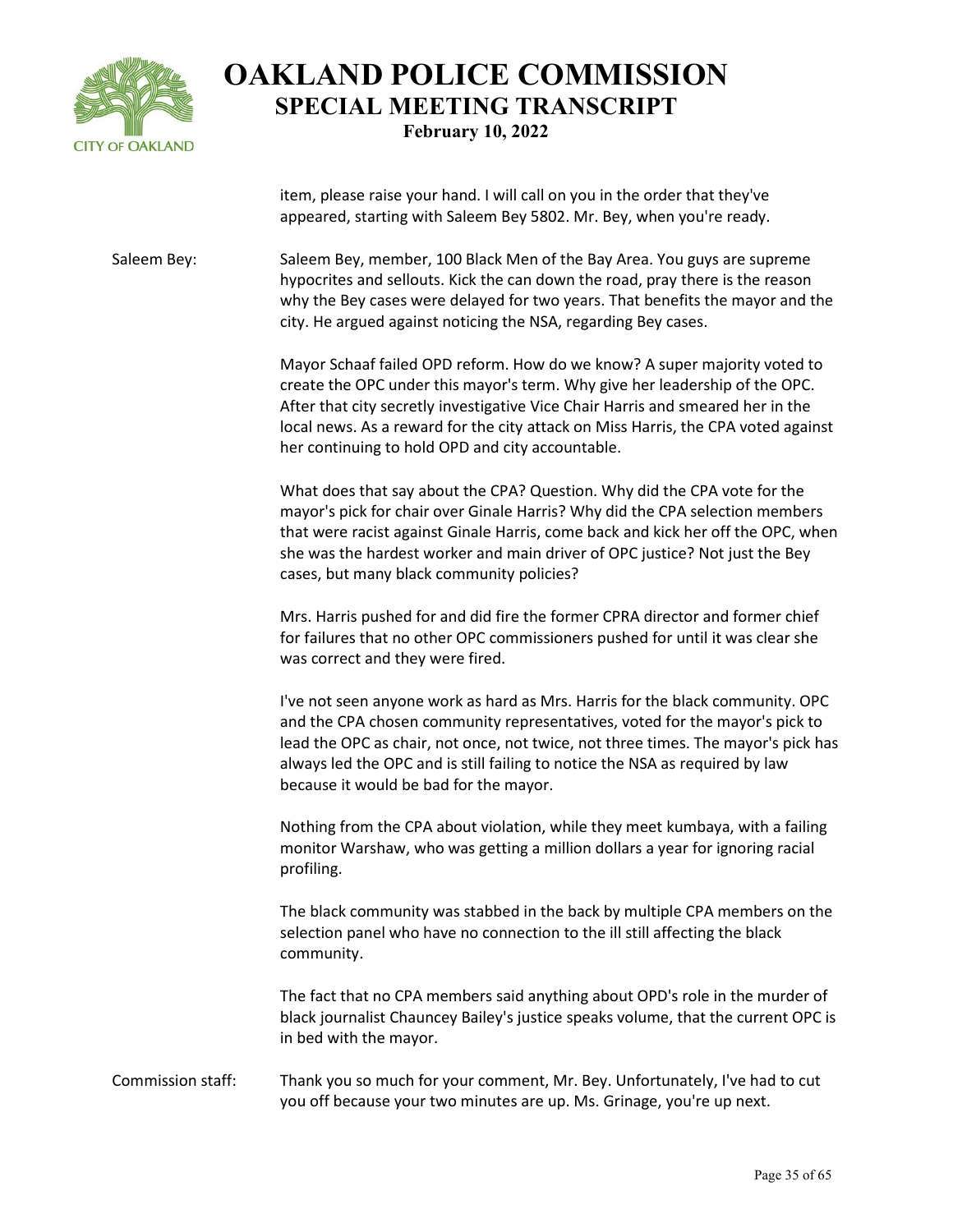

| Rashida Grinage:  | Thank you. I just wanted to say that, seeing all of the original commissioners is a<br>wonderful touch to this evening's meeting.                                                                                                                                                                                                                                           |
|-------------------|-----------------------------------------------------------------------------------------------------------------------------------------------------------------------------------------------------------------------------------------------------------------------------------------------------------------------------------------------------------------------------|
|                   | I also wanted to say that measure LL and measure S1 are words in a document.<br>The commissioners that were the original commissioners, as well as those who<br>have succeeded them, including the present commissioners, are the people who<br>actually give life to the words in those documents.                                                                         |
|                   | Those documents mean nothing, except when they are carried out faithfully and<br>diligently and sincerely by those of you who have agreed to serve, and have<br>been selected to serve. So, I wanted to give appreciation to all of you, for the<br>work that you've done in the last five years, since the creation of the<br>commission, to bring us to this point.       |
|                   | And to let you know that we value your service. We value your commitment.<br>We know that there's enormous sacrifice that has gone into the work, and we<br>want to appreciate all of you for the contributions that you've made to make<br>measure LL and S1 a reality for the residents of Oakland. Thank you.                                                            |
| Commission staff: | Thank you, Miss Grinage. Next up, phone number ending in 9932. I've unmuted<br>you on my end. 9932, when you are ready.                                                                                                                                                                                                                                                     |
| Nino Parker:      | Hello. Nino Parker, black homeless advocate. I hope that I could get a couple<br>extra minutes because I'd like to give some praise to some people that, I came<br>to all of those first police commission meetings. And I love that group. They did<br>a lot of good work, starting with the people's commissioner, Ginale Harris. She's<br>like I am, a homeless fighter. |
|                   | I don't fight along, like the hog, with the establishment. She fights for the<br>people, as a commissioner.                                                                                                                                                                                                                                                                 |
|                   | Id like to also, I know a lot of the brothers out there ain't going to like the way<br>I'm talking about some people, but we all have the same goal. We just have<br>different ways of getting to it.                                                                                                                                                                       |
|                   | Anyway, so I'm going to talk quickly, about Thomas Smith. Thomas Smith was a<br>guy that gave me clothes when I would come to that meeting. Tom Smith got<br>me a lot of trouble in the streets because people would go, "You ain't homeless,<br>man. You can't be looking that good."                                                                                      |
|                   | Thank you, Thomas, for the clothes, and also making sure I had something to eat<br>at the end of those meetings, inviting me into the room, feeding me. I<br>appreciate that.                                                                                                                                                                                               |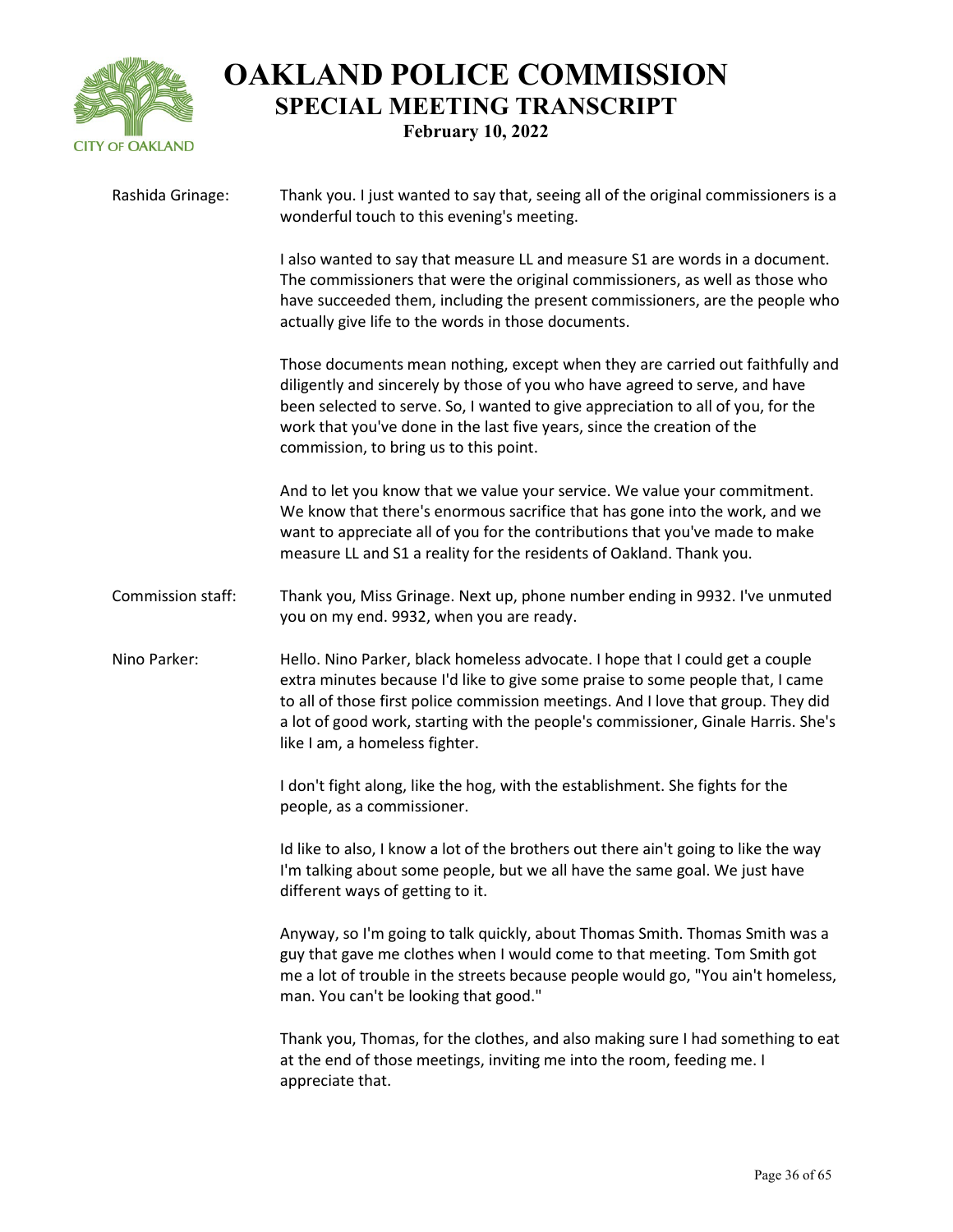

I'd like to also talk about Mr. Dorado. We do Facebook back and forth. You are a true humanitarian. You are there for the people, also a people's commissioner. Thank you, my brother. I appreciate you.

That goes for brother Ahmad as well. The other brother with the dreads, that sat there and gave me some time as a homeless person, talking to me in those first month of this commission getting going.

Like I said, I think it was a beautiful commission at that time, because everyone had their input and different people had different types of input, but that's what makes a good commission.

I've never gotten paid for any of those meetings I attended or for any and everything I've ever done. I've done this out of the goodness of my heart, for my people in the streets.

I have to also definitely appreciate someone that is actually sitting on the commission now by Mr. Gage. He actually drove me around to help homeless encampments, to meet people and learn about homelessness.

The first time I met him, he met me. I was at a city council meeting. He came over and said, "Hey." He saw me speak and says, "Who are you?" Gave me his card. This is a man that is compassionate for the people all the way down. Here's a guy that is highly educated-

Commission staff: Mr. Parker, I am so sorry. That was a really, really lovely and heartfelt public comment. I really wish I could let you continue. I'm sorry. Unfortunately, your two minutes are up. And I do apologize sir, for the error earlier. Next up, Anne Janks.

Anne Janks: Good evening. I hope that all of you former commissioners who are becoming emeritus, understand that, I'm pretty sure the chair means that that means you have to do more work for the commission. Except those of you who already have. I really appreciate all of you very much.

> Commissioner Dorado, I continue to see him at event that have to do with policing issues, his ongoing commitment.

As we have seen the new numbers coming out about police stops, and we see an increase in the number of Latino residents who are being stopped. The function that he served and we need to continue to have served, in terms of having Latino representation is so very important.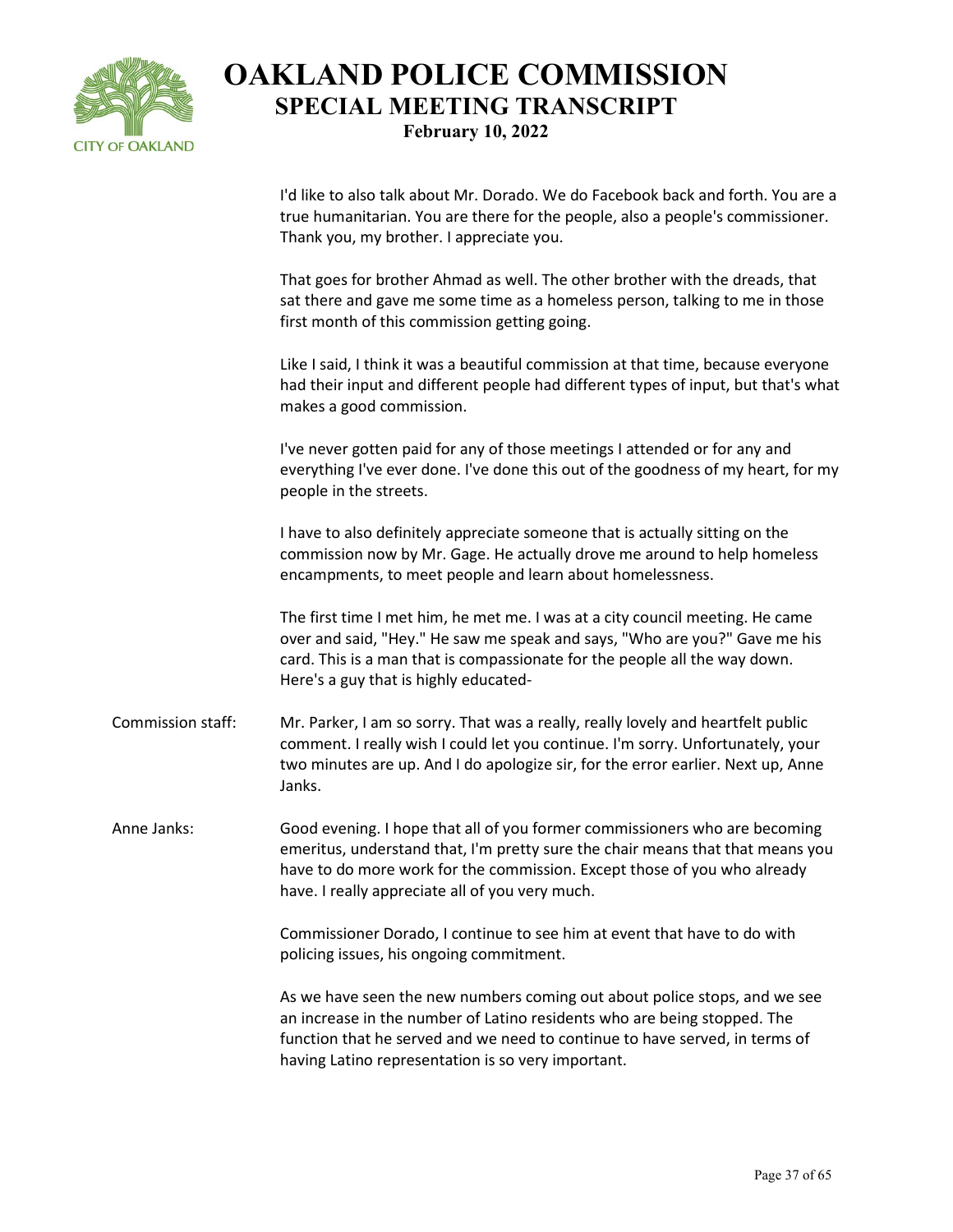

I was asked once by a filmmaker, what some of the essential things that should be in a film about the commission. I said at the time, that there's video of Commissioner Ahmad at the homeless hearing saying to those residents, "This is my background. I now serve on this commission to bring constitutional policing to you."

I found that to be so profound that that was one of the things that I told a filmmaker, who never made the film, should be a part of it. That kind of representation is so incredibly important.

Commissioner Prather worked on the very first policy. He sat down with Public Defender Brendan Woods, for input on a police policy. I'm pretty sure that's the first time that that's happened in the United States. And it came out with an excellent policy, that it is now on us to get the IG to start looking at what the outcome of that policy is.

Commissioner Thomas took the policy on asphyxiation to Antioch. And apparently, they say that theirs is better than ours. So, we're apparently in competition now. I mean, and I will-

Commission staff: Thank you, Miss. Janks. Sorry, your time is up. Next up, Elise Bernstein.

Elise Bernstein: Good evening, Elise Bernstein. It has been a pleasure seeing this part of the meeting. As one of the people who attended all of those early meetings, through trials and tribulations, it is like a reunion to see you all back. It's wonderful to see.

> It reminds me how important it was that we had those meetings in person in city hall, and how it's so hard to establish that kind of personal relationship and rapport through Zoom.

I look forward to having meetings in city hall again, as soon as possible. You all have given so much to set the commission going on a successful path.

The current commissioners, part of the work... the important part of the work has been laid out for them. They're picking up the torch and running with it. It's a pleasure to see this process continuing in this way, but reunions are great.

Commissioner Gage, I so appreciated your comments because you were one of us in the audience at city hall, watching all of these original commissioners. And It's so nice to see the continuity and your heartfelt comments. I appreciate that. Thank you.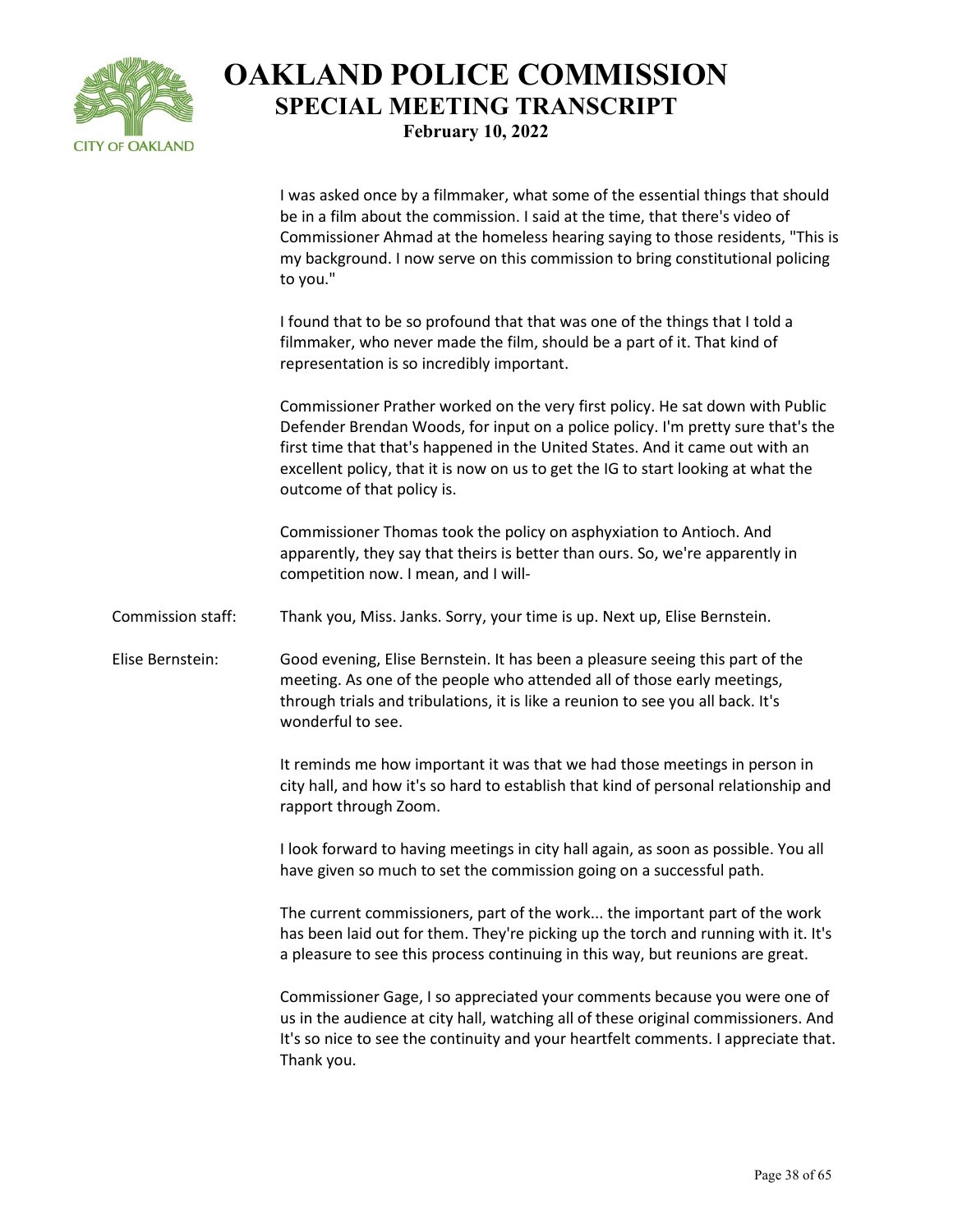

| Commission staff: | Thanks so much. Next up, phone number ending in 0185. I've unmuted you on<br>my end. Oh, sorry. Let me start your clock. 0185?                                                                                                                                                                                                                                                                                                                                                       |
|-------------------|--------------------------------------------------------------------------------------------------------------------------------------------------------------------------------------------------------------------------------------------------------------------------------------------------------------------------------------------------------------------------------------------------------------------------------------------------------------------------------------|
| Michele Lazaneo:  | This is Michele Lazaneo. Ginale Harris dedicated three years as a commissioner,<br>for one reason. She is committed to transforming OPD, period.                                                                                                                                                                                                                                                                                                                                     |
|                   | She isn't afraid to confront and address systemic racism and inequity, to<br>investigate it and to call out names, when necessary.                                                                                                                                                                                                                                                                                                                                                   |
|                   | She takes the hits as a band leader and never jumps on the bandwagon, even<br>when her character and reputation were called into question by former Chief<br>Kirkpatrick.                                                                                                                                                                                                                                                                                                            |
|                   | She stands firm and uses her power to give a voice to community members like<br>the Bandabaila's. The Beys, the Duggers, and members of the Oakland Black<br>Police Officers Association. Since her term ended, she hasn't stopped working<br>on these issues. Her love and advocacy for Oakland never wavered. She believes<br>in the work of this commission, its potential and what she was born to do, be a<br>change agent.                                                     |
|                   | Her entire life has been about transforming her community through program<br>development and mentoring. So she can continues to volunteer and invest her<br>time expertise to work on projects for this commission. She shouldn't have to be<br>overlooked by the selection committee. We support Janelle she's needed on<br>this commission, and she'll be back. There's still much work to do. Thank you<br>Janelle, for all the work that you've done to the other commissioners. |
| Commission staff: | Thank you, Ms. Lazaneo. Next up, Ms. Assata Olugbala.                                                                                                                                                                                                                                                                                                                                                                                                                                |
| Assata Olugbala:  | Janelle Harris is such an honor to be able to personally and publicly give you the<br>praises and respect that you so much deserve. What you have gone through<br>based on the fact that people have deliberately forced you out, talking about<br>the coalition for police accountability, the mayor, and others, or the selection<br>panel. I saw Gay Cobb today at my protests. I walked away from him. I refused<br>to talk to, I don't even read that newspaper.                |
|                   | I come to these meetings all the time for a lot of reasons, Janelle, but mostly to<br>keep reminding them that you turned your back on Janelle Harris. When you<br>were given the information about how the coalition for police accountability<br>targeted her, misrepresented, being abrasive, didn't happen. You can go into<br>that in detail. But I will not stop bringing your name up. This body has no<br>credibility until they fix that problem.                           |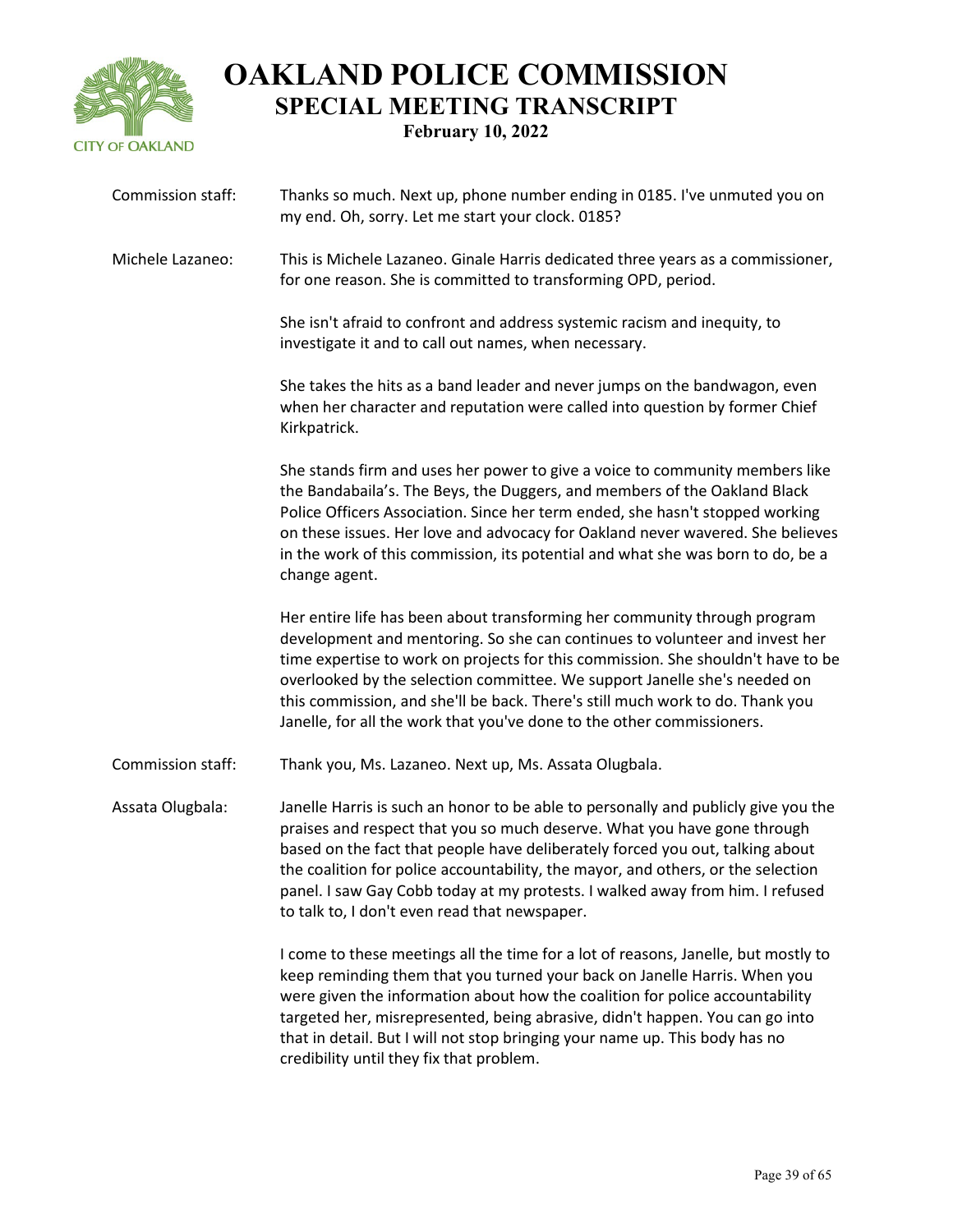

There's a lot of other things going on. But Janelle, I have so much respect for your work and your credibility. You'll never stop your tenacity to seek justice and not be afraid. And your courageousness in that work. This body has disrespected you, but you do not allow it to stop you. If necessary, you will come back and continue to do the work. I'm so proud of you for being that way. But I won't forget what they did to you. And I won't allow it. The Bandabaila family, the Bey family, and others owe you a lot. And they recognize you. This body of people turn their backs on you. And I won't let them forget about it. Commission staff: Thank you Ms. Olugbala. Next, Cynthia Jerez. When you're ready. Cynthia Jerez: Good evening everybody. Congrats to all of you who've been recognized. Totally team Ms. Harris. And it's amazing that I get to see Mrs. Harris in a different role than you all of you. As I see Mama Harris. So if you think she's fierce as a commissioner, you have seen nothing until you actually interact with Mama Harris. So Ginale from the bottom of my heart, and on behalf of all the Prepsters that you keep nurturing, supporting, and loving on. Thank you. Thank you. Thank you. As a former resident of Oakland, thank you, because I know that your work has impacted our community positively. Thank you for supporting, for defending, for advocating, and for just being so transparent and honest and also encouraging us to think differently on how to best serve our communities in whatever space we are in. So congratulations, much to serve and I'm very, very proud of you. Thank you. Commission staff: Thank you for your comment Ms. Jerez. Lorelei Bosserman, when you're ready. Lorelei Bosserman? Miss Bosserman I'm trying to unmute you. Lorelei Bosserman: I'm so sorry. I was muted. Hi, can you hear me now? Commission staff: I can. Sorry, let me start your clock. Lorelei Bosserman: Thank you very much. I'm not going to say much. I probably won't need all my time. It is amazing to see all your faces again, you magnificent seven. To think about the very beginnings of the commission and to see where it is today is kind of mind blowing. I just want to say thank you from the bottom of my heart for all the work you did, there at the beginning, when there was no such thing as the police commission and you had to figure it out from scratch. Thank you for your service. Thank you for your work. That's all.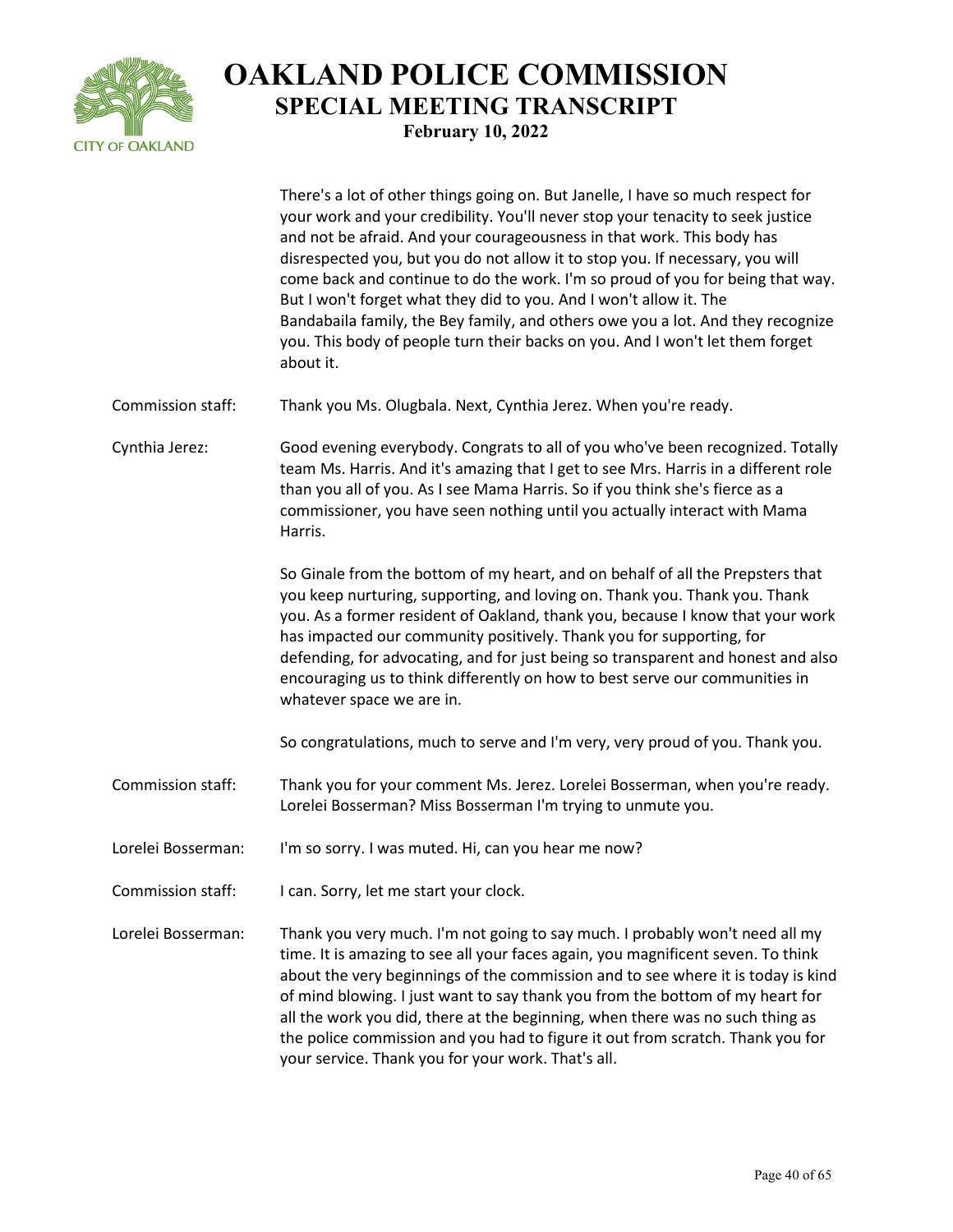

| Commission staff:   | Thank you for your comment. Chair Jackson, let me just double check. That<br>appears to be the last of public comment on this item.                                                                                                                                                                                                                                                                                                                                                                    |
|---------------------|--------------------------------------------------------------------------------------------------------------------------------------------------------------------------------------------------------------------------------------------------------------------------------------------------------------------------------------------------------------------------------------------------------------------------------------------------------------------------------------------------------|
| Chair Jackson:      | Okay. Thank you very much. I hope that some of you might hang out with us,<br>but we are so excited that we could bring the band back together again. And<br>certainly do hope that you will be able to be called on as you have, and you've<br>been responsive and we appreciate it. And we'll continue to need it.                                                                                                                                                                                   |
|                     | So this is a big night and for so many reasons. I've wanted to do this in person<br>because I wanted to see everybody. I'm a community leader and being in<br>community is where I thrive. So being behind these screens has been really<br>unnatural for me.                                                                                                                                                                                                                                          |
|                     | As the time comes to elect a new commission chair, I just want to say that for<br>the past three years, I've worked tirelessly with my fellow commissioners to<br>organize an aggressive agenda, withstand audits, hire contracts, to bring subject<br>matter experts to issue deserved attention. It's been a full-time job and I feel<br>very proud of the work.                                                                                                                                     |
|                     | As I continue on the commission to support the transition of newer<br>commissioners, focus on hopefully building a sustainability plan to get us out of<br>the NSA after 20 years and more. My commitment to community is what<br>brought me here. And it will keep me here. Again, I'm so delighted that we were<br>able to bring the other commissioners to play. At this time, I am happy to<br>receive nominations for the next police commission chair. I see commissioner<br>Peterson's hand up. |
| Comm. Peterson:     | I nominate Commissioner Tyfahra Milele.                                                                                                                                                                                                                                                                                                                                                                                                                                                                |
| Chair Jackson:      | Is there a second?                                                                                                                                                                                                                                                                                                                                                                                                                                                                                     |
| Comm. Jordan:       | I'll second that.                                                                                                                                                                                                                                                                                                                                                                                                                                                                                      |
| Chair Jackson:      | Oh, we've got folks seconding. Was that commissioner Howell?                                                                                                                                                                                                                                                                                                                                                                                                                                           |
| Comm. Peterson:     | That was Commissioner [crosstalk].                                                                                                                                                                                                                                                                                                                                                                                                                                                                     |
| Speaker 2:          | That was Commissioner Jordan.                                                                                                                                                                                                                                                                                                                                                                                                                                                                          |
| Chair Jackson:      | I'm sorry. Okay. Thank you very much Commissioner Jordan.                                                                                                                                                                                                                                                                                                                                                                                                                                              |
| Comm. Harbin-Forte: | And Harbin-Forte. But Jordan beat me.                                                                                                                                                                                                                                                                                                                                                                                                                                                                  |
| Chair Jackson:      | Oh, okay.                                                                                                                                                                                                                                                                                                                                                                                                                                                                                              |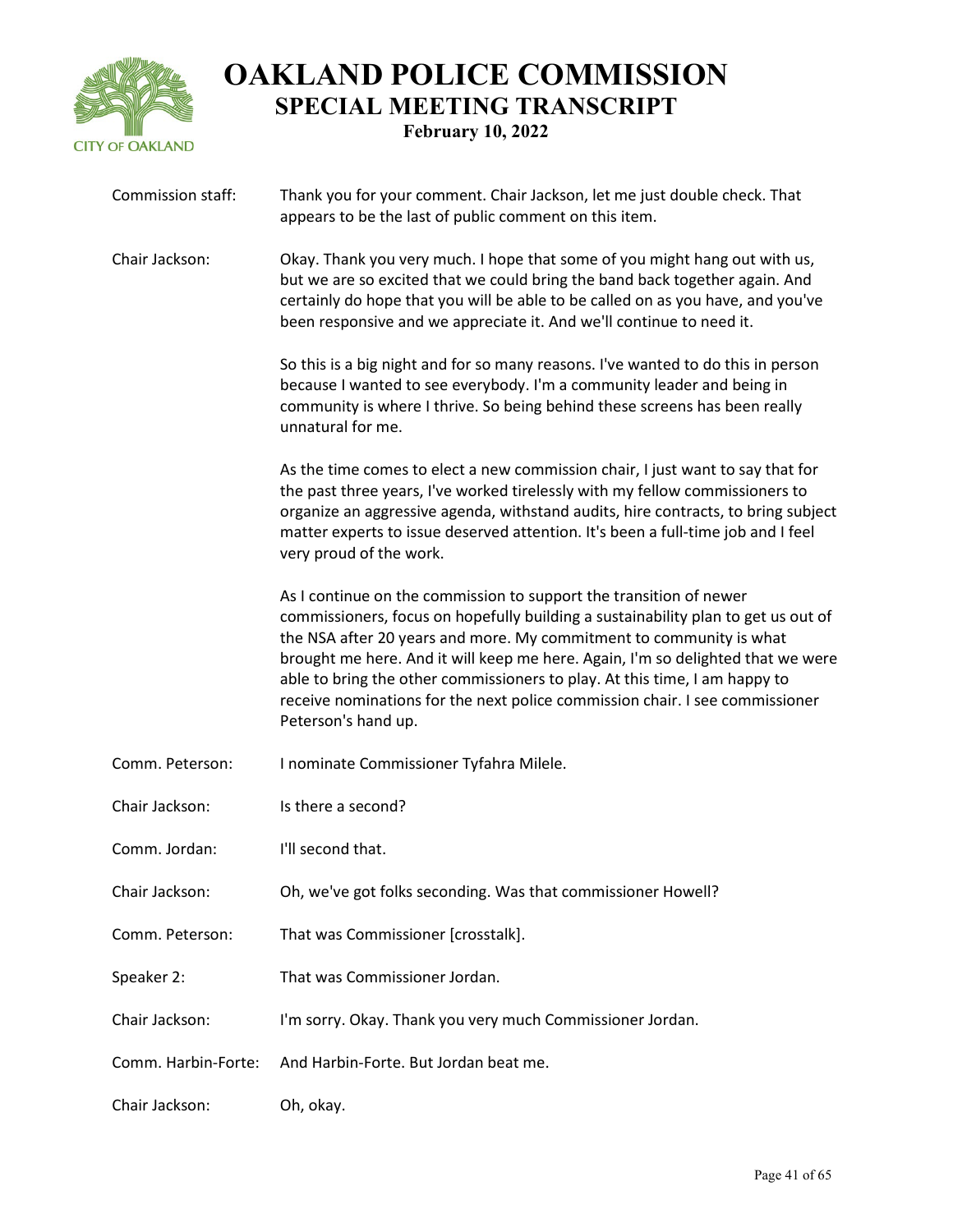

| Comm. Harbin-Forte: | Beat me to the clock.                                                                                                                                                                                                                                                                                                                                                                                                                                                                                                  |
|---------------------|------------------------------------------------------------------------------------------------------------------------------------------------------------------------------------------------------------------------------------------------------------------------------------------------------------------------------------------------------------------------------------------------------------------------------------------------------------------------------------------------------------------------|
| Chair Jackson:      | Well thank you. I just couldn't separate the voices. So excellent. So what we will<br>do, is are there any other nominations?                                                                                                                                                                                                                                                                                                                                                                                          |
|                     | Okay. I'm seeing none. I would like to give, as we typically have a precedent, an<br>opportunity for the commissioner, but in this case, the vice chair. To speak a<br>little bit about herself or what it is that she hopes to do.                                                                                                                                                                                                                                                                                    |
| Vice Chair Milele:  | Thank you chair. Thank you so much to my fellow commissioners for nominating<br>me. A community appointee to the commission. East Oakland district seven<br>resident, and mother of three for leadership as chair during this pivotal moment<br>for us. I accept an nomination.                                                                                                                                                                                                                                        |
|                     | The police commission was created by reform-minded residents of Oakland,<br>seeking meaningful transformation of policing. We will never stop working to<br>deliver on that promise and to earn community trust. By design, the commission<br>is the people's forum. By design, the commission serves to align our city's police<br>department with community expectations.                                                                                                                                            |
|                     | Since this missions inception, and as you've heard tonight, the commission has<br>never hesitated to exercise our charter authority boldly on behalf of the people.<br>And I will continue that important work, if I'm elected chair.                                                                                                                                                                                                                                                                                  |
|                     | The next chapter of the commission requires that we build on several big wins<br>from the past few years. The commission has taken major strides to build itself<br>up. We appointed department heads of agencies we oversee. We passed<br>important policies. Moving forward, we will continue to work on reforming the<br>police department and developing our commission at the same time. Moving<br>forward, we'll find new ways to connect and listen to community.                                               |
|                     | I want to briefly recap some of my qualifications that make me a good fit as the<br>next chair. I serve in Oakland as executive director of Camp Phoenix, a nonprofit<br>that provides no cost summer camp for middle school age youth here. Camp<br>Phoenix focuses on environmental education and building a loving, healing<br>community for our youth. And that work calls on some of my core competencies<br>and trauma informed care. Culture responsive teaching, nonviolent<br>communication, and I can go on. |
|                     | I also served on the Oakland rent board for four years as a tenant rep, proudly.<br>Alongside legal experts and non-lawyers. I am not a lawyer, but I do have my<br>doctorate from UC Berkeley, where I studied and wrote about jazz and trauma,<br>and the legacy of shadow slavery in this country, and what shows up in and as<br>police brutality. And how lynching continued as officer involved shootings. And                                                                                                   |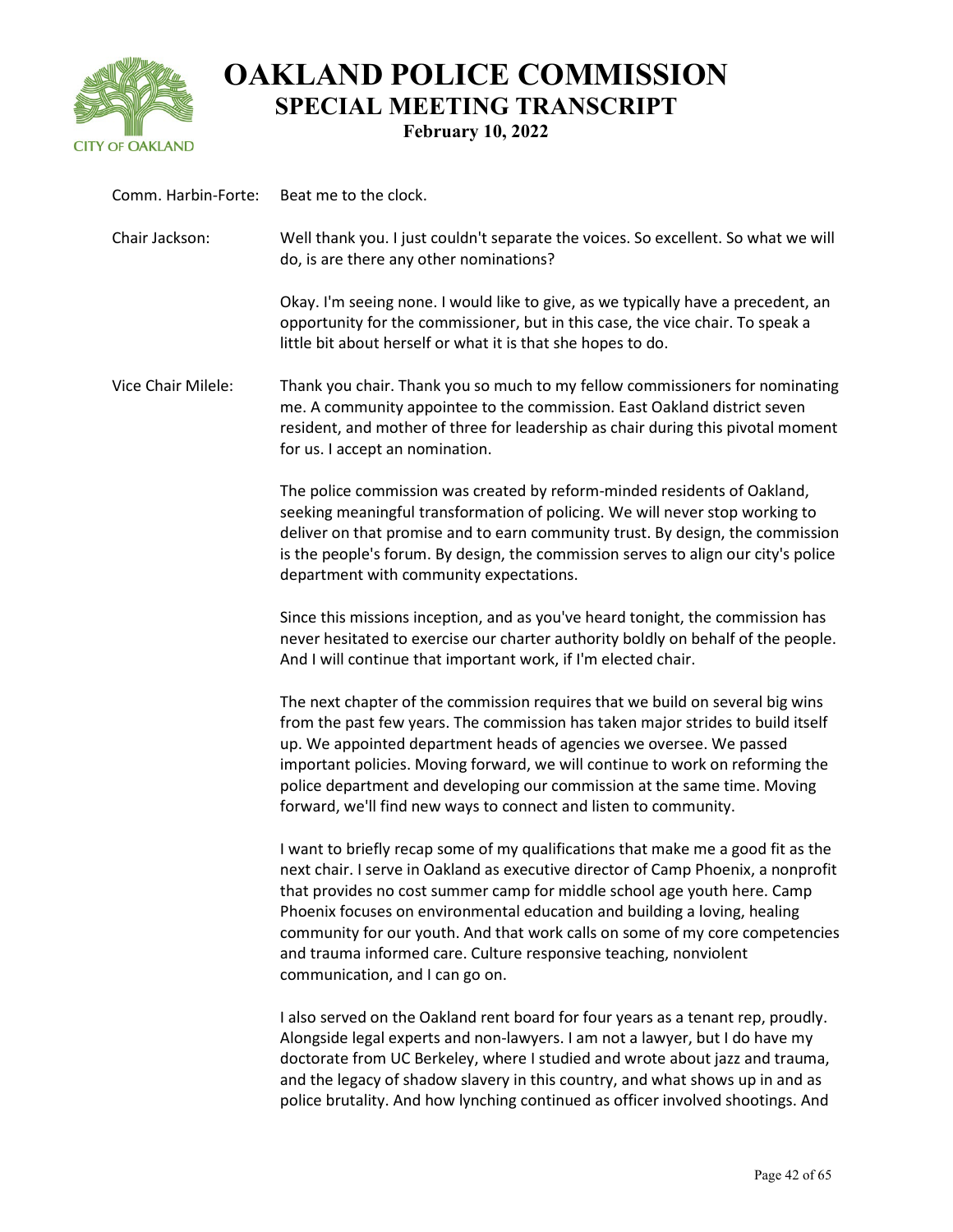

in particular, with my next door neighbor, Eula Love, who was killed in 1979, in front of her children.

On the rent board, I learned a lot of key lessons that I'll bring to my work if elected chair. I will ensure that this commission always communicates publicly in a way that allows the public to see and know exactly what we are doing and why we are doing it. With that, I will stop talking about myself. I sincerely appreciate this nomination, as a vote of confidence, and I hope you will support me for chair. Thank you.

- Chair Jackson: Thank you very much Vice Chair. I don't know if there are any other comments or if we should go to public comment, I don't see any hands up, so we can go to public comment. Rania?
- Commission staff: Sorry I was muted. I said "Gladly." Members of the public wishing to make public comment on this [inaudible]. Please raise your hand. I'll call on you in the order that they've appeared. I see two so far. First up, Mr. Bey, 5802, when you're ready, sir.
- Saleem Bey: Good evening, Saleem Bey. We welcome the first community leadership of the OPC. But the community will be watching just because you were brought through the community, doesn't mean that you represent the community. That's been shown time and time again by many members of the OPC who spoke this evening. And we're, as a person who's attended 90 plus percent of all the OPC meetings, I know specifically what the chair is capable of.

One of the things that you just committed to was communicating, make sure that you communicate with the negotiated settlement agreement court as required by law. Notice the NSA of the Ross independent investigation by forwarding a copy of said independent investigation of OPD to the NSA. This triggers the federal consent decree mandate to notice the oversight court of investigations of OPD by the defendant city of Oakland, which the OPC represents. And now you are a chair of a chartered commission of OPC, so this applies to you.

Notice the department of justice in DC of discrimination found in the Ross report. So that they can come and oversee OPD. And find and make sure that this oversight is put in place as opposed to kicking the can down the road for 17 years of the NSA while you cover up investigations like the Bey report.

So we will be watching you and SB, Senate bill 16. Have to report on SB Senate bill 16, and SB Senate bill 1421. And why no documents have been released under that while the OPC has been going on with that. Plenty of documents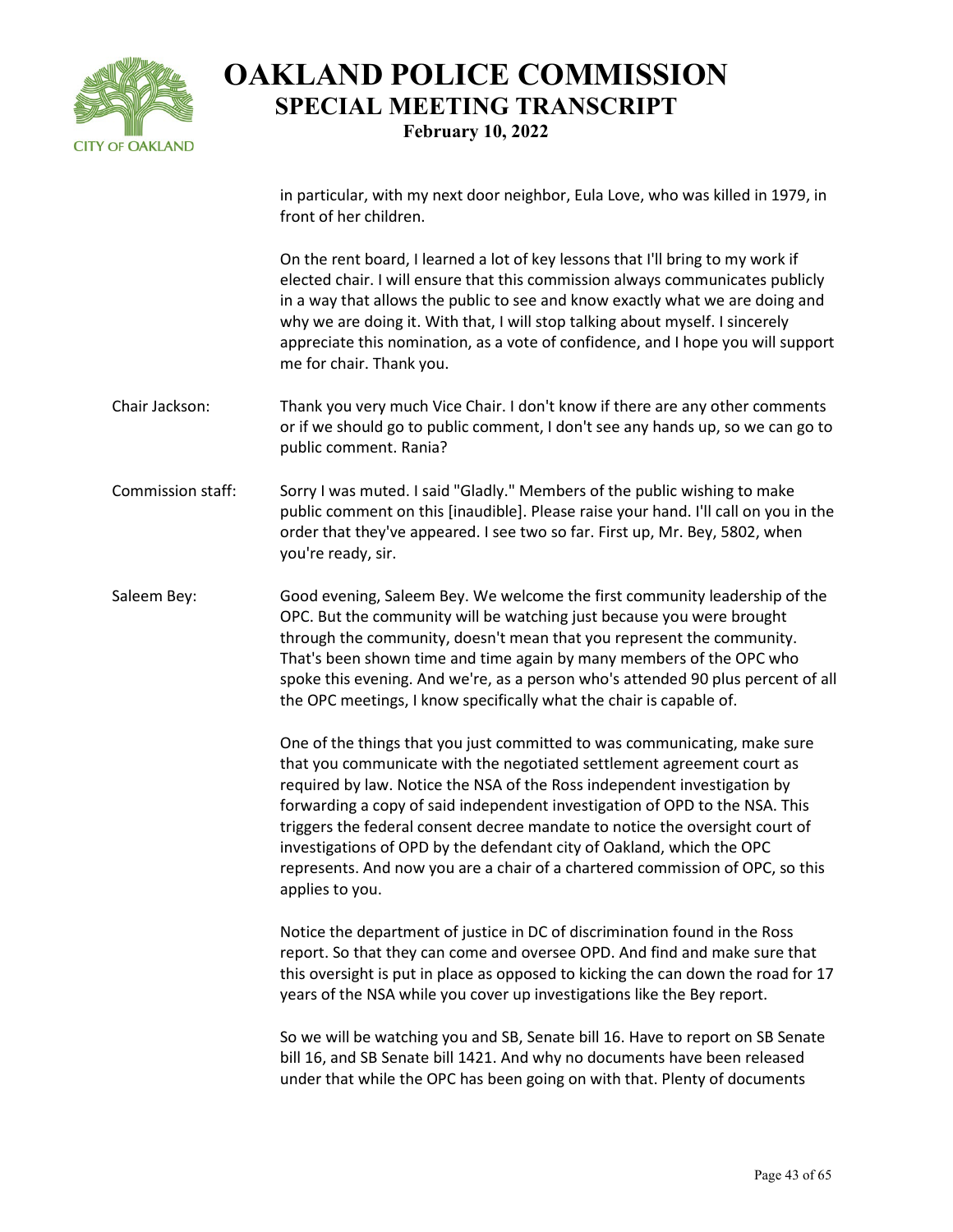

have been released. I haven't heard anything from the CPRA or Connor Kennedy regarding-

- Commission staff: Thank you, Mr Bey. I'm so sorry to have to cut off, your time is up. Ms. Olugbala you're up next, when you are ready.
- Assata Olugbala: In my opinion, there's nobody on this commission that represent, what I think, should be in terms of a leadership role. If you can't stand up at a meeting of the city council and say anything significant about the Bey case, why did you even come to the meeting for the Bey case? If there was nothing to be said? If you can't speak to the fact that CPRA, openly speak to, Sipra is accomplishing nothing, in terms of holding police accountable.

If you can't bring up the black police officer's grievance over and over again, of the Bandabaila over and over again. When you know fully well that Ms. Harris deserves to be on this commission. And when you were interviewed, they thought that your interview didn't go well because you were the first one. And they gave you some leniency to get on, your interview did not go well.

So I have no confidence in anybody, and I don't care who you are. And I don't care how many degrees you had. And I don't care what you've been through. You have not stood up as a commissioner. None of you had.

So I don't need to keep watching. You've already revealed that the courage to do what is necessary for black people hasn't happened.

So I'll continue to bring it up, and it's going to be a challenge, believe me, it's going be hard. Believe me, because Janelle Harris was wronged. And you are there on her back, and you don't deserve to be there. Nobody deserves to be there because Janelle Harris was wronged. And you know, by the coalition for police accountability, y'all know it.

- Commission staff: Thank you, Ms. Olugbala. Next up phone number ending in 9932. I've I muted you.
- Nino Parker: First of all, I'd like to think Henry Cage for again, for chiming in about the time limit, I get the feeling. When you check with the city attorney's office, by the next meeting, there'll be a longer time limit for it to be in the queue.

And let's get a correction here. I like things to be exact when I'm involved in any type of word play. What happened was, I called in, I said, I was sorry for calling in on the wrong agenda item. And then I waited for the open forum. And at that time, like I said, it was less than 30 seconds before I had pushed the button. And I pushed it, I dropped my phone between my seat, first of all. Homeless people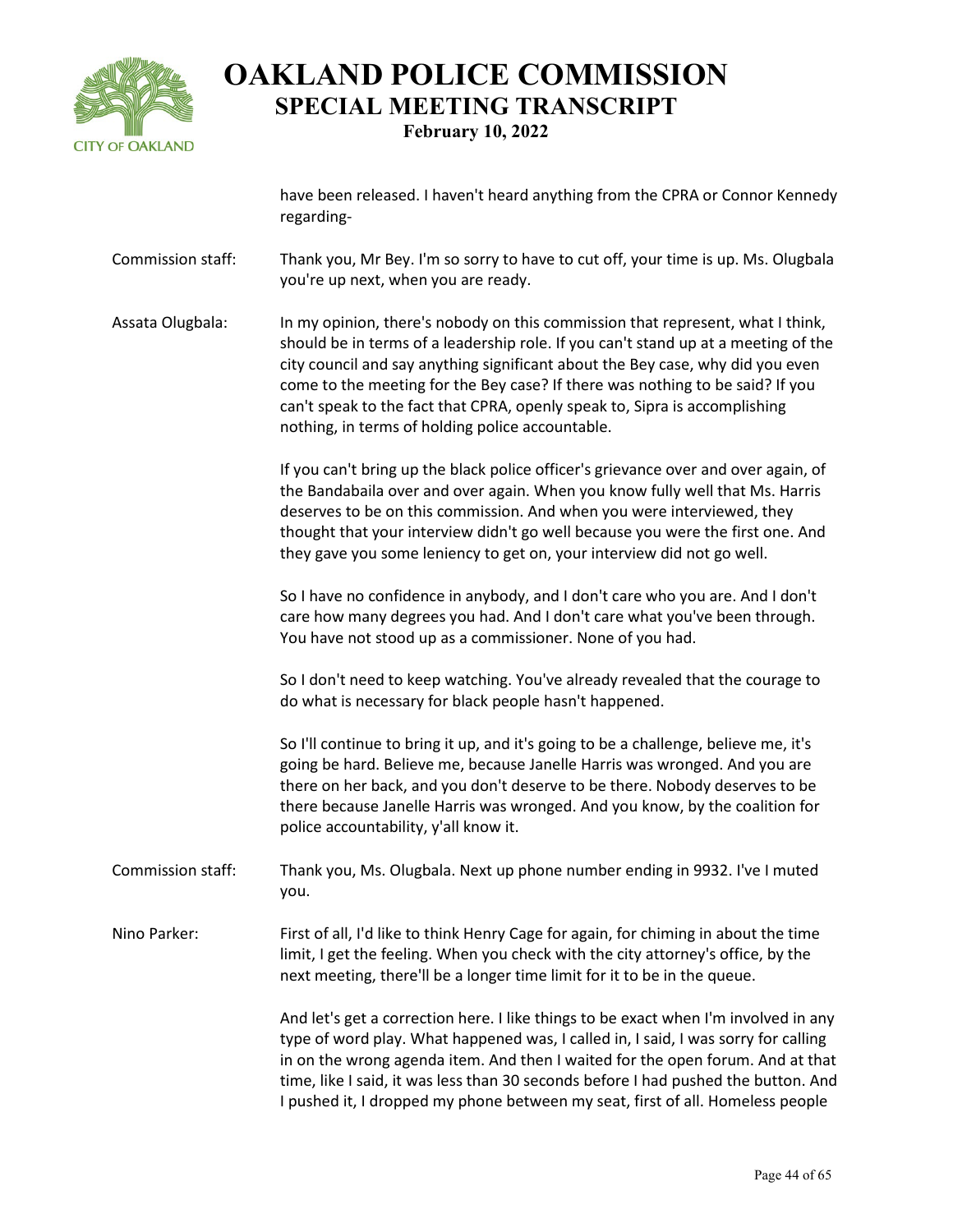

don't have the luxury of a computer and all those things. So you should give us a little respect on that, but number one, but number two, it was probably maybe like 10 seconds? And then you decided to move on. All right. So let's get some clarity there.

But one of the things I wanted to talk about is the fact that I'm doing a lot of civil disobedience and that's my way. I go hard too. Everyone has their method. I had stopped Joe [inaudible] from stopping a closure. I have shut down a tennis court. I am now, right now, protesting at the Lakeview Tiny Homes, because they got white folks on one side with more many dues, and the black people on the other side. Me and Mr [inaudible] have been there for almost two months now. But you notice the media and no one's getting involved. Because when you got black people fighting against white people, everyone seems to ignore it.

But I need to bring their attention to Chief Armstrong that I'm not trying to wrong you anyway, I am doing some things out here that people are getting mad about. My band's been attack people. Ms. Olugbala had to call the police because some of the union point park people were surrounding her, and I seen around six of them. I-

- Commission staff: Thank you Mr. Parker. I am sorry to have cut off. Unfortunately your two minutes are up. Chair Jackson, there are no more hands for this agenda item. It's back to you.
- Chair Jackson: Okay. Thank you very much.

At this time, it's been moved and properly seconded. And we've taken public comment, and we should be ready to vote. And before we vote, I just wanted to say that Vice Chair Milele has been incredibly supportive and has worked diligently, and I'm very happy to see this nomination. So with that, let's take the role. Commissioner Gage?

- Comm. Gage: Yes.
- Chair Jackson: Thank you. Commissioner Harbin-Forte?
- Comm. Harbin-Forte: Yes.
- Chair Jackson: Thank you. Commissioner Howell?
- Comm. Howell: Yes.
- Chair Jackson: Thank you. Commissioner Jordan?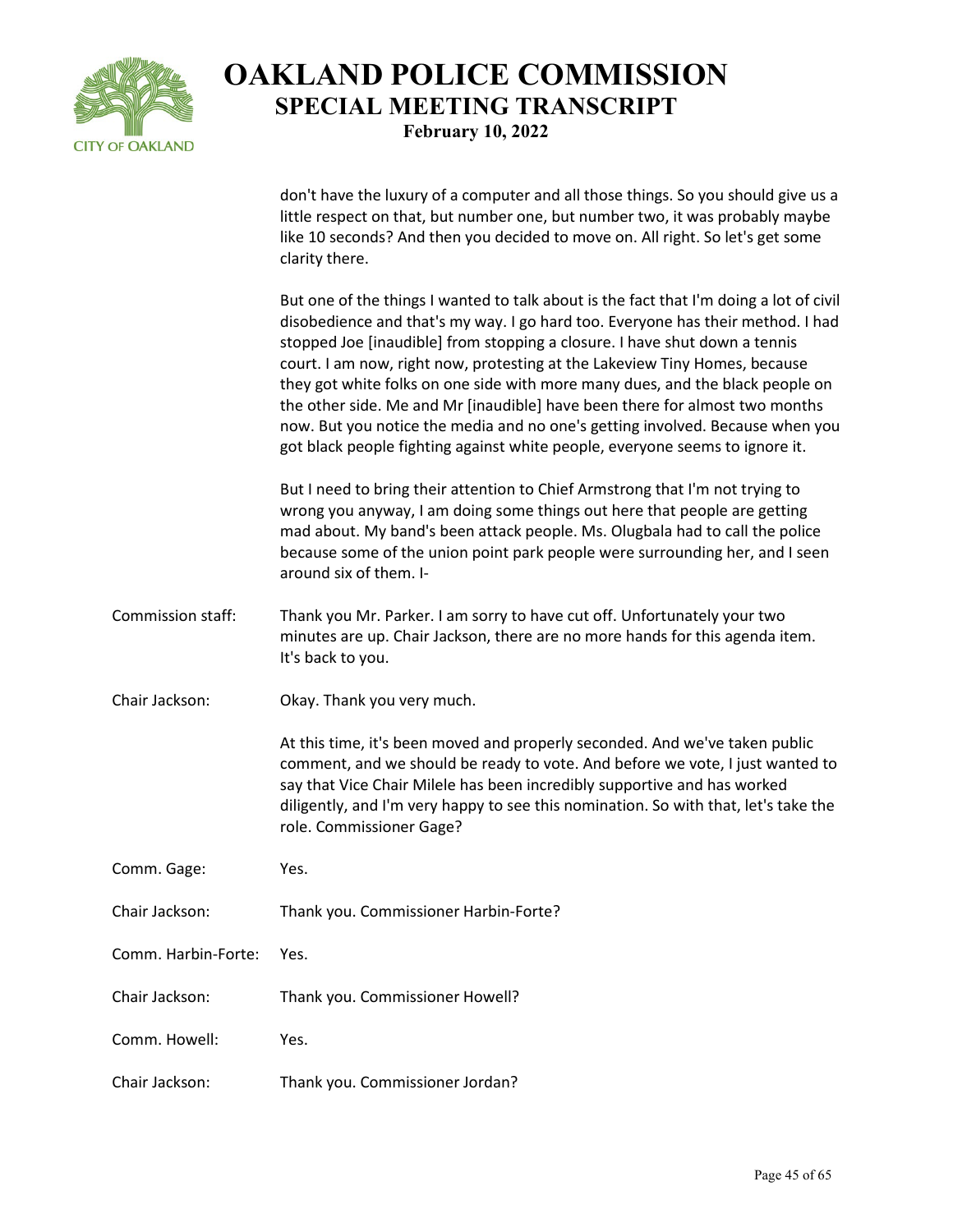

| Comm. Jordan:       | Yes.                                                                                                                                                                                                                                                |
|---------------------|-----------------------------------------------------------------------------------------------------------------------------------------------------------------------------------------------------------------------------------------------------|
| Chair Jackson:      | Thank you. Commissioner Peterson?                                                                                                                                                                                                                   |
| Comm. Peterson:     | Yes.                                                                                                                                                                                                                                                |
| Chair Jackson:      | Thank you. Commissioner Milele?                                                                                                                                                                                                                     |
| Vice Chair Milele:  | Yes.                                                                                                                                                                                                                                                |
| Chair Jackson:      | Thank you. And yes for myself. So it is now unanimous that our very first<br>community selection committee advocate is the police commission chair. I hand<br>over the gavel to you and you take the rest of the meeting. Thank you so much.        |
| Comm. Harbin-Forte: | Excuse me. Point of order. Point of order, two things. One, the term doesn't<br>begin until the end of this meeting, Madame Chair. Under our rules.                                                                                                 |
| Chair Jackson:      | Actually, it has consistently, the precedence started right after the election.                                                                                                                                                                     |
| Comm. Harbin-Forte: | No, Madame Chair, not since the rules have been changed and the rules of<br>order require, the rules of order spell it out because there was always some<br>confusion.                                                                              |
| Chair Jackson:      | Okay. All right.                                                                                                                                                                                                                                    |
|                     |                                                                                                                                                                                                                                                     |
| Comm. Harbin-Forte: | And rule 2.3. Yeah.                                                                                                                                                                                                                                 |
| Chair Jackson:      | I got it. I was not paying attention to that because I thought I was going to be<br>able to get out.                                                                                                                                                |
| Comm. Harbin-Forte: | Not yet, you go through the end of the meeting.                                                                                                                                                                                                     |
| Chair Jackson:      | I will see it through. Thank you very much. Let me not take the moment from<br>Commissioner Milele, and say, watch carefully because it's all on you moving<br>forward at next meeting, we'll look forward to February 27th, to begin your<br>time. |
| Comm. Harbin-Forte: | And I had my hand up for another reason which relates to the next agenda item.                                                                                                                                                                      |
| Chair Jackson:      | Oh, I'm sorry.                                                                                                                                                                                                                                      |
| Comm. Harbin-Forte: | No, no, no. I mean, once you get to the next agenda item.                                                                                                                                                                                           |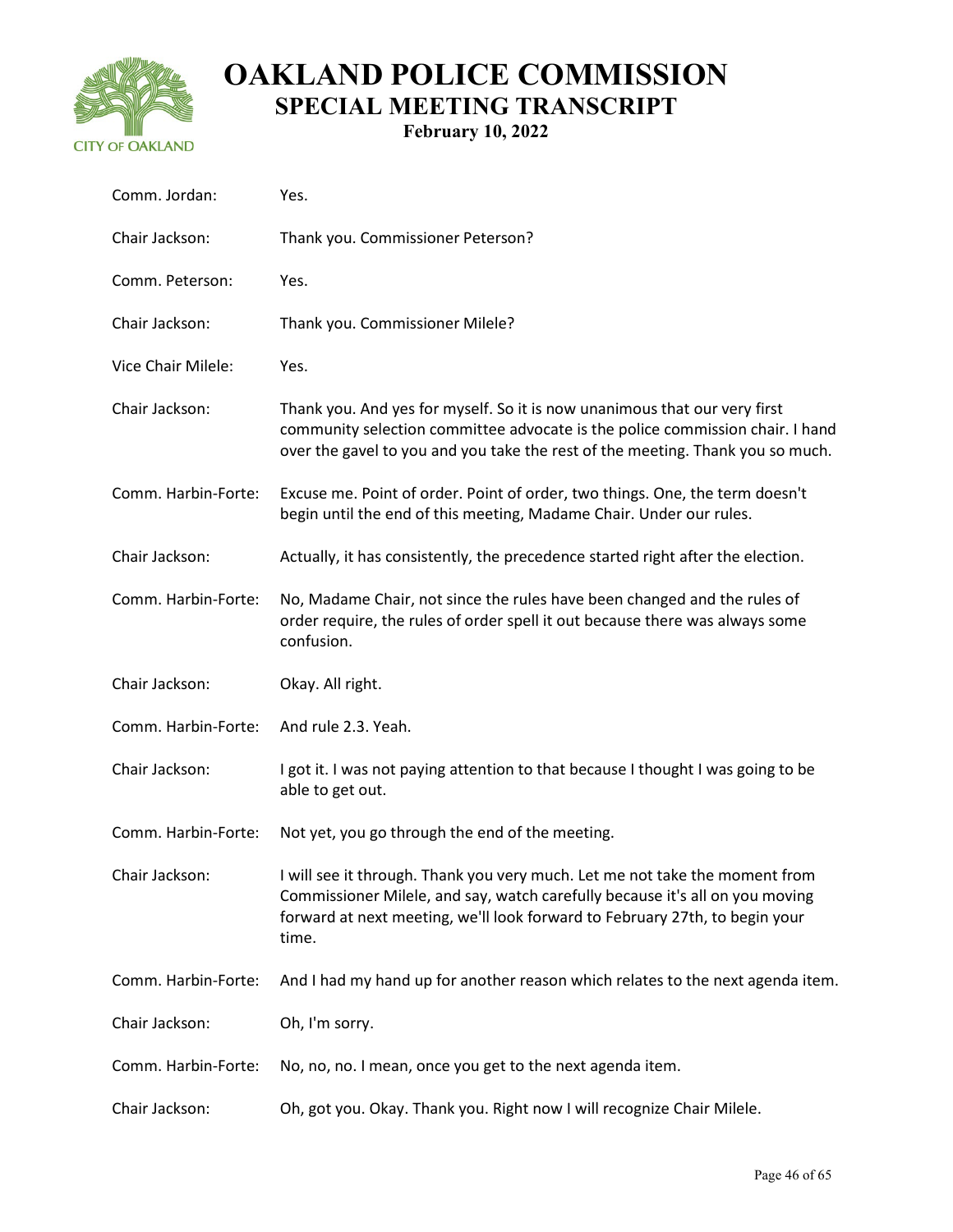

| Vice Chair Milele:  | Thank you. If you'll permit me to just say a few other things. Thank you so much<br>fellow commissioners for your votes. Moving forward the next chapter of the<br>commission looks bright. I will continue to build on the commission's big wins.<br>All those wins that took place under the outgoing Chair, Commissioner Regina<br>Jackson, and taking a cue from her, my first act will be to ensure that we uplift<br>and celebrate her work. I suppose I will add it during the agenda section, since I<br>won't be taking over the meeting at this point, but that we should celebrate<br>your work at the Thursday, February 24th meeting, and make sure that we get<br>that on the agenda.                                               |
|---------------------|---------------------------------------------------------------------------------------------------------------------------------------------------------------------------------------------------------------------------------------------------------------------------------------------------------------------------------------------------------------------------------------------------------------------------------------------------------------------------------------------------------------------------------------------------------------------------------------------------------------------------------------------------------------------------------------------------------------------------------------------------|
| Chair Jackson:      | Very kind. Thank you. If there are no other, okay. My garage door, sorry. If there<br>are no other comments on this item, I'm sorry. Commissioner Harbin-Forte, is<br>your hand still up or newly up?                                                                                                                                                                                                                                                                                                                                                                                                                                                                                                                                             |
| Comm. Harbin-Forte: | For the next agenda item. I was just giving it early.                                                                                                                                                                                                                                                                                                                                                                                                                                                                                                                                                                                                                                                                                             |
| Chair Jackson:      | Let's get there. Okay. I got you in the queue, just want to let everybody have a<br>moment. Okay. So we're moving to the election of the Oakland Police<br>Commission Vice-Chair. In the queue is Commissioner Harbin-Forte.                                                                                                                                                                                                                                                                                                                                                                                                                                                                                                                      |
| Comm. Harbin-Forte: | Thank you. I'm sorry about being so excited and thrilled and everything and<br>jumping up and down, but I would like to nominate Commissioner Peterson for<br>vice-chair of the commission.                                                                                                                                                                                                                                                                                                                                                                                                                                                                                                                                                       |
| Chair Jackson:      | Very good. Is there a second?                                                                                                                                                                                                                                                                                                                                                                                                                                                                                                                                                                                                                                                                                                                     |
| Vice Chair Milele:  | I second.                                                                                                                                                                                                                                                                                                                                                                                                                                                                                                                                                                                                                                                                                                                                         |
| Chair Jackson:      | Oh, okay. Chairperson Milele, seconds. And just to make sure it's in order, sorry<br>it has been moved by Commissioner Harbin-Forte and seconded by Chair Milele.<br>So let us, are there any questions or are there any other nominations? Okay. I'm<br>I seeing none. Why don't we go to public Oh, sorry. Marsha, would you like to<br>say something about your candidacy, I'm assuming that you're going to accept<br>the nomination, but I don't want to put words in your mouth.                                                                                                                                                                                                                                                            |
| Comm. Peterson:     | Well, thank you, Chair Jackson. And thank you, Commissioner Harbin-Forte for<br>the nomination and Commissioner Milele for the second. It's an honor to do<br>this. I have worked on other commissions in the city, park commission and also<br>on the Alameda County Civil Grand Jury. I've come before this body before to<br>talk about the fact that, I'm an attorney, that's how I pay my bills, but I am<br>passionate about this work. I was born and raised in Oakland on 14th, between<br>what is now Mandela Parkway, but used to be Center Street between Center<br>and whatever the street was before. I'm sorry, it's getting late and I've been<br>busy today. But I just want to say that my goal would be to not only support the |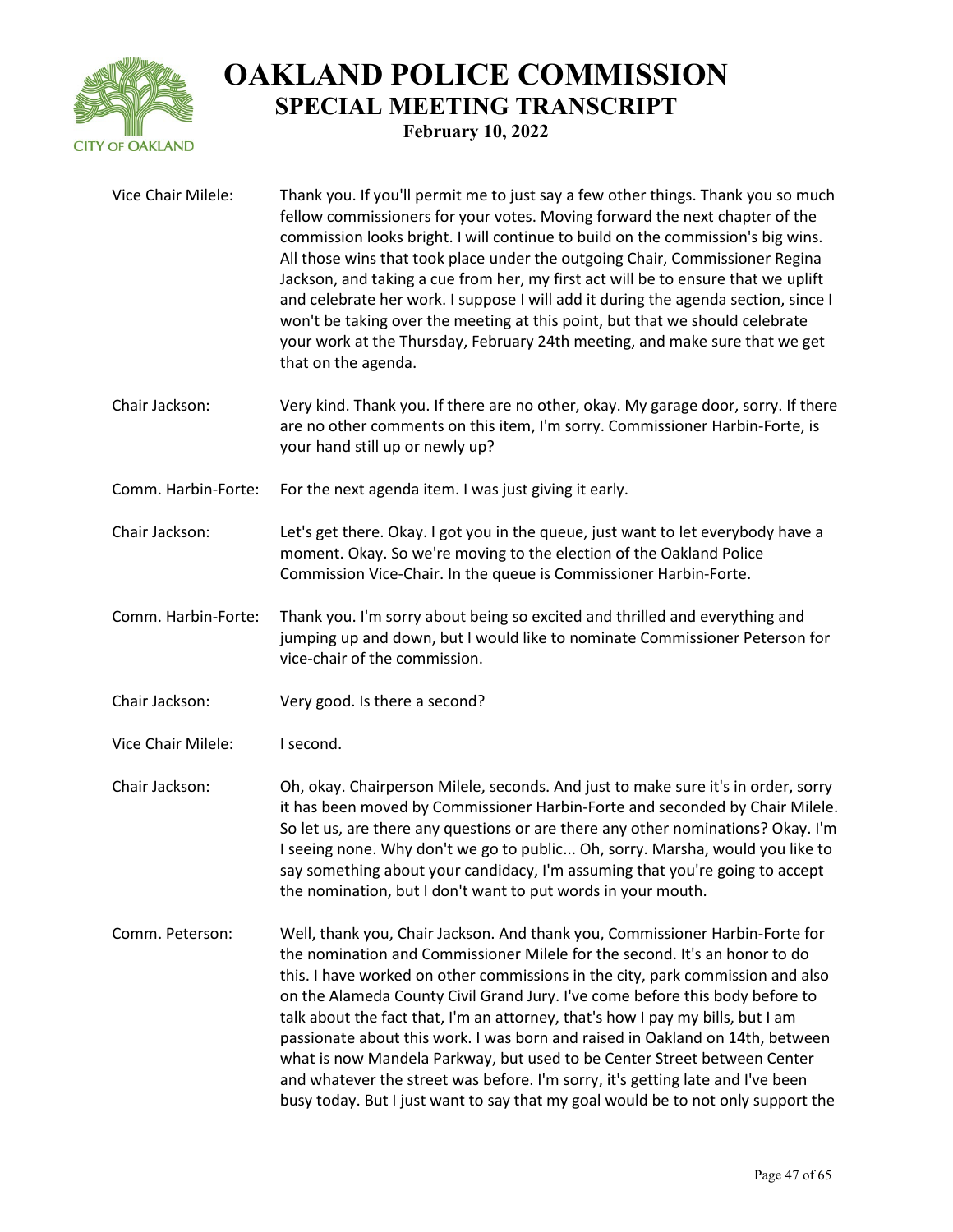

new chair of the commission, but also to be a sounding board and a counterpoint to give her perspective, maybe other ways of thinking about things, but be collaborative and supportive.

This work is too important for us to feel as though we to be at war with one another, because I think it's very clear what needs to be done in this city. I had the opportunity to take the lead on drafting the police chief's performance goals. And that was a process that required we do research, talk to other jurisdictions and decide what does it look like to have 21st century policing in the city of Oakland? And what do we expect from our Chief of Police, but also our police department to serve this city in the way in which it should be served. And I listen carefully to the comments from the public and don't think that we don't at least not where I am concerned. There are some legitimate concerns that need to be addressed and I'm sure under commissioner Milele and myself, we will get to the bottom of things.

But as I've said, in some other meetings and sessions with my fellow commissioners, this is a cruise ship that we're trying to turn, and it's not that easy. And it does take time. And to say that we are honoring our past commissioners and listening to all the work that they were able would accomplish. We're not sitting on our hands or being oblivious to what needs to be done by the present commission. We are already willing and able to take this forward and we pledge that we will, and I'll be that support to the chair. And I look forward to working with all of the other commissioners and in resolving some of the issues that plague our city. So thank you very much for the nomination, which I do accept.

- Chair Jackson: Thank you very much. Commissioner Harbin-Forte, is your hand up again? Nope. Okay. Thank you. Just lower it for me so that I can keep track. Thank you. So I see no other hands up from the commission, so we will go to public comment. And just before we go to public comment, I want to thank you for accepting the nomination commissioner Peterson. I know that you do excellent work and it will give me great peace to know that you will have chair Milele's back as we move forward. So thank you. Rania.
- Commission staff: Thank you, members of the public wishing to make public comment on this item, please raise your hand and I will call on you in the order. They've appeared Ms. [inaudible] I've unmuted you,

Assata Olugbala: Hey, all the community, people who support y'all, why are they speaking up to say we believe in you. The last person who was nominated for president was just two people who don't really support them where are they? I can't believe, you know I don't support you. I have been on the sidewalks of Oakland for two and a half months, four to five hours a day, protesting against racial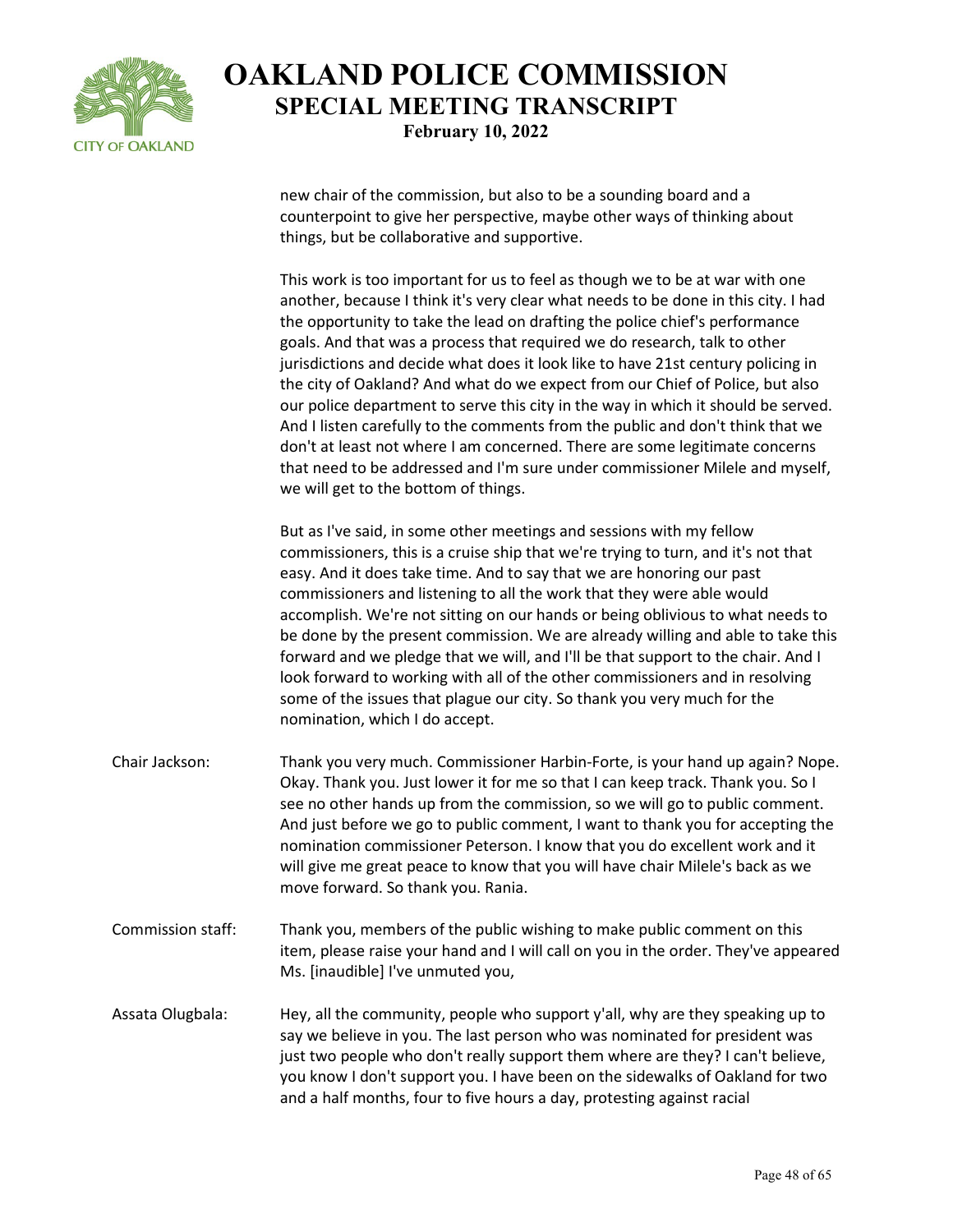

discrimination of the black homeless. When I say, I am dedicated to holding this police commission accountable, you better believe I am dedicated.

You cannot do what you've been doing, ignoring Janelle Harris, not holding the [inaudible] agency responsible for not finding no, none, zero zit excessive force sustain cases. Unreal, and you let that man come in and talk about what they're doing good and nobody challenging them. I'll be back. I will not let you do this. The stop data what's happening with black people. Some people just talk about, oh, the Latino numbers are going up. They're the largest population through gentrification. They didn't pushed us out of here, white folks and pushed us out of here. I was just in a meeting and I was late to this meeting because disabled children are be discriminated against the regional son of the east bay are discriminated against disabled children in their parents, the homeless black homeless discriminated against I going to be in these meetings, listening where your supporters giving you praise.

Commission staff: Thank you for your comment, Miss. Next up 5802. Sorry. I'm a bit tired. I think that's Mr. Saleem Bey, when you are ready.

Saleem Bey: Good evening. Bey member of the 100 black men of the bay area. Welcome new vice chair, but with being the vice chair with it comes responsibility, responsibility that the community will hold you accountable for every other week. Just as I come in here and hold chair Jackson accountable and all the other people who've come before her accountable, I will hold you accountable. The vice chair has the ability to agenda items. The by chair doesn't have to check with anybody that's within her power. I'm asking you to agenda racial profiling at the standing committee. Why hasn't that happened? I would like you to agenda drafting a letter, noticing the NSA court by forwarding the independent investigation of the Ross report of OPD to the court. It is clear that there are failings found in OPD and admissions by OPD that there are systemic failures.

> You're a lawyer dig into it. What is wrong with noticing the NSA? Why is this so hard? Why are you all ignoring sending a report to the NSA? You were just meeting at nausea about the NSA a couple of weeks ago and what you're going to do about it. But when we say the Bey case, going to the NSA, everybody, you hear cricket. You're lawyer also, please look into Senate bill 1421 and Senate bill team, and look at how vast applies to the Bey cases. These are things that Janelle Harris support just ask her. And if you're serious about supporting Janelle Harris or you just blowing smoke, then value what she says. She says, send the Ross report to the NSA. She says, investigate the cases inside the Ross report. So don't give her an award and then turn around and ignore what she's saying. She says one of the most important things is getting transparency in the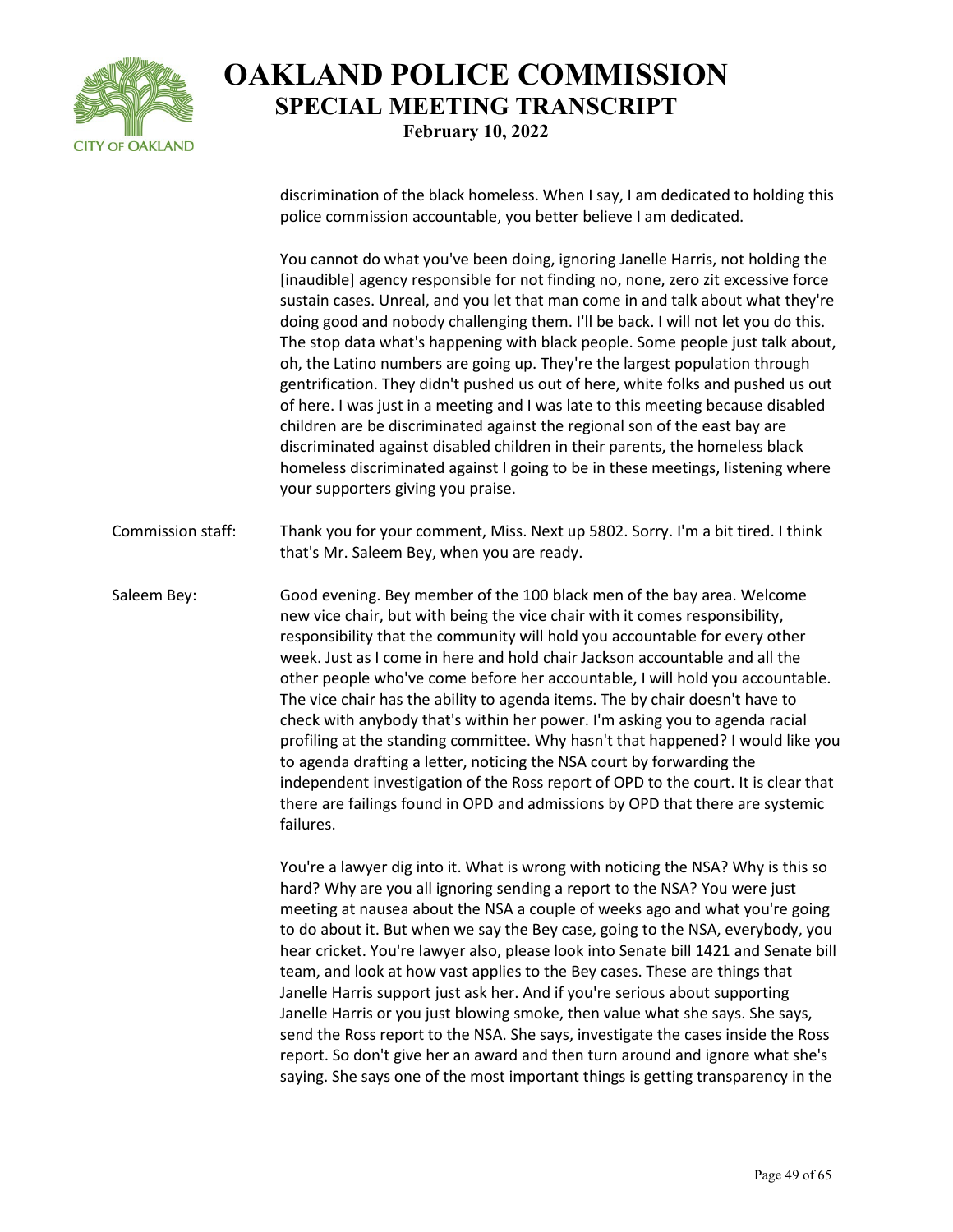

Bey case. And yet I haven't heard any of the people up there say anything about what can we do? One thing that you can do the...

Commission staff: Say, sorry, Mr. Bey, your two minutes are up. 9932, I do believe this might be Mr. Parker when you're ready.

Nino Parker: Nina Parker, black homeless advocate as lake merit. The best analogy I can use for Janelle Harris, not being on this commission. It's like the city has a homeless commission with no homeless people on it. I hope you can feel that. I'm going to move on to another important issue, for the work that you do is so important. Yes, yes, yes. I get that. But for me, public comment is very important to hear what the people are talking about.

> So I would hope this new chair, which I know you don't know me, but I would hope that one of the first things you would do is not even try to challenge something like the brown act and the fact that you should have that to open for 15 minutes. I'm going to say to you, one of your first orders of business should be, yeah we'll accept two minutes, four minutes or something, 30 seconds, one minute, no, you're not going to get true public comment that way keep it open as long as possible for the public, please. I'm sorry. Let's just be fair. Let's start it off right, if the people can't talk, what's the point of this whole thing. Thank you.

- Commission staff: Thank you, Mr. Parker, for your comment. Chair, no more comments on this item.
- Chair Jackson: Thank you very much. So it has been properly. I see a hand from former commissioner Dorado. Can we give him two minutes as well?
- Commission staff: Sure.
- Chair Jackson: Thank you.

Commission staff: Give me just one second. I'm so sorry. Oh my God I lost my [inaudible] commissioner Dorado, Me, you and technology tonight. Just one moment, sir, hang on. When you're ready.

Comm. Dorado: Thank you so much. Sorry. I did it kind of late. I just want to speak as a supporter of the commission. And let me just say that again, I want to speak as a supporter of the commission and I want to offer my congratulations to the newly elected chair commission Milele and the vice chair, commissioner Peterson. And I have to also mention the outstanding leadership over the last three years of Regina Jackson. It really has to be said that a great deal of the progress of this commission is due to her selfless dedication. And let me just also say that you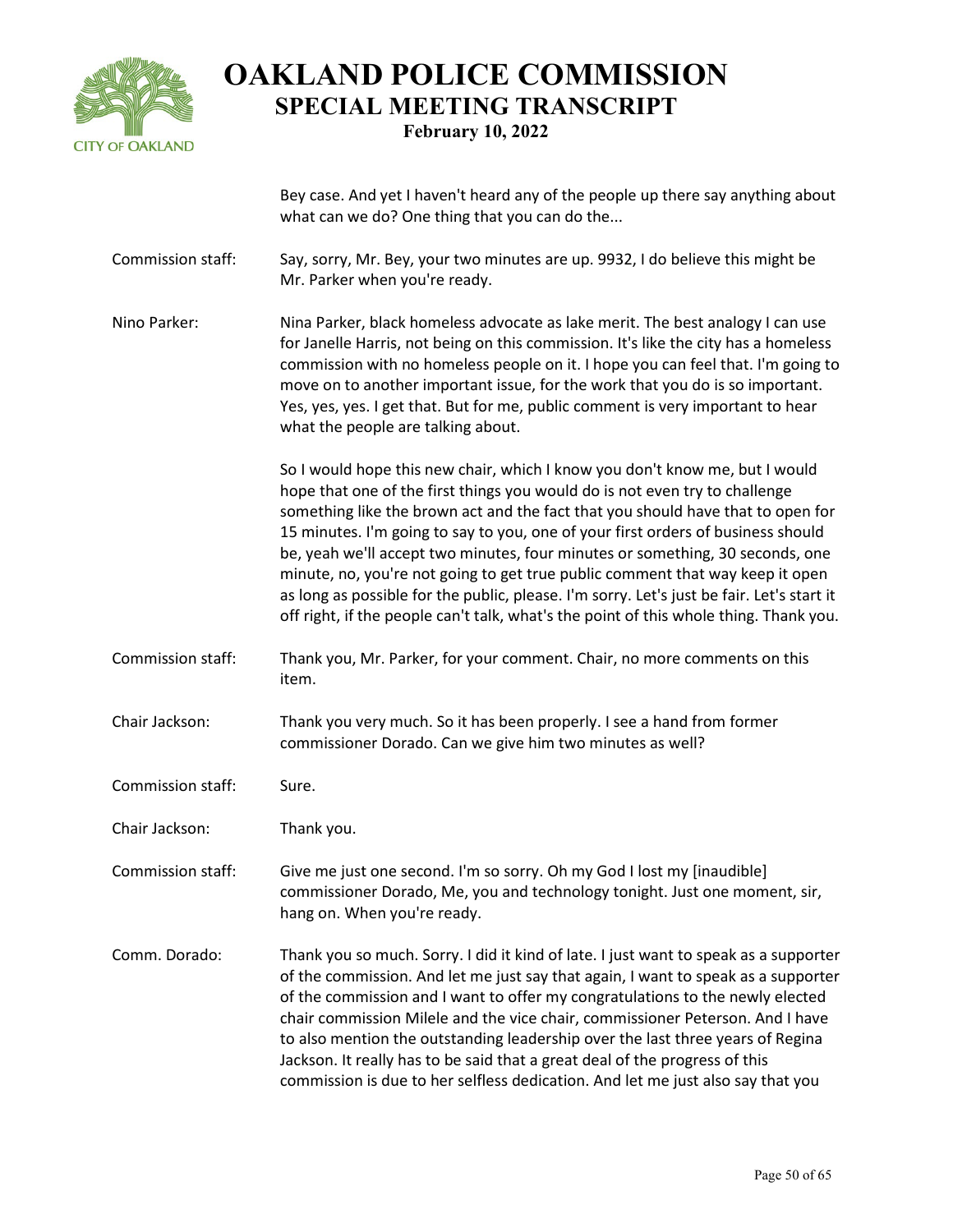

have to listen to the community. You don't always have to agree with them and you won't and that's okay, but you need to listen to them.

And we have several community members that have consistently come to the meeting and consistently express their opinion, whether you agree with them or not, you have to listen to them and you should listen to them and listen to them very closely. One in particular, who's been coming, as they said, 90% of the meetings listen to that person very carefully. And you have another person that also has been coming to our meetings very, very consistently and is very passionate and very dedicated, but it just amazing how somebody so intelligent can be so wrong so often, you still have to listen to them, but I just want to say congratulations to the two of you, and if there's anything that you can use from the former commissioners myself, including, please don't hesitate to ask. Thank you.

- Commission staff: Thank you for your comment commissioner. Chair, Jackson, seeing no more comments back to you.
- Chair Jackson: Thank you. And thank you, commissioner Dorado. So now is the time for us to take a vote on the candidate for vice chair, commissioner Marsha Peterson. Excuse me, commissioner Gage.
- Comm. Gage: Yeah.
- Chair Jackson: Thank you. Commissioner Harbin-Forte.
- Comm. Harbin-Forte: Yes.
- Chair Jackson: Thank you. Commissioner Howell.
- Comm. Howell: Yes.
- Chair Jackson: Thank you, commissioner Jordan.
- Comm. Jordan: Yes.
- Chair Jackson: Thank you. Commissioner Milele. Excuse me. Chair Milele.
- Vice Chair Milele: Yes.
- Chair Jackson: Commissioner Peterson.
- Comm. Peterson: Yes.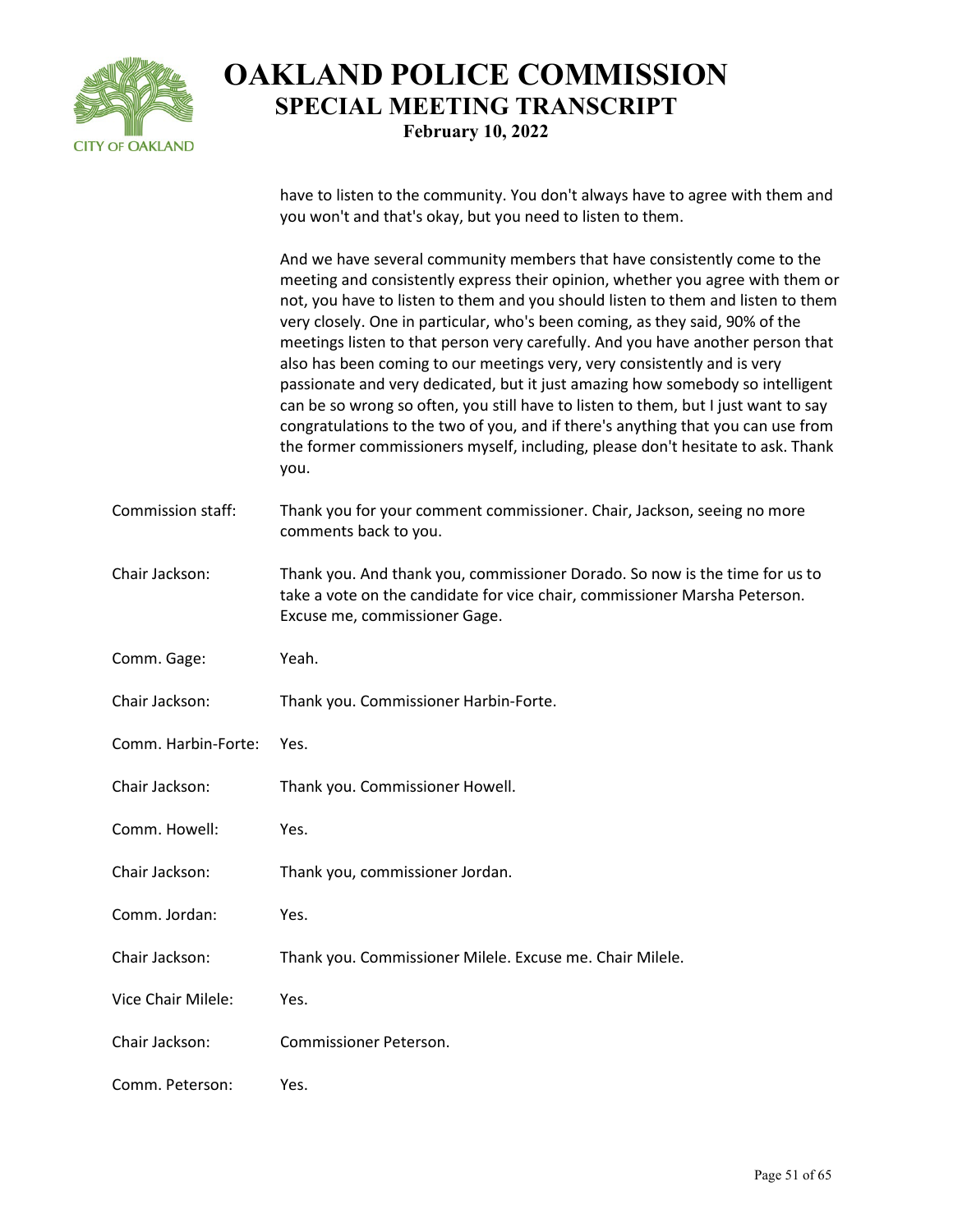

| Chair Jackson:     | And yes, for myself. It is unanimous. Our new vice chair is Marsha Peterson.<br>Congratulations.                                                                                                                                                                                                                                                                                                                                                                                                                                                                                                                                                                                                                                                                                                                                                                                         |
|--------------------|------------------------------------------------------------------------------------------------------------------------------------------------------------------------------------------------------------------------------------------------------------------------------------------------------------------------------------------------------------------------------------------------------------------------------------------------------------------------------------------------------------------------------------------------------------------------------------------------------------------------------------------------------------------------------------------------------------------------------------------------------------------------------------------------------------------------------------------------------------------------------------------|
| Comm. Peterson:    | Thank you.                                                                                                                                                                                                                                                                                                                                                                                                                                                                                                                                                                                                                                                                                                                                                                                                                                                                               |
| Chair Jackson:     | You are very welcome. Did you want to say anything more?                                                                                                                                                                                                                                                                                                                                                                                                                                                                                                                                                                                                                                                                                                                                                                                                                                 |
| Comm. Peterson:    | I don't think that's necessary. I really just want the work that I will do to speak<br>for myself, so let's keep it moving and thank you all very much.                                                                                                                                                                                                                                                                                                                                                                                                                                                                                                                                                                                                                                                                                                                                  |
| Chair Jackson:     | Okay. Very good. Thank you. So the next item on the agenda is committee<br>reports. The first up is the annual report, and I will report out on that. Most of<br>you know that we capture the accomplishments of the past year, not only for<br>ourselves, but also to submit to a city council and that report is almost<br>complete. We provide most of the same items that we always do, policies,<br>personnel, recommendations, resolutions, and any special work that we have<br>done, including reorganizations or hirings, and so I will be sharing that work with<br>chair Milele, and we hope to bring it to the commission next meeting for a<br>review and potential adoption. That's all I have to report at this point on the<br>annual report. For the chief's performance evaluation, vice chair Peterson, did<br>you want to report on out on that?                     |
| Comm. Peterson:    | Yes. I would just like to say to the community that the chief's performance<br>evaluation has been an undertaking that has actually been an undertaking. And I<br>mean that in the sense that it was an unprecedented work that we had to do<br>because it has never been done in Oakland and we've done our research, we<br>have drafted the document that we want to give to Chief. And we are also going<br>to be working on maybe a public comment, not on the document, but in when<br>the one year is completed as this is a personnel matter and confidential, but we<br>will want to have your input perhaps at the end of the one year the clock is<br>starting, and we're hoping for some good results. We've created a document<br>with goals and they are written in terms of competency and leadership. And I<br>think you're going to see some great things going forward. |
| Chair Jackson:     | Thank you, vice chair Peterson, just to clarify for everybody's knowledge, since<br>we've not done this before, once the Chief's performance evaluation is final,<br>then a year from that point is when we have the opportunity to evaluate. So<br>there's a lot of time chair Milele, did you want to add anything to this report<br>out?                                                                                                                                                                                                                                                                                                                                                                                                                                                                                                                                              |
| Vice Chair Milele: | Just that yeah, I'm proud of the work that we did on this. There are some<br>competencies in there that I believe are new, not only to Oakland, but maybe<br>new to the genre of police oversight in general. So I'm excited about that work.<br>It's very forward thinking and look forward to the outcome in a year.                                                                                                                                                                                                                                                                                                                                                                                                                                                                                                                                                                   |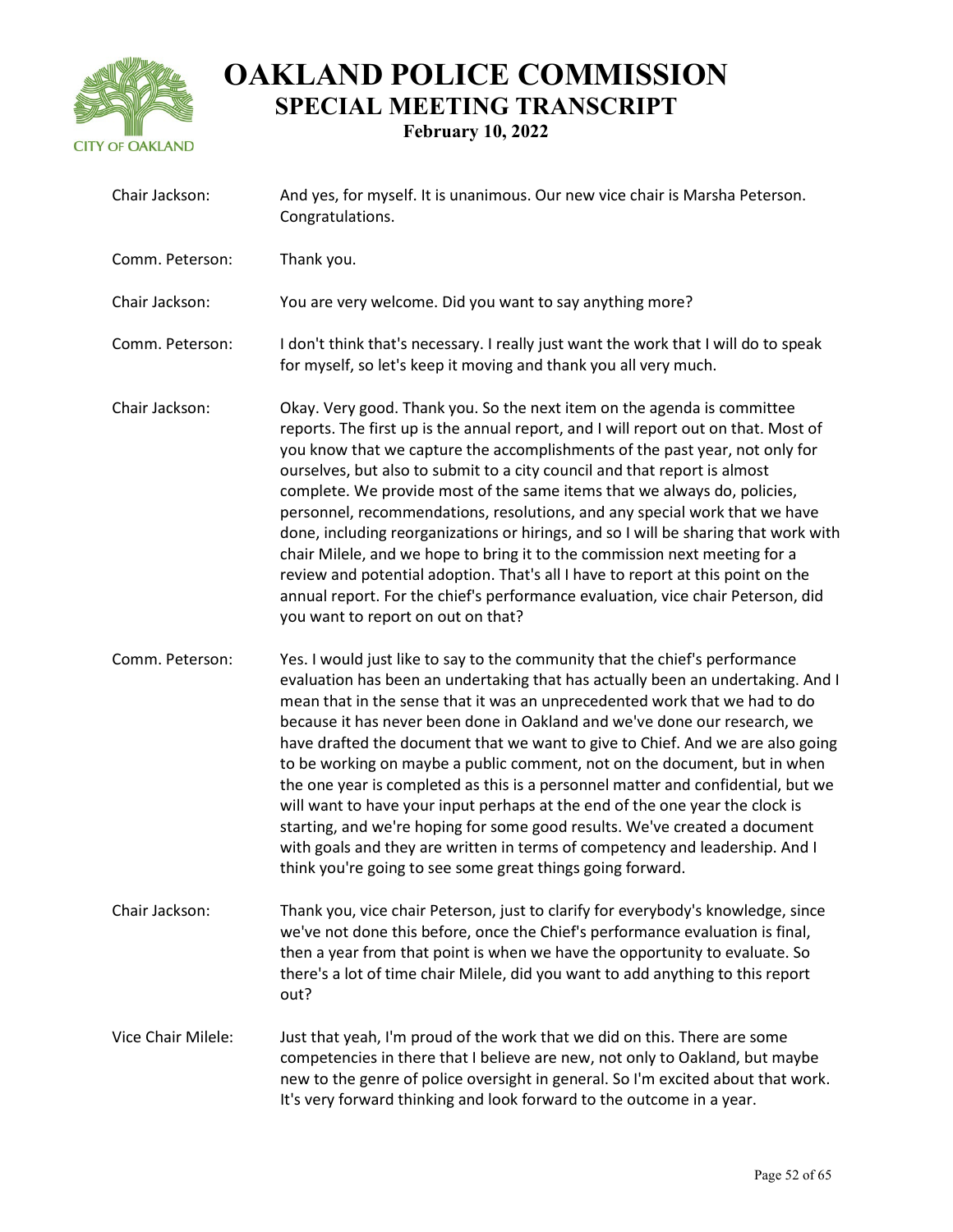

Chair Jackson: Excellent. Thank you very much. If there are no more comments on that, we'll go to OBOA. Basically the StoneTurn company has the consultancy to work on the Oakland black officer's association complaint, their investigation. And thus far, they began requesting information from OPD in late December. And then they are supposed to be receiving the majority of the documents by February 11th, because there are so many, so the production of the documents takes a bit. So the bulk will be sent by February 11th, which is tomorrow. I have an email into the chief to ensure that they will receive everything by them. And I'm hoping that we will be able to get a report out, hopefully within a month of them having received the documents, at least to give us an update on how they are doing. I want to move to racial profiling, which I said that we would report out on. We are adding commissioner Jordan to that ad hoc, and we will have our first meeting March 8th, 2022 at 6:00 PM. So for those that are interested in being on the ad hoc, please email me or chair Milele or vice chair Peterson. So let me say that one more time. If you are interested in serving on the racial profiling ad hoc, we're going to have our first meeting, March 8th, 2022. That's a Tuesday evening at 6:00 PM. I believe that those are all the committee updates, and unless there are some questions we can go to public comment. I see no hands up. Thank you, Rania. Commission staff: Thank you, chair Jackson. [inaudible] the public wishing to make public comment on this item, please raise your hand, and I'll call on you in the order they've appeared. I think Mr. Parker, this is you 9932, sir. I've unmuted you when you're ready. Nino Parker: You know, Parker black homeless advocate lake Merit about eight years. Now the very important part of what I think a police commission should be about. And I came into the police commission one evening and I stated that there was a police officer that knew how to treat the homeless when there was a closure, he came at people, very mellow, very cool, calm, collective, cause people were mad, you got to move five days with the stuff in three days. And so Mr. Thomas Smith was listening to me, but I didn't have a clue, I left two weeks later, I come back and on the agenda, it says meeting with Sergeant Peraden and the police chief. But of course the police chief didn't show up, but deputy chief Armstrong did. And so deputy of chief Armstrong says these words "I can't talk about policy about the homeless policy in the police department, but you can ask him some questions,"

> Peraden steps up to the podium. He starts talking a little bit about what he does. I believe Ms. Jackson asked him, what time do you meet in the morning? Chief Armstrong immediately stepped in front, pushed Paraden back and says, we're not talking about policy. But from that conversation, we found out that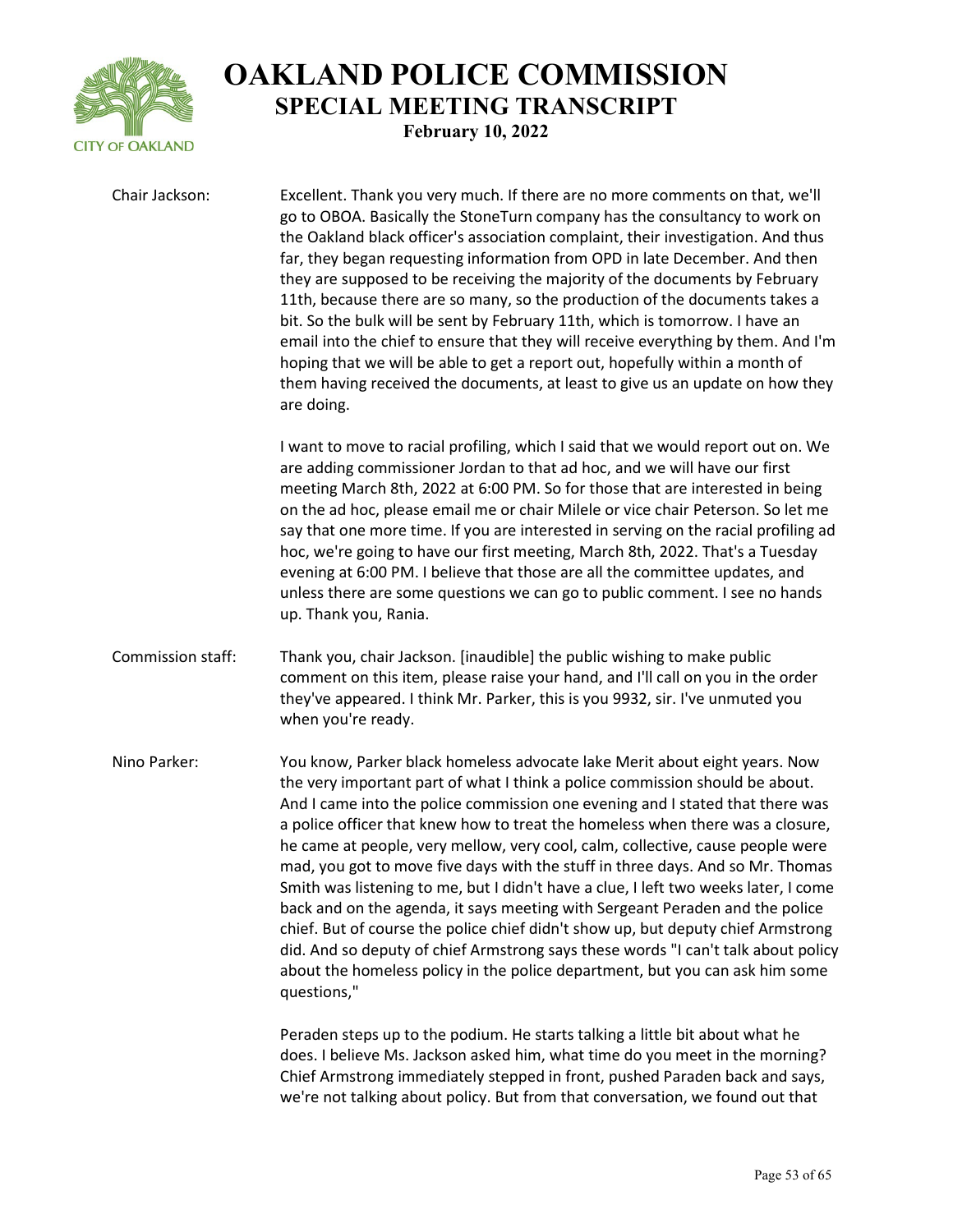

the policy hadn't been updated since 1996, thank you, Thomas Smith. And now the home people aren't aggressively pushed around by the police out there anymore because of Thomas Smith acting on some words that I talked about, there's a whole, you wouldn't know it because you're not homeless. And you and you weren't getting pushed around the first place.

They have a whole different attitude because charge impaired and became a training officer, teaching police how to come at homeless people don't tell me we can't be effective. Don't tell me we can't be effective. That's a beautiful thing. You don't realize how important that is when you're being moved and told to move, someone comes at you with some dignity. So that's what a police commission should be about helping the people. And that's what Janelle Harris was doing. And that's what...

- Commission staff: Thank you so much for your comment, Mr. Parker. I'm so sorry your two minutes are up. Mr. Bey 5802, I've unmuted you when you're ready.
- Saleem Bey: Good evening Saleem Bey 100 black men of the Bay area. As it applies to racial profiling with the formal former chair, we went back and forth last summer about racial profiling when she committed to having that up and running by that summer. Does that mean that we have to reconnect with you? Also why are you still on the OPC when you should have been off the OPC in October? Why did the same thing happen with the mayor's pick praises that they stayed on the OPC months and months after? That's not fair when community members are booted off quite quickly. Also, as it applies to the chief's document in regards to moving forward, they should adopt a civilian oversight model should be what they should be pushing for. In 2016, the rape scandal city administrator Landers took over OPD and was the actual chief of OPD for close to a year.

That means that a civilian can oversee OPD. A civilian that was elected by the people to oversee OPD wouldn't let criminal OPD conduct continue or racial profiling continue. If the community had to vote that person in every time on whether or not police reforms or police accountability was being taken seriously, this is why we are advocating for this police commission to move forward with adopting that their whole mission is to eventually have civilian oversight of OPD in fact, abolish OPD and make it a community safety department so that there is no more OPD and that OPD answer, that police...

- Commission staff: Thank you, Mr. Bey. I am so sorry to cut you off. Your two minutes are up. Rashidah Grinage.
- Rashida Grinage: Thank you. I just have a quick question, I'm wondering about the evaluation of the police chief and whether that is a public document. I understand that the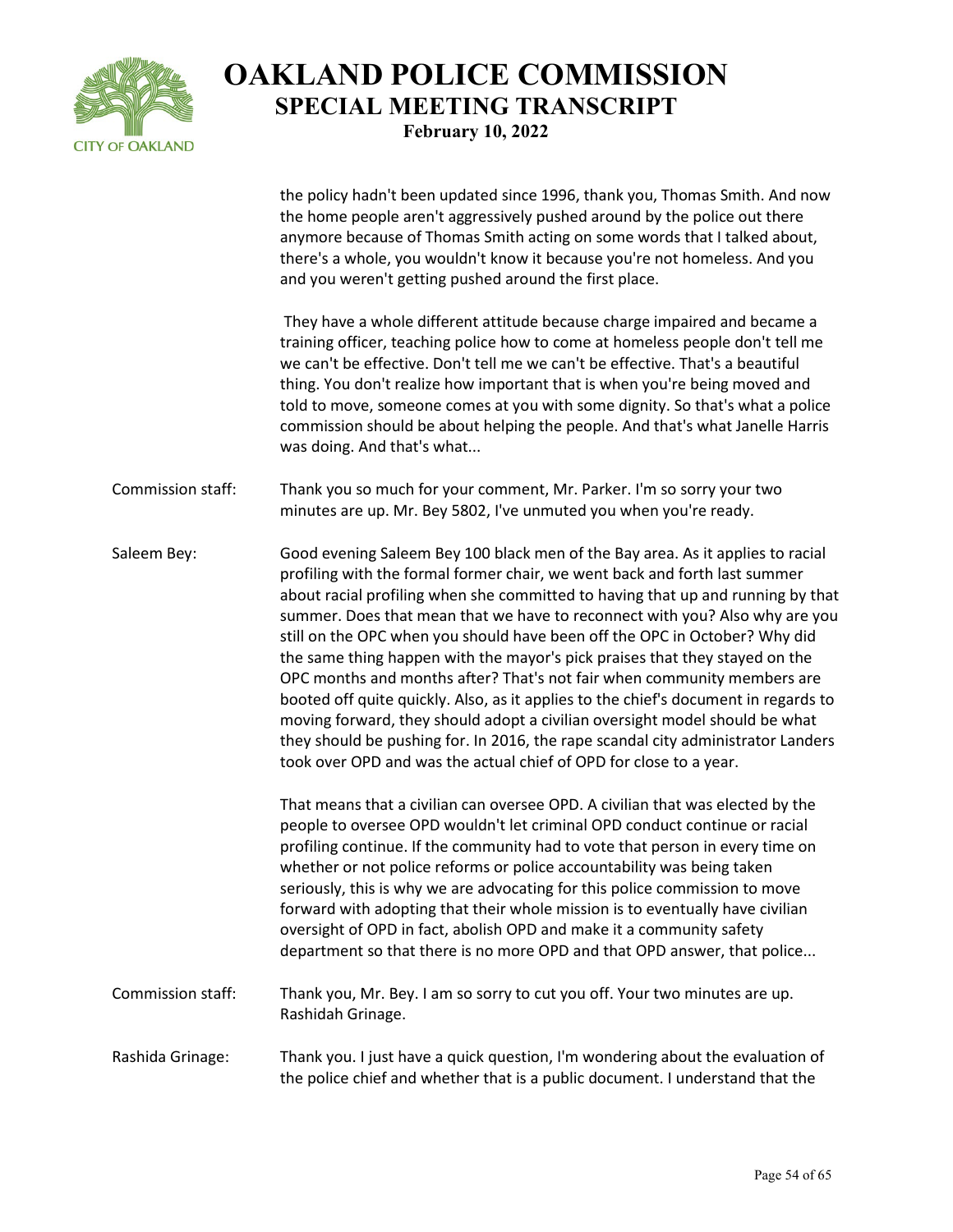

process it's self is confidential, but I'm wondering if the evaluation document, the template itself is a public document. Thank you.

- Commission staff: Thank you, Ms. Grinage. Chair Jackson [inaudible] So you do have a,
- Chair Jackson: You know what I see commissioner Harris?
- Commission staff: Yes ma'am.
- Chair Jackson: Can you unmute her and give her two minutes as well?
- Commission staff: Absolutely. Give me just. Commission Harris. Can you hear us?
- Comm. Harris: I can
- Commission staff: Go ahead when you're ready.

Comm. Harris: Thank you. I really would like to say, just keep your eye on the OBOA. There's lots of footage of previous commission meetings on the letter from the OBO, looking at discrimination within the department. And I did a lot of research and my own investigation and there is a letter, there is an investigation that came out and is public record. That kind of says, oh, there is racial discrimination within the department, so we're just going to fix it. And I just want this commission to know that that document is there. I want you to keep your eye on this, because if there is racial discrimination within the department, you can only imagine what's happening to the public. So I think it's really important that we support our team and our department in regards to what is happening from within, I think it's generational racism that is happening. As some of you may know, Chicago had a police department, its first police department and none of them were allowed to carry guns or come in the building. So I really would like someone or a few of you to take interest in this, because this is just now resurfacing after years of talks and investigation, but there is a public document that the commission asked for an investigation. We got it, I believe it's called the Heinz Report, I think, but it shows that there is racism within the department. So please take a look at that.

- Commission staff: Thank you, Commissioner Harris. If you have that document, please feel free to send it to me. I know we are starting the anti-discrimination ad hoc soon.
- Chair Jackson: [Rania] we've got, we can send it to you.
- Commission staff: Fabulous, thank you. Ms. Olugbala, I see your hand up when you're ready.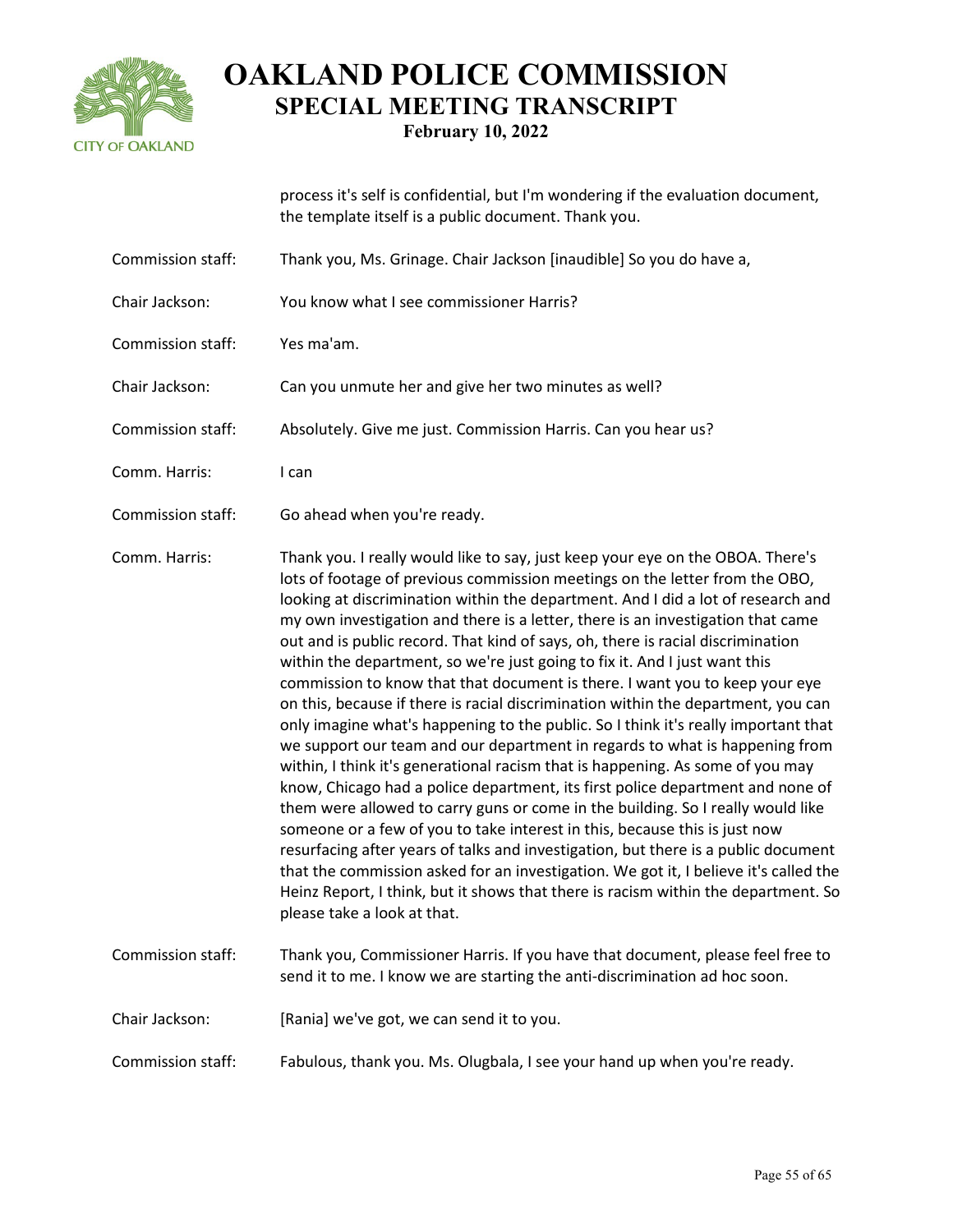

| Assata Olugbala:  | Under this racial profiling scope of work this week, the LAPD Chief has started a<br>limitation of what is called pretextual stops of motorists and pedestrians. It has<br>to do with the significantly high, disproportionately high numbers of African<br>Americans and Latinos who are being cited for minor traffic or code violations as<br>a pretext for stopping motorists. Under the banner of our open police<br>department, they're saying that their stops are evidence based stops, based on<br>some evidence, not racial profiling. And I would like to see if the investigation<br>under what you are doing with your work understands the stops by police if it is<br>evidence based, pretextual based, in other words under some pretext, they<br>believe they want to stop that individual, because they may be involved in some<br>criminal activity. That's racial profiling and that's why the stop data here in<br>Oakland has a disproportionately high number of African Americans. They're<br>being racially profiled. If the police Chief in Los Angeles is starting to identify this<br>as an issue, it's not happening here in Oakland. |
|-------------------|--------------------------------------------------------------------------------------------------------------------------------------------------------------------------------------------------------------------------------------------------------------------------------------------------------------------------------------------------------------------------------------------------------------------------------------------------------------------------------------------------------------------------------------------------------------------------------------------------------------------------------------------------------------------------------------------------------------------------------------------------------------------------------------------------------------------------------------------------------------------------------------------------------------------------------------------------------------------------------------------------------------------------------------------------------------------------------------------------------------------------------------------------------------------|
| Commission staff: | Thank you, Ms. Olugbala. Is that it for your public comment?                                                                                                                                                                                                                                                                                                                                                                                                                                                                                                                                                                                                                                                                                                                                                                                                                                                                                                                                                                                                                                                                                                       |
| Assata Olugbala:  | That's it.                                                                                                                                                                                                                                                                                                                                                                                                                                                                                                                                                                                                                                                                                                                                                                                                                                                                                                                                                                                                                                                                                                                                                         |
| Commission staff: | Thank you. Chair Jackson, I don't know if you can remind me, Mr. Parker's hand<br>is up.                                                                                                                                                                                                                                                                                                                                                                                                                                                                                                                                                                                                                                                                                                                                                                                                                                                                                                                                                                                                                                                                           |
| Chair Jackson:    | Is he commenting on the committee reports or is he trying to do open forum?<br>And then I actually see a hand up from Commissioner [Hsieh].                                                                                                                                                                                                                                                                                                                                                                                                                                                                                                                                                                                                                                                                                                                                                                                                                                                                                                                                                                                                                        |
| Commission staff: | If you wouldn't mind taking Commissioner Hsieh I just need to check that Mr.<br>Parker hasn't already gone. I'm so sorry, I'm a bit tired.                                                                                                                                                                                                                                                                                                                                                                                                                                                                                                                                                                                                                                                                                                                                                                                                                                                                                                                                                                                                                         |
| Chair Jackson:    | Thank you.                                                                                                                                                                                                                                                                                                                                                                                                                                                                                                                                                                                                                                                                                                                                                                                                                                                                                                                                                                                                                                                                                                                                                         |
| Comm. Hsieh:      | That was a miss-click I don't have my hand up, sorry.                                                                                                                                                                                                                                                                                                                                                                                                                                                                                                                                                                                                                                                                                                                                                                                                                                                                                                                                                                                                                                                                                                              |
| Chair Jackson:    | Okay, no problem.                                                                                                                                                                                                                                                                                                                                                                                                                                                                                                                                                                                                                                                                                                                                                                                                                                                                                                                                                                                                                                                                                                                                                  |
| Comm. Hsieh:      | I'm also tired.                                                                                                                                                                                                                                                                                                                                                                                                                                                                                                                                                                                                                                                                                                                                                                                                                                                                                                                                                                                                                                                                                                                                                    |
| Chair Jackson:    | Yeah, no we're all kind of tired and it's actually a little earlier than normal. So I<br>think Rania, your challenge is, is the comment directly related to the agendized<br>item or is it for open forum?                                                                                                                                                                                                                                                                                                                                                                                                                                                                                                                                                                                                                                                                                                                                                                                                                                                                                                                                                         |
| Commission staff: | Let's check. Mr. Parker if you can hear us, I've unmuted you.                                                                                                                                                                                                                                                                                                                                                                                                                                                                                                                                                                                                                                                                                                                                                                                                                                                                                                                                                                                                                                                                                                      |
| Nino Parker:      | I just wanted to kind of finish my comment before, because there's only two<br>minutes at a time and I was telling a                                                                                                                                                                                                                                                                                                                                                                                                                                                                                                                                                                                                                                                                                                                                                                                                                                                                                                                                                                                                                                               |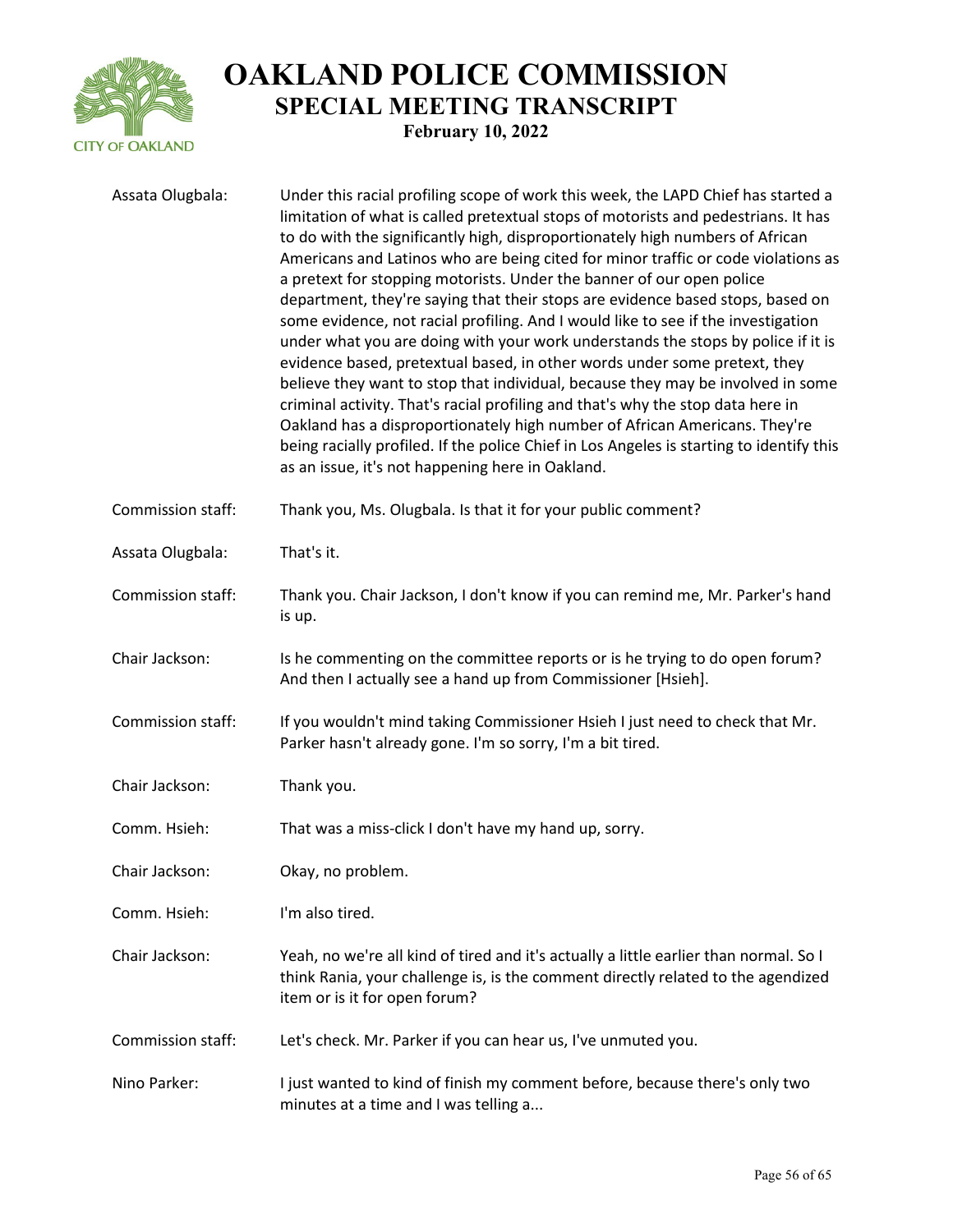

| Commission staff: | I am so sorry Mr. Parker. Unfortunately, I cannot let you go over the two<br>minutes on this occasion.                                                                                                                                                                                                                                                                                                                                                                                                                                                                                                                                                                                                                                                                                                                                                                                                                                                                                                                                                                                                                                                                                                                                                                                                                                                                                                                                                                                                                                                                                                                                                                                                                                                                                                                                                                                                                                                                                       |
|-------------------|----------------------------------------------------------------------------------------------------------------------------------------------------------------------------------------------------------------------------------------------------------------------------------------------------------------------------------------------------------------------------------------------------------------------------------------------------------------------------------------------------------------------------------------------------------------------------------------------------------------------------------------------------------------------------------------------------------------------------------------------------------------------------------------------------------------------------------------------------------------------------------------------------------------------------------------------------------------------------------------------------------------------------------------------------------------------------------------------------------------------------------------------------------------------------------------------------------------------------------------------------------------------------------------------------------------------------------------------------------------------------------------------------------------------------------------------------------------------------------------------------------------------------------------------------------------------------------------------------------------------------------------------------------------------------------------------------------------------------------------------------------------------------------------------------------------------------------------------------------------------------------------------------------------------------------------------------------------------------------------------|
| Chair Jackson:    | Okay. So why don't we do this Rania? I think that we have completed public<br>comment for the committee reports and we're moving straight into open forum.<br>So he can be the first person on open forum and finish his idea or his thought.                                                                                                                                                                                                                                                                                                                                                                                                                                                                                                                                                                                                                                                                                                                                                                                                                                                                                                                                                                                                                                                                                                                                                                                                                                                                                                                                                                                                                                                                                                                                                                                                                                                                                                                                                |
| Commission staff: | That's great thank you so much, Chair. Thank you.                                                                                                                                                                                                                                                                                                                                                                                                                                                                                                                                                                                                                                                                                                                                                                                                                                                                                                                                                                                                                                                                                                                                                                                                                                                                                                                                                                                                                                                                                                                                                                                                                                                                                                                                                                                                                                                                                                                                            |
| Chair Jackson:    | Thank you.                                                                                                                                                                                                                                                                                                                                                                                                                                                                                                                                                                                                                                                                                                                                                                                                                                                                                                                                                                                                                                                                                                                                                                                                                                                                                                                                                                                                                                                                                                                                                                                                                                                                                                                                                                                                                                                                                                                                                                                   |
| Commission staff: | Bear with me Mr. Parker I'm just going to get your clock up. Mr. Parker I've<br>unmuted you when you are ready.                                                                                                                                                                                                                                                                                                                                                                                                                                                                                                                                                                                                                                                                                                                                                                                                                                                                                                                                                                                                                                                                                                                                                                                                                                                                                                                                                                                                                                                                                                                                                                                                                                                                                                                                                                                                                                                                              |
| Nino Parker:      | Hello, hello. Once again thank you, [inaudible] Parker. Anyway, so to finish that<br>story, not only are homeless people treated with dignity, unfortunately there<br>was a law passed a couple years back with the new homeless policy, which<br>actually put teams back in moving homeless people out of the parks. As you<br>know, it's now a crime to be in a park but I have to say also in that meeting. So<br>when after Deputy Chief Armstrong at that time pushed back Sergeant [Peradin]<br>well, Janelle Harris kind of looked in and she said, so what is the policy? And<br>then Ms. Jackson kind of said, so what is the policy? So what came out of that<br>folks was they had to tell the commission by, I think was six months, by that<br>next December they were supposed to have a new policy in place and tell them<br>what is the new policy since it hadn't been updated since 1996.<br>So I think the positive, I don't know how far you guys pushed it when COVID<br>happened I kind of got left, didn't come to the meetings and stuff. But I know<br>that off of just one commissioner, we found out that the policy hadn't been<br>updated and that they had to update the policy and make a new policy.<br>So I believe public comment is very important for that reason. Once again, I, I<br>have to keep pushing that because I realize that a lot of the commissions<br>actually seem to validate what the city administration does. I'm not saying this<br>commission does, but I'm just saying back when we had the magnificent seven,<br>as you said, it was kind of ran by the commission itself even though some of the<br>appointees from the mayor's office might have sided one way or the other. But<br>nevertheless, congratulations to all the new commissioners I will be calling in<br>when it comes to homelessness, that's who I am. I am a black homeless<br>advocate. And when it comes to legal things for the homeless, I will be talking |
|                   | about how to protect the homeless.                                                                                                                                                                                                                                                                                                                                                                                                                                                                                                                                                                                                                                                                                                                                                                                                                                                                                                                                                                                                                                                                                                                                                                                                                                                                                                                                                                                                                                                                                                                                                                                                                                                                                                                                                                                                                                                                                                                                                           |
| Commission staff: | Thank you Mr. Parker. I am sorry to have to cut you off unfortunately your two                                                                                                                                                                                                                                                                                                                                                                                                                                                                                                                                                                                                                                                                                                                                                                                                                                                                                                                                                                                                                                                                                                                                                                                                                                                                                                                                                                                                                                                                                                                                                                                                                                                                                                                                                                                                                                                                                                               |

minutes are up. Ms. Olugbala. When you're ready.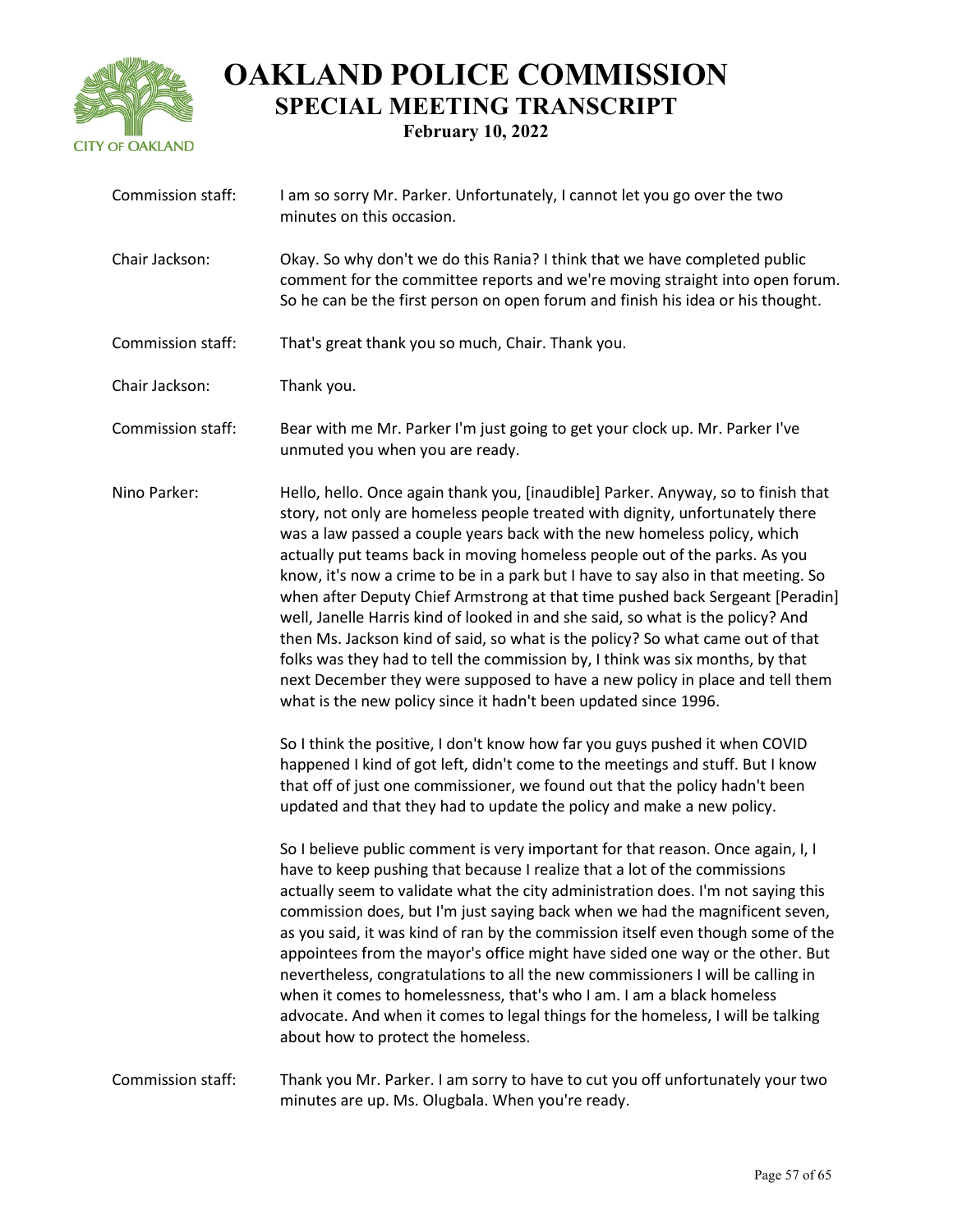

| Assata Olugbala:  | Yes. Being over at the tiny homes at Lake Merritt for the past two and a half<br>months, the police have been involved a couple of times. I've been able to<br>observe policing. Today we had one of the residents to have a mental health<br>crisis. We had five police officers that showed up, two crisis interventionists<br>approaching the gentleman who was non-verbal, hearing impaired, not hearing<br>impaired, just non-verbal. And over an hour, they were trying to work with him<br>and they weren't accomplishing anything. And so they left and they called for<br>another crisis individual manager to come. This was a black man and he came<br>and knocked on the door and I don't know what he says, because I was too far<br>away, but I could see him. And he started an exchange and you could see him<br>being able to, even though the guy wasn't verbal to make progress. |
|-------------------|-----------------------------------------------------------------------------------------------------------------------------------------------------------------------------------------------------------------------------------------------------------------------------------------------------------------------------------------------------------------------------------------------------------------------------------------------------------------------------------------------------------------------------------------------------------------------------------------------------------------------------------------------------------------------------------------------------------------------------------------------------------------------------------------------------------------------------------------------------------------------------------------------------|
|                   | And then in the end, the guy calmed down. And my whole point of saying this is<br>this, none of the officers were black. None of the case workers were black. But<br>in many cases, when you are dealing with issues in the community, when you<br>see people that look like you, you have the capacity to feel some comfort or to<br>have the ability to understand that they might be able to understand you and<br>that's what happened today. Five police officers, all white and Latino, two white<br>case workers. This black man comes on the scene and all of a sudden the whole<br>situation changes. I don't know after seeing a whole lot of stuff over this past<br>two, I don't know how micro's going to work. This capacity to deal with people<br>who having mental health is serious.                                                                                              |
| Commission staff: | Thank you for your comment Ms. Olugbala. Mr. Saleem Bey, 5802. Oh actually,<br>I'm so sorry, Mr. Bey. I have to acknowledge your hand up, but you did speak in<br>open in your [inaudible]. I'm sorry, go ahead. You did speak in the first open<br>forum, sir.                                                                                                                                                                                                                                                                                                                                                                                                                                                                                                                                                                                                                                     |
| Saleem Bey:       | I just wanted to say that it's where things that didn't come up on the agenda.<br>And once we listened to them we found out that these things didn't come up.<br>So I do believe that if you have, well you know what I won't argue withA you I<br>know                                                                                                                                                                                                                                                                                                                                                                                                                                                                                                                                                                                                                                             |
| Commission staff: | Can I pause and just check                                                                                                                                                                                                                                                                                                                                                                                                                                                                                                                                                                                                                                                                                                                                                                                                                                                                          |
| Saleem Bey:       | No, no, no. You know what? Have a good evening, please. Yeah, no, please have<br>a good evening.                                                                                                                                                                                                                                                                                                                                                                                                                                                                                                                                                                                                                                                                                                                                                                                                    |
| Commission staff: | Thank you. Okay, Chair Jackson, it's back to you.                                                                                                                                                                                                                                                                                                                                                                                                                                                                                                                                                                                                                                                                                                                                                                                                                                                   |
| Chair Jackson:    | Okay very good, thank you. So we are at agenda setting and prioritization. Chair<br>Milele, I think you have some ideas about that, but I'm not talking about me.<br>Just some suggestions, then we will both take them down so that I can forward<br>them to you in facilitation of the next planning for the next meeting.                                                                                                                                                                                                                                                                                                                                                                                                                                                                                                                                                                        |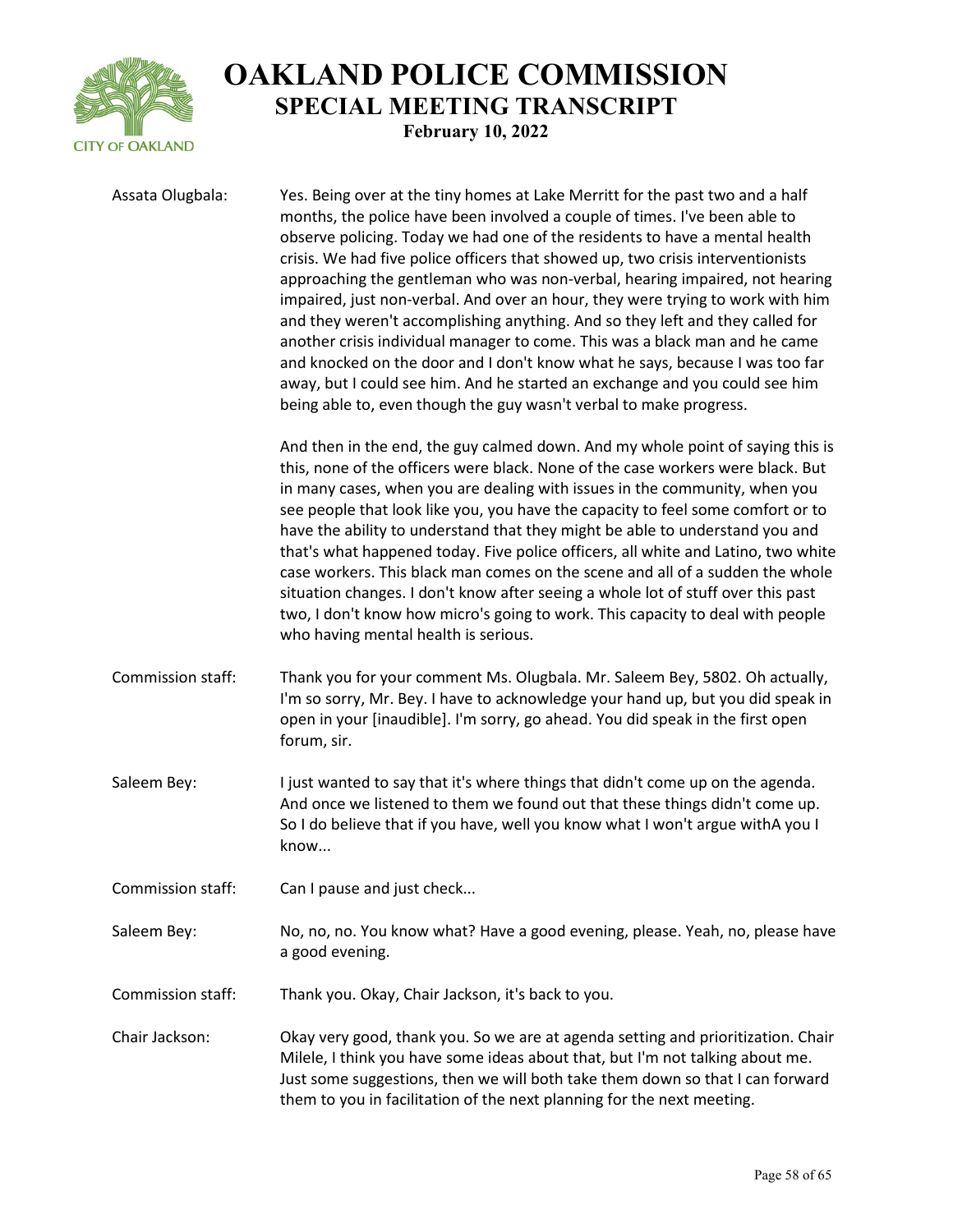

| Vice Chair Milele:  | Yes, thank you. I was hoping to bring some training to the commission on SB 16<br>and 1421. I'm not exactly sure when, but to bring that one up in a future<br>meeting.                                                                                                                                                                                                                                                                                                   |
|---------------------|---------------------------------------------------------------------------------------------------------------------------------------------------------------------------------------------------------------------------------------------------------------------------------------------------------------------------------------------------------------------------------------------------------------------------------------------------------------------------|
| Chair Jackson:      | Okay thank you, I've got that down. Did you have any other suggestions?                                                                                                                                                                                                                                                                                                                                                                                                   |
| Vice Chair Milele:  | Not at this time.                                                                                                                                                                                                                                                                                                                                                                                                                                                         |
| Chair Jackson:      | Okay, no problem. Does any other commissioner have any suggestions for<br>agenda items moving forward? I know it's late. We'll be working on some of the<br>things that are holdovers from the last meeting, as well as I'm hoping to bring<br>back a proposal for another commission retreat.                                                                                                                                                                            |
| Vice Chair Milele:  | Chair, I'm sorry to                                                                                                                                                                                                                                                                                                                                                                                                                                                       |
| Chair Jackson:      | Yeah, go ahead.                                                                                                                                                                                                                                                                                                                                                                                                                                                           |
| Vice Chair Milele:  | I mentioned this earlier, but I should bring it up again. I would like to celebrate<br>your chair-ship at the next week.                                                                                                                                                                                                                                                                                                                                                  |
| Chair Jackson:      | Okay, well thank you. That's very kind. So given, oh, I see Commissioner Hsieh's<br>hand up.                                                                                                                                                                                                                                                                                                                                                                              |
| Comm. Hsieh:        | Thank you. Could we ask the police chief for an update on how CHP resources<br>are going to get utilized this weekend for the super bowl as well as perhaps if he<br>has one, an update on something you mentioned before in the past that he<br>might have a meeting about the Juvenile Miranda issue?                                                                                                                                                                   |
| Chair Jackson:      | Yes. Okay, thank you very much. I'd also like to see if we couldn't get an update<br>on the parole and probation policy and its impact. I know that almost as soon as<br>we passed it, they needed several months to be able to gather information and<br>we went straight into the pandemic. So perhaps there may be some information<br>there. And Ms. Olugbala's pretextural conversation around stops is an excellent<br>subject as well. Commissioner Harbin- Forte? |
| Comm. Harbin-Forte: | Yes, thank you. Have we had a report from the chief recently regarding the<br>homelessness policy or how they're dealing with it?                                                                                                                                                                                                                                                                                                                                         |
| Chair Jackson:      | No, we actually, well, the coalition set up an unhoused hearing for us prior to<br>the pandemic. So no, we haven't had anything during the pandemic so we can<br>have an update on unhoused people.                                                                                                                                                                                                                                                                       |
| Comm. Harbin-Forte: | Alright, thank you.                                                                                                                                                                                                                                                                                                                                                                                                                                                       |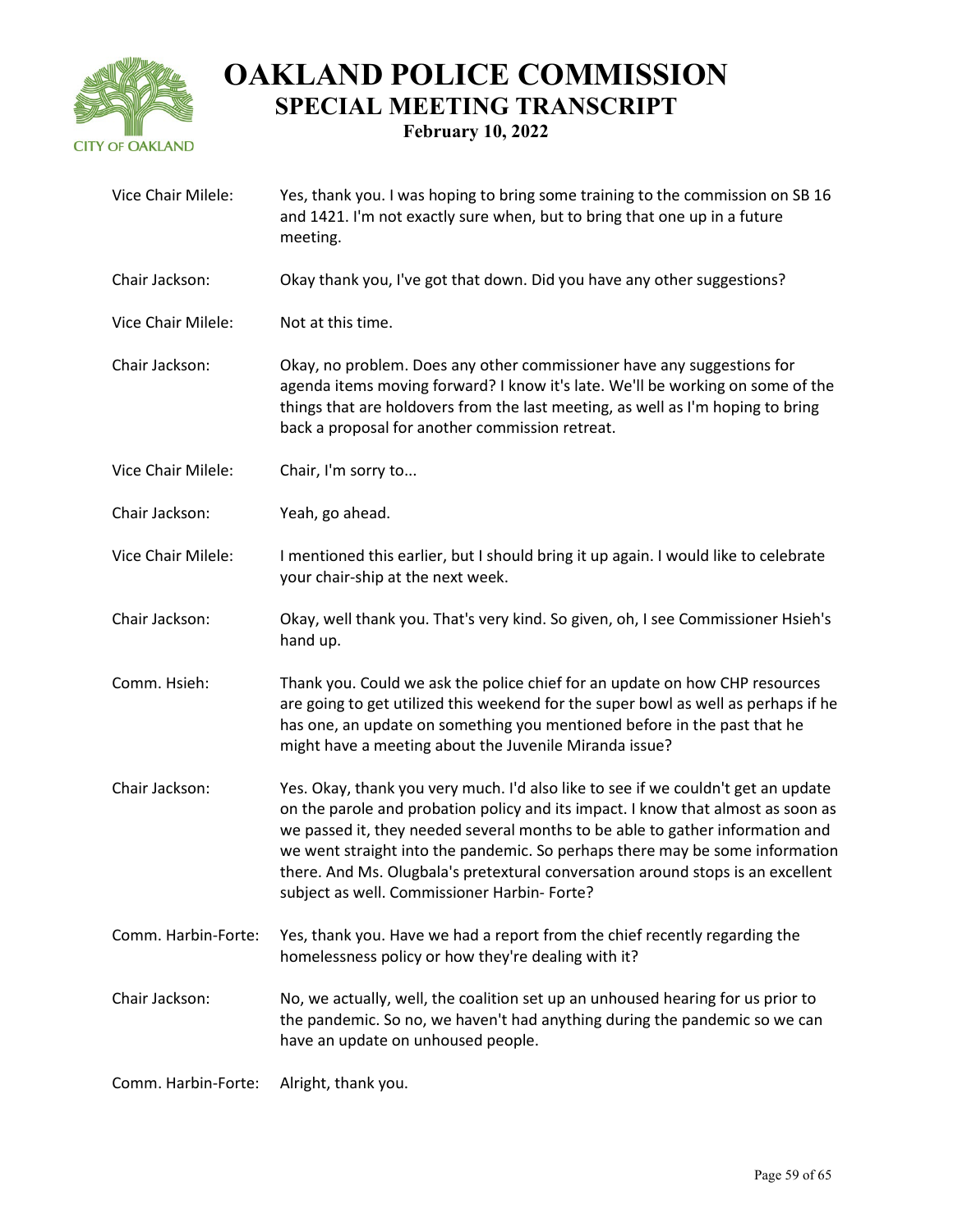

| Chair Jackson:      | Thank You, mm-hmm (affirmative). And one other thing from time to time, we<br>have presentations either from city departments or from other organizations. I<br>know that there's a youth leadership council. I think I'm not sure if they, they<br>were supposed to be on in December, but I think they were more prepared for<br>either late February or March. So I'm going to double check on that. Your hand<br>is back up Commissioner Harbin-Forte.                                                                                                                                                                                                                                                                                                                                                                                                                                                                                                                                                                                                                                                          |
|---------------------|---------------------------------------------------------------------------------------------------------------------------------------------------------------------------------------------------------------------------------------------------------------------------------------------------------------------------------------------------------------------------------------------------------------------------------------------------------------------------------------------------------------------------------------------------------------------------------------------------------------------------------------------------------------------------------------------------------------------------------------------------------------------------------------------------------------------------------------------------------------------------------------------------------------------------------------------------------------------------------------------------------------------------------------------------------------------------------------------------------------------|
| Comm. Harbin-Forte: | No, it was. It should have been down, but I am going to raise it back up. Are we<br>going to plan our retreat now that we have the new leadership in place? Will we<br>get a report on a retreat date or something?                                                                                                                                                                                                                                                                                                                                                                                                                                                                                                                                                                                                                                                                                                                                                                                                                                                                                                 |
| Chair Jackson:      | I think what is coming up and obviously I will speak with Chair Milele and Vice<br>Chair Peterson. I was having proposal developed in order to decide on a<br>consultant. And once we decide on that consultant, then we can coordinate<br>amongst us all on what date would be best at this point. I want to say last year<br>we were looking at proposals in December for a February retreat. So if we're<br>looking at proposals possibly at the end of February, we may be trying to<br>consider something more April, May-ish, but that will be up to us and as well up<br>to whomever we select and their availability, okay?                                                                                                                                                                                                                                                                                                                                                                                                                                                                                 |
| Comm. Harbin-Forte: | Thank you, and I'm lowering my hand this time.                                                                                                                                                                                                                                                                                                                                                                                                                                                                                                                                                                                                                                                                                                                                                                                                                                                                                                                                                                                                                                                                      |
| Chair Jackson:      | Okay, thank you. Commissioner Gage.                                                                                                                                                                                                                                                                                                                                                                                                                                                                                                                                                                                                                                                                                                                                                                                                                                                                                                                                                                                                                                                                                 |
| Comm. Gage:         | Thank you, Chair. I've been tracking a trial that's going on in San Francisco right<br>now, a police officer who's accused of using excessive force. And as one of the, I<br>guess you could say collateral, one of the collateral elements of that trial has<br>been a dispute between the district attorney in San Francisco and the police<br>chief there about how misconduct investigations are to be conducted. It's<br>resulted in the chief of police in San Francisco, essentially severing a<br>memorandum that would allow the DA's office to be the independent<br>investigator that's concerning because SF and Oakland have two particularly<br>strong police commissions. And I'd like to ask the commission to vote on a<br>resolution conveying support to the San Francisco commission for the idea of<br>independent oversight. And I think it's important that when those ideas are<br>threatened, particularly with one of our neighboring jurisdictions, that we lend<br>our voice to the course of those who are saying that we need to be in support of<br>continued independent oversight. |
| Chair Jackson:      | Thank you very much, Commissioner Gage. I think that your point is well taken.<br>Would you be able to work on a draft perhaps with another member of the<br>commission? It certainly could be with me so that our council could take a look<br>at it and we could bring it back perhaps as soon as the next meeting?                                                                                                                                                                                                                                                                                                                                                                                                                                                                                                                                                                                                                                                                                                                                                                                               |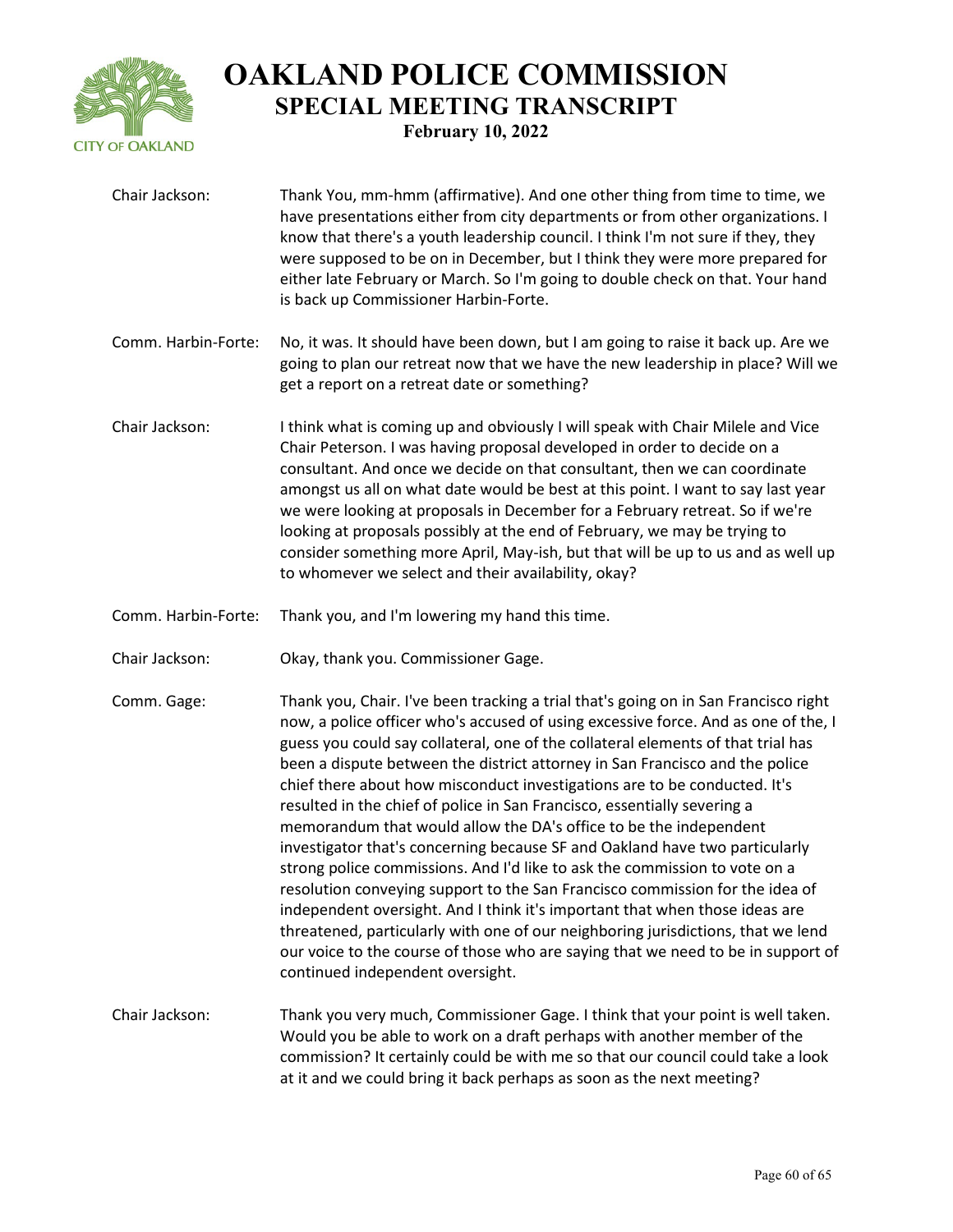

| Comm. Gage:       | I propose I can put together language and forward that to the Chair and Vice<br>Chair to work with council.                                                                                                                                                                                                                                                                                                                                                                                                                                                                                |
|-------------------|--------------------------------------------------------------------------------------------------------------------------------------------------------------------------------------------------------------------------------------------------------------------------------------------------------------------------------------------------------------------------------------------------------------------------------------------------------------------------------------------------------------------------------------------------------------------------------------------|
| Chair Jackson:    | Very good, thank you.                                                                                                                                                                                                                                                                                                                                                                                                                                                                                                                                                                      |
| Speaker 3:        | Sounds like a great idea, thank you, Chair.                                                                                                                                                                                                                                                                                                                                                                                                                                                                                                                                                |
| Chair Jackson:    | And what would we call that resolution support?                                                                                                                                                                                                                                                                                                                                                                                                                                                                                                                                            |
| Comm. Gage:       | Resolution in support of continued independent oversight.                                                                                                                                                                                                                                                                                                                                                                                                                                                                                                                                  |
| Chair Jackson:    | Okay. Just want to get it all together so that when I pass it off to Chair Milele<br>she's got everything. Thank you very much. I see no more hands.                                                                                                                                                                                                                                                                                                                                                                                                                                       |
| Commission staff: | Public comment?                                                                                                                                                                                                                                                                                                                                                                                                                                                                                                                                                                            |
| Chair Jackson:    | And go to public comment, yes. Thank you.                                                                                                                                                                                                                                                                                                                                                                                                                                                                                                                                                  |
| Commission staff: | We need to go there, thank you.                                                                                                                                                                                                                                                                                                                                                                                                                                                                                                                                                            |
| Chair Jackson:    | Oh, and I see Commissioner Harris's hand up. So I presume that's for the public<br>comment.                                                                                                                                                                                                                                                                                                                                                                                                                                                                                                |
| Comm. Harris:     | Yes ma'am.                                                                                                                                                                                                                                                                                                                                                                                                                                                                                                                                                                                 |
| Commission staff: | Commissioner Harris if you wouldn't mind, I'm going to go to the public first and<br>then I'll come back to you if that's okay. Just in the order as they appeared and<br>they appeared with Mr. Bey first, Mr. Bey.                                                                                                                                                                                                                                                                                                                                                                       |
| Saleem Bey:       | Thank you, good evening, Saleem Bey. I would like the commission, well, first of<br>all, no commissioner said anything about noticing the NSA after I've said it 50<br>times in this meeting. So I'll keeps saying it. The community wants to know why<br>the Ross independent investigation has not been sent to the NSA federal<br>oversight body. Why hasn't anyone on the OPC Dias asked legal counsel, why<br>this can't be done? Why hasn't anybody on the OPC asked why hasn't the<br>systemic racism in the Ross report been sent to the NSA? What is so hard about<br>doing this? |
|                   | This is about OPD accountability. The OPC voted unanimously to pay \$49,999 for<br>an independent investigation. I believe the smallest amount paid by the OPC,<br>but still it should be filed with the NSA court. Why keep it buried in the OPC if<br>the NSA can legally see the report? The fake reasons, which is all the fake<br>reasons for not sharing it with the city council, drafting the letter, noticing the<br>NSA court via filing through the commission's legal representation, not a letter                                                                             |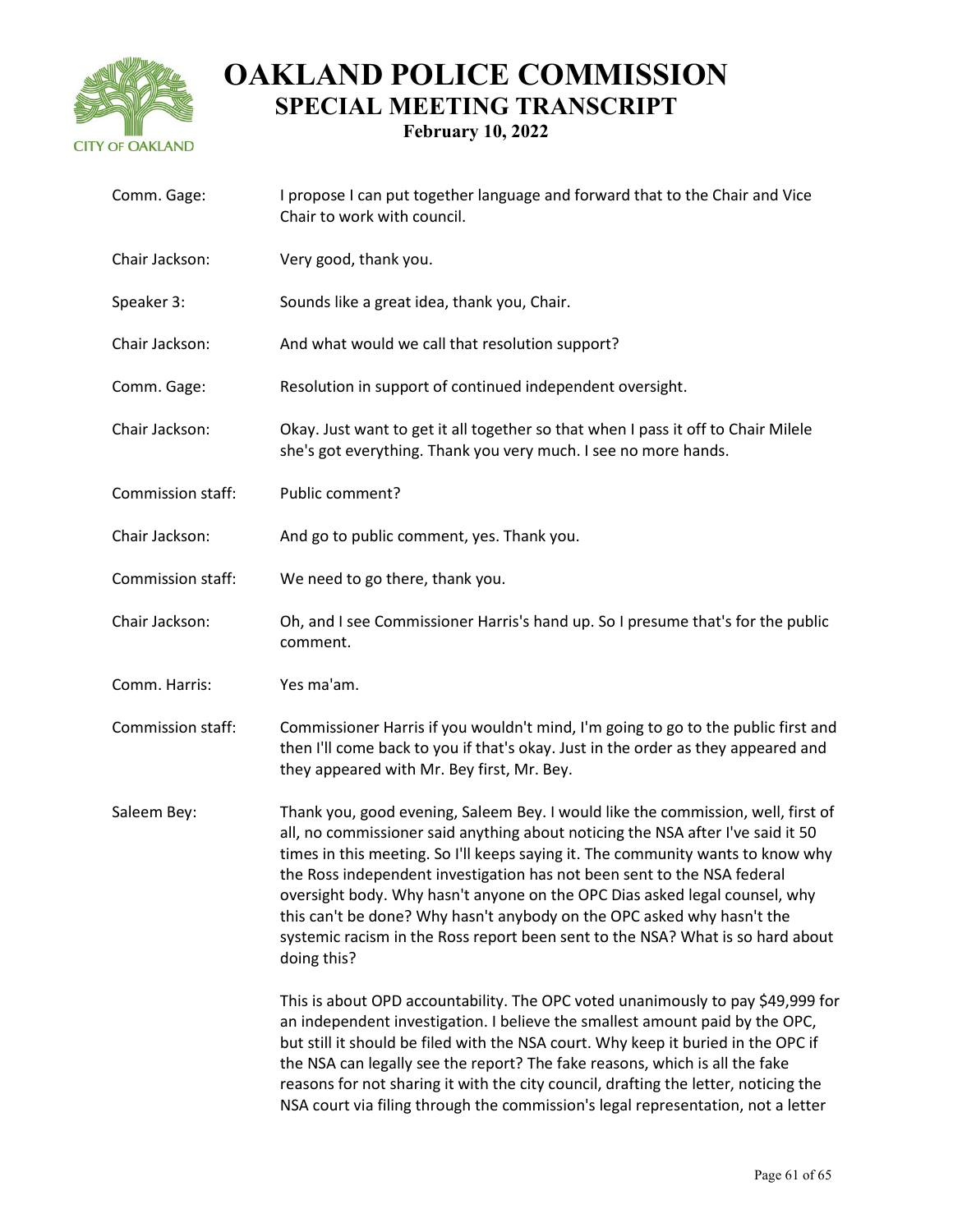

in the wind. Please agendize forwarding the Ross report for an investigation by the NSA.

OPD is filled for decades to investigate black and Muslim cases. There's no way that OPCs to keep allowing OPD to sit on my brothers' cases. My 51 year old brother was murdered February, 2004. My brother John was ambushed by multiple shooters. Evidence shows that OPD commanders and officers were given known shooters with known access to high powered military grade, illegal weapons, special treatment that allowed them to stay in the black community, shooting it up until they murdered multiple collateral victims all members of the black community, including Chauncey Bailey, whose never published story was exposing this. If there's evidence that OPD was artificially increasing the illegal weapons violence in the black community, this should be OPCs highest priority. You shouldn't be sitting on this and kumbaya-ing and talking about every other...

Commission staff: Thank you for your comment, Mr. Bey. Comment from phone number ending in one, seven, seven, nine. I've unmuted you my end.

Mary Vail: Yes, this is Mary Vail. And first of all, I'm glad to hear the suggestion from one of the commissioners about you all having training in SB 1421 and SB 16, the records transparency legislation, and that will equip you, I think, to have dialogues with the department and see exactly what's going on. Thank you, Commissioner Gage for raising the issue of what's unfolding in San Francisco. I attended the police commission meeting last night and also in advance. I got a wealth of information, including letters from two legal organizations suggesting, discussing the issues that that whole situation presents.

> Last of all, I've had some discussions with Chair Jackson some time ago in terms of how our police department is complying with public records requests generally, and also SB 16 and 1421 and suggested that as part of the Chief's report, that he'd be asked to provide status reports on what they are doing with their public records act situation and particularly, the department was a subject of a class action from lots of different folks whose records requests had not been fulfilled. And the department and the city entered into basically a living settlement agreement that's going to go on for several years and includes reorganizing the records division in the department and coming up with a way to deal with the backlog of records requests and going forward, how to handle records requests. And so I would like to see March, April, you all to have the Chief report to you.

#### Commission staff: Thank you, Ms. Vail, sorry to have to cut you off. Unfortunately your two minutes are up. Commissioner Harris, when you are ready.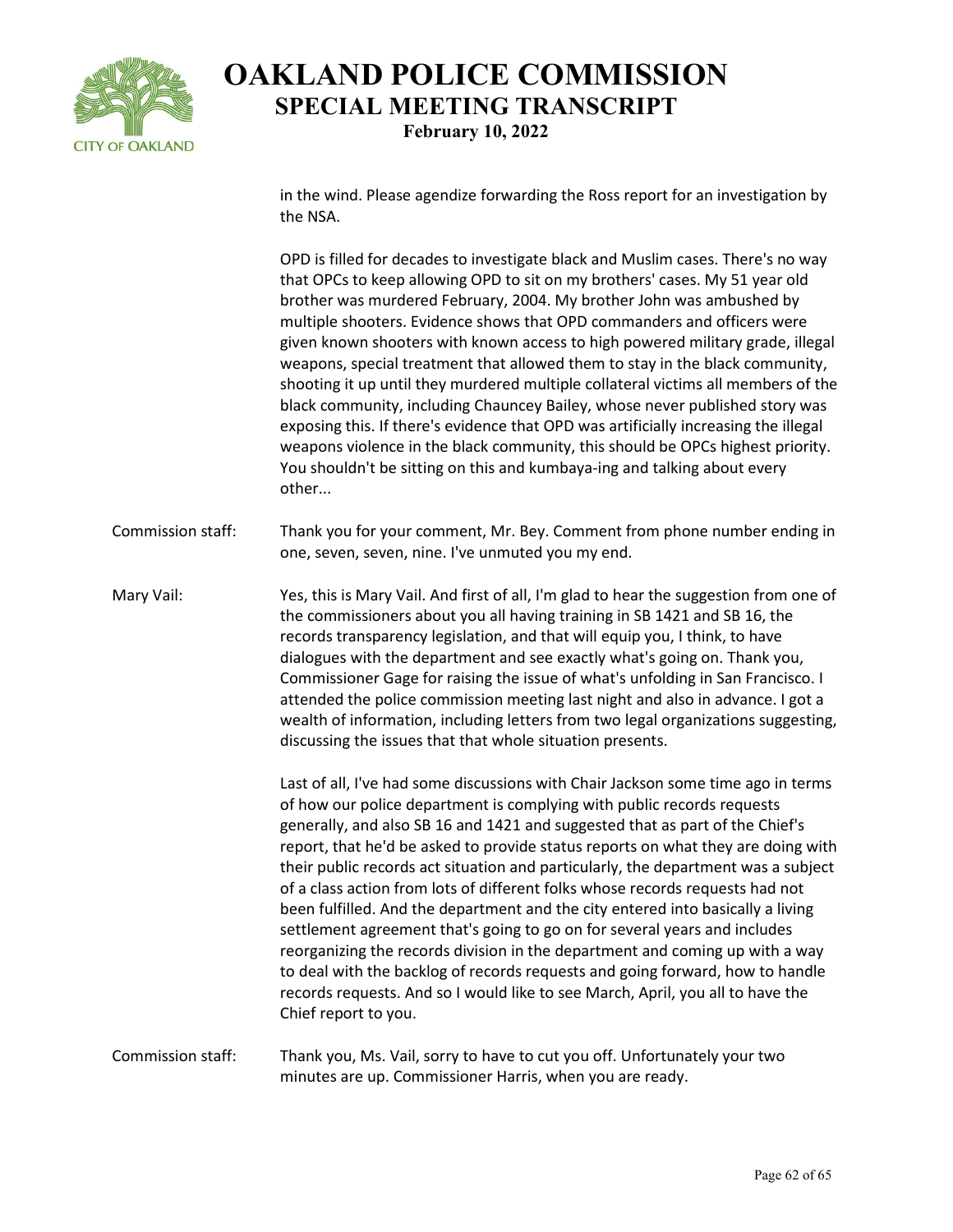

Comm. Harris: Thank you. So I am humbly coming to this commission to ask, I know you, Mr. Bey comes to these meetings every single time I have heard him for the last three and a half years come to every single police commission meeting and say the same exact thing, which piqued my interest on the Bey case. I became the liaison for the police commission for the Bey case and upon my termination of term, nobody wanted to pick it up from the police commission. So I come to this police commission humbly and ask that you just look into this case. There is something to it. I don't know what it was, but Mr. Bey is correct. The police commission did hire an investigator to just see if there was enough evidence to reopen the case. As of yet, we have not heard an answer from the police commission. We only ask for a yes or no.

> So anything else is irrelevant, a yes or a no, and we have yet to get it. And so I challenge you, police commission, you work for the people you are for the people and you are about righteousness. And if that is the case, I challenge you to, someone on this commission, to take this on. Take this on, get the information and decide for yourself. That's all I'm asking. This man comes every two weeks to this police commission and nobody listens and it's hurtful. Second thing is we just got extra police officers that were supposedly dispatched to east Oakland. I have not felt their presence here. So I want to I would suggest or ask humbly, if this commission can bring a report back, what's going on with those extra officers, has it made an impact? What is it doing in east Oakland? I haven't heard anything about it. I'm really excited about hearing issues in Oakland. Thank you.

Commission staff: Thank you, commissioner Harris. Ms. Olugbala, when you're ready.

Assata Olugbala: Yes. One of the things I've been concerned about for a long time is what's happening to our young girls and some boys who are sex trafficking, particularly when I say young, 12 and under. And I just found out that a facility, a residential facility that was supposed to help them with intervention strategies has closed down, [Clear] House, in East Oakland. I don't know what's happening with the police department in terms of how the policy creates the interaction. When you're dealing with children under 12 involved in sex trafficking, how does that work? What is the policy? But we have very little established interventions, solid intervention practices related to this issue of minor children being involved in sex trafficking and I'm very disappointed that Clear House has closed down. I don't know what's happening to our young girls now. The other thing is a report out at some point on the joint partnership with the California Highway Patrol, what's been happening, how that has fared out.

> And I was a little bit concerned. I, don't understand micro, but I did hear a presentation at the community police and advisory board concerning things like micro would not go inside of any homes. Micro would only be limited to certain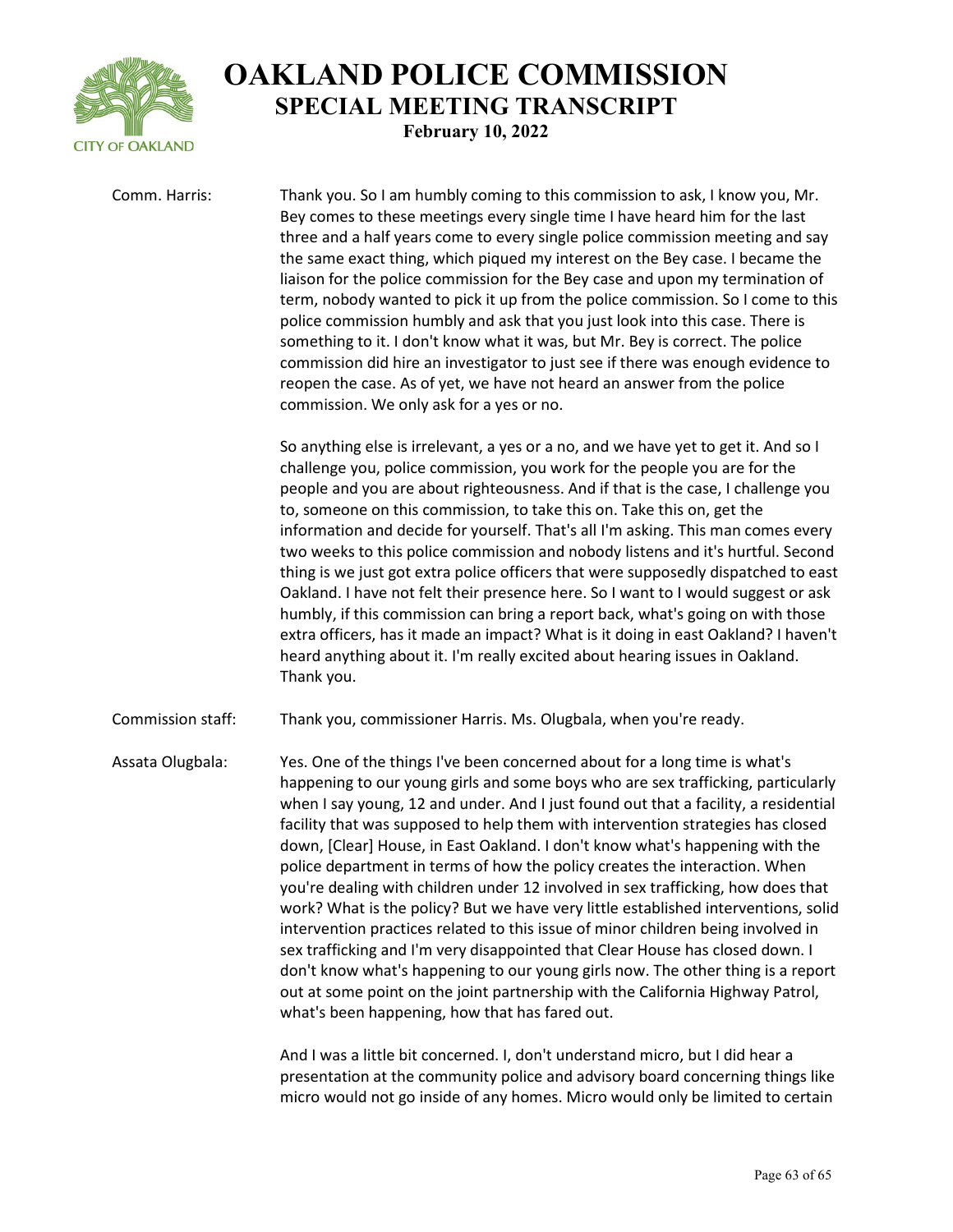

types of calls and I didn't hear this before. So maybe a little bit higher clarity on what this micro is going to involve. Like I said before, observing some of the things and even, I thought maybe they could help me, but seeing some of the confrontational issues with people I've had to deal with over there at the tiny homes, I don't think micro can do the job.

Commission staff: Thank you for comment, Ms. Olugbala. Mr. Parker, when you're ready, sir.

Nino Parker: [inaudible] Parker, homeless black advocate, Lake Merritt. I want to thank Commissioner Dorado for asking you to listen. And when he was talking about the two intelligent people, that would be Mr. Bey and Mr. [inaudible] not me, but anyway, someone has listened. And I heard the commissioner ask about up the update on the policy, which seems to have gotten lost in the wind somewhere. And the reason I'm bringing that up is the former policy, the first time I was removed from an encampment under the bridge, back then they put up a three day notice and if you didn't move your stuff within the three days, you could not touch it again. The police would stand there and take your stuff and put it in a truck and take it away. If you hadn't moved it, you couldn't touch it.

> So anyway, things have changed, but I think, I don't know if that clause has been rewritten since 1996 so that might still be the policy and with the new homeless policy incriminating 75% of black people in the homeless black population, which is ridiculous we need to stop that, the new homeless policy might allow them to reengage in some of those bad behaviors of the past, I don't know.

> So let's find out the update, thank you very much for the commissioner, you're new and I'm sorry I will get to know who you all are at some point because I am the home advocate for legally fighting for homeless people. As you know, I zipped up my tent and I told the police, you're going to need a search warrant to open it. I stayed in the tennis court for a year and a half because we have a right as people to live in Oakland when we're being pushed into the streets. And after that, then you want to push us out of the city or out of the parks, criminalizing, homeless people. If it was 50% white and black, it wouldn't be a law against, but because it's 75 to 80% black people that's...

Commission staff: Thank you, Mr. Parker for your comment. Chair Jackson, Commissioner Gage has his hand up. You have no other hands from the public.

Chair Jackson: Commissioner Gage.

Comm. Gage: Thank you, chair. I had intended to make a request to respond briefly. However, I believe I'll need some additional time to prepare that response and I'll defer to a future meeting. Thank you.